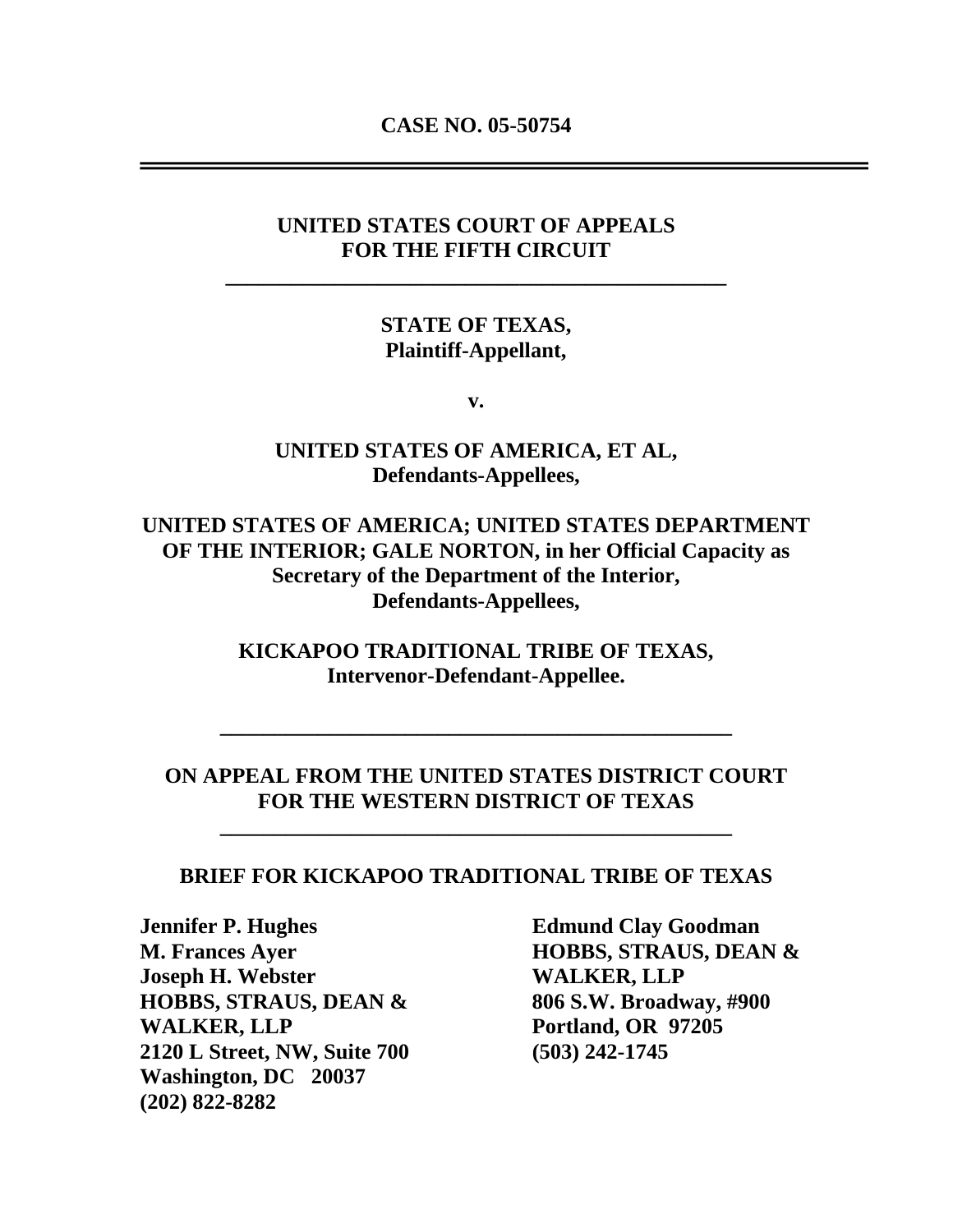# **CERTIFICATE OF INTERESTED PERSONS**

As a governmental party, Intervenor-Defendant-Appellee Kickapoo Traditional Tribe of Texas is not required to furnish a Certificate of Interested Persons pursuant to Fifth Circuit Local Rule 28.2.1.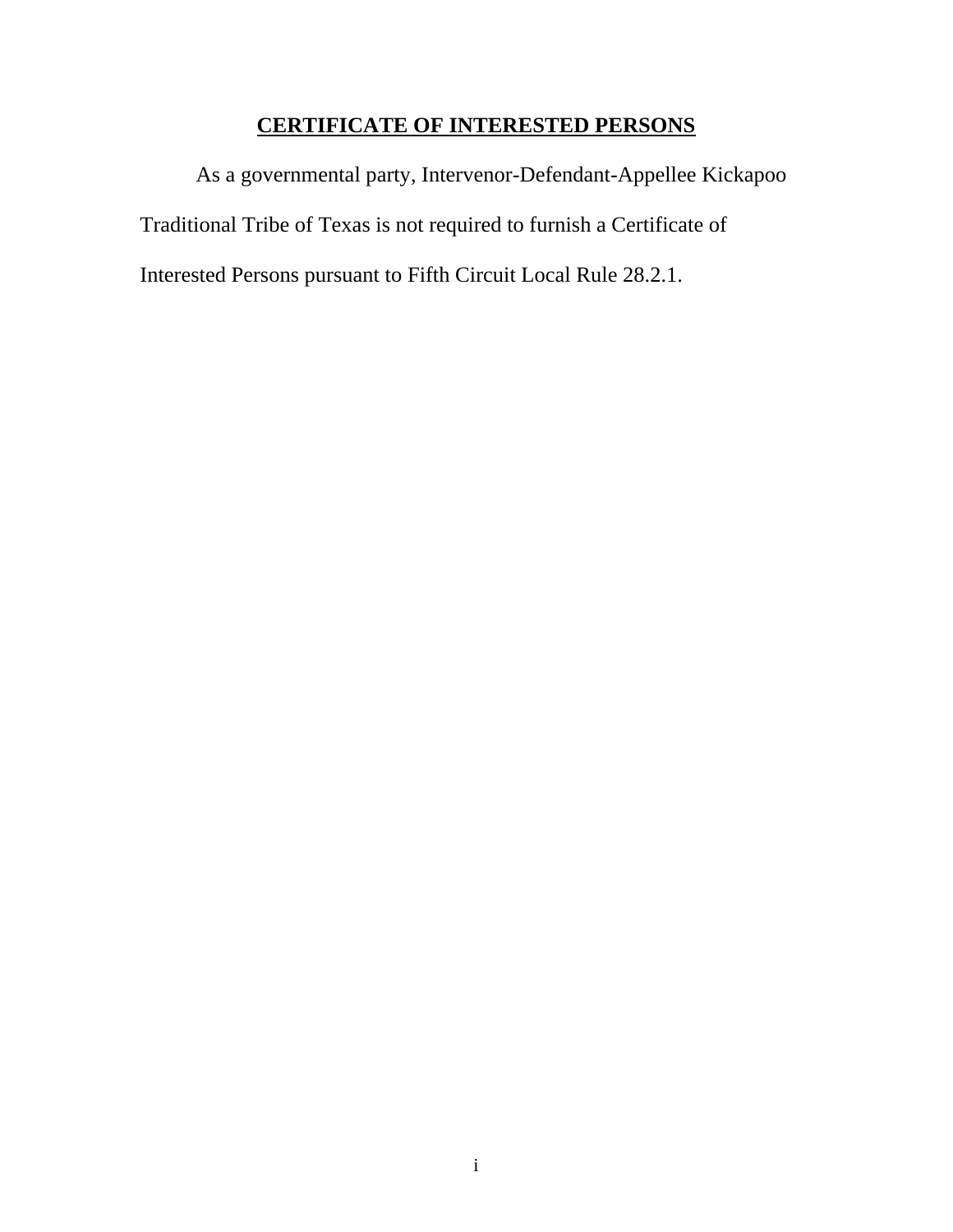## **REQUEST FOR ORAL ARGUMENT**

 Intervenor-Defendant-Appellee Kickapoo Traditional Tribe of Texas respectfully requests oral argument. Oral discussion of the facts and legal authorities governing this case would benefit the Court due to the unique issues raised by federal Indian law cases such as this.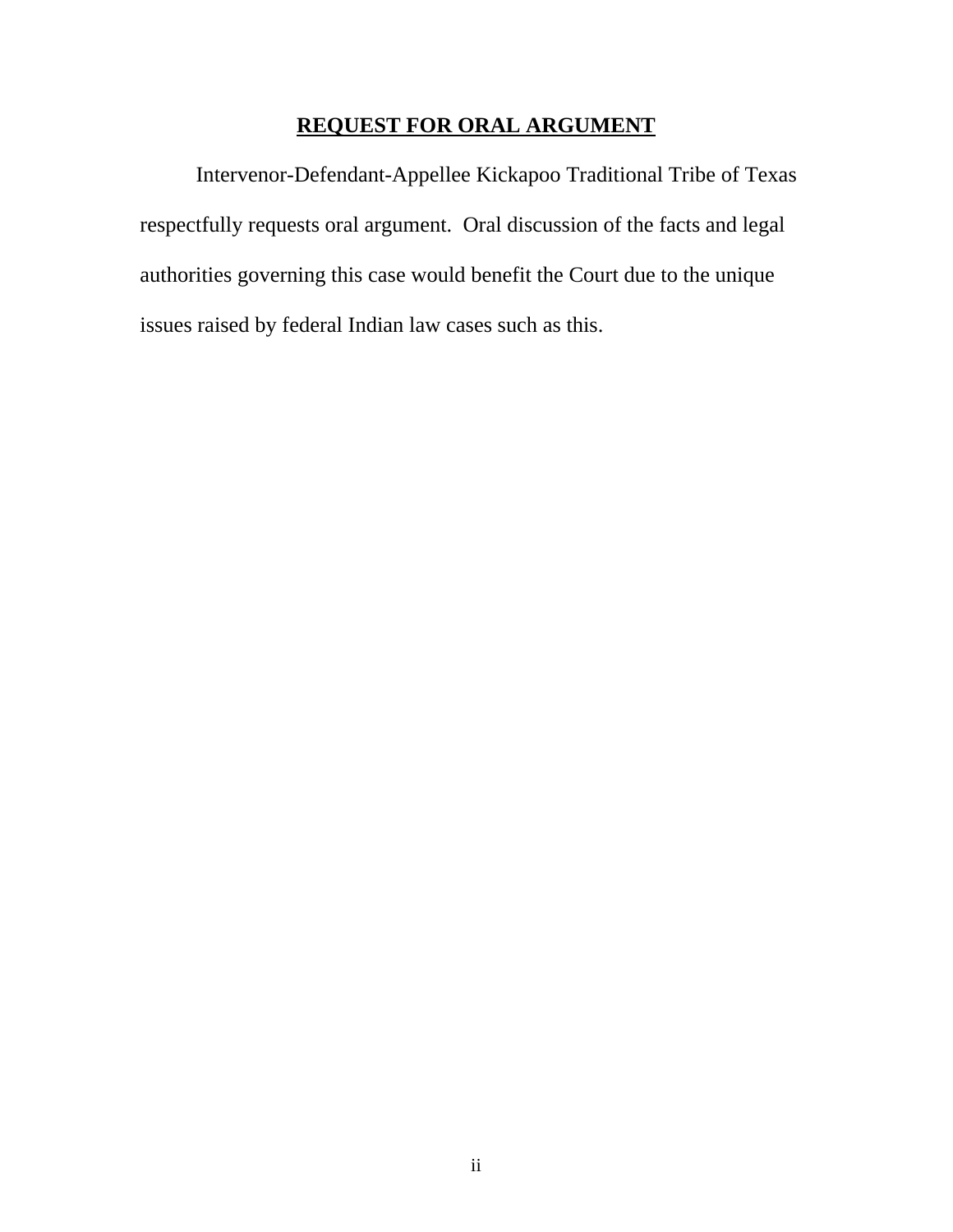# **TABLE OF CONTENTS**

| I. Course of Proceedings and Disposition in the Court Below3                                                                                 |  |
|----------------------------------------------------------------------------------------------------------------------------------------------|--|
|                                                                                                                                              |  |
|                                                                                                                                              |  |
| B. The State's Refusal to Negotiate with the Kickapoo Tribe and Its                                                                          |  |
| Department of Interior Promulgates Gaming Procedures<br>$\mathbf{C}$ .<br>Regulations to Fill the Gap Created by the Seminole Decision  10   |  |
| D. Tribe's Application for Secretarial Procedures Under the Gaming                                                                           |  |
|                                                                                                                                              |  |
|                                                                                                                                              |  |
| I. The District Court Correctly Held That the State's Challenge to the<br>Gaming Procedures Regulations and the Yet-to-Be-Issued Secretarial |  |
|                                                                                                                                              |  |
|                                                                                                                                              |  |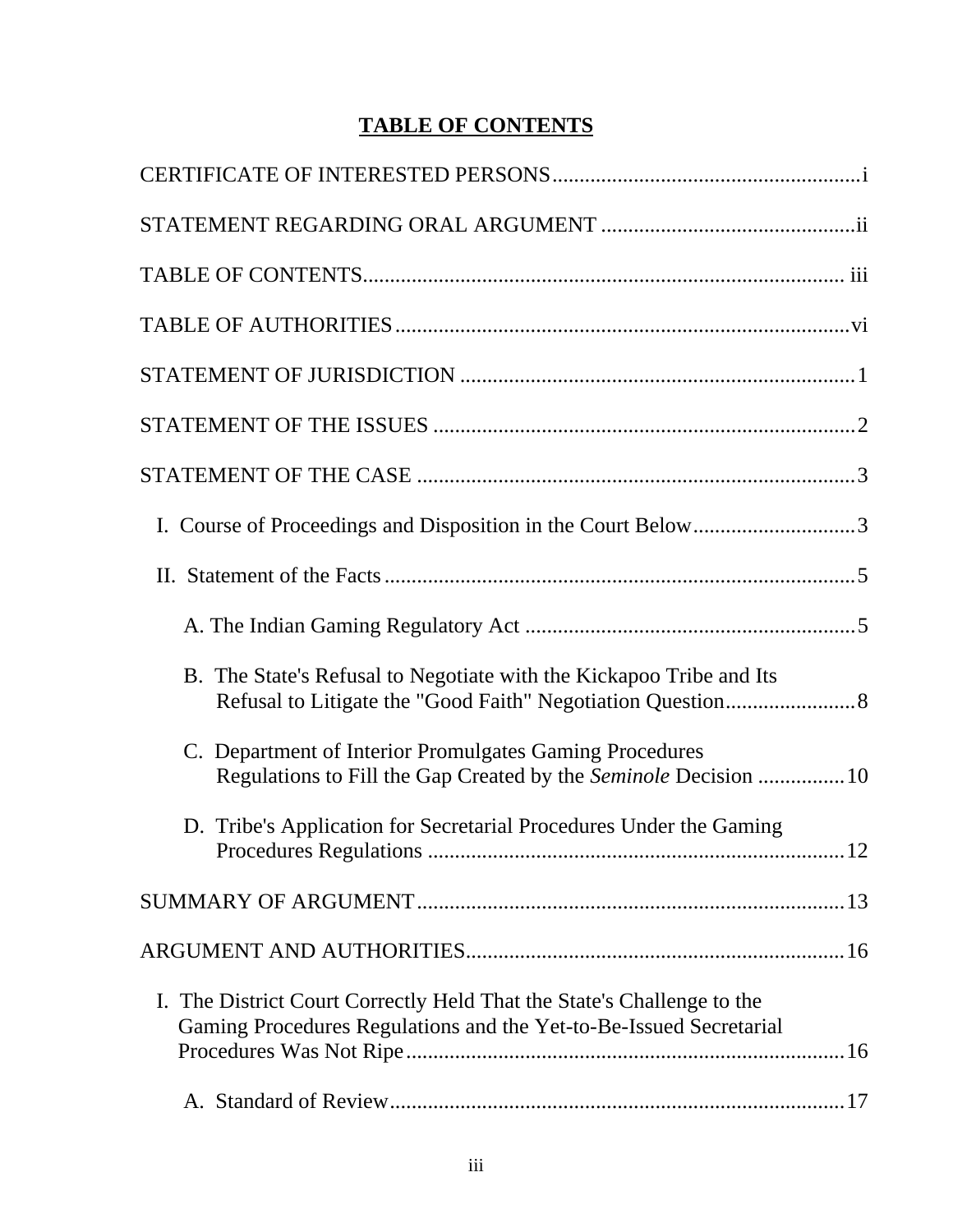| B. A Pre-Application Challenge Is Not Ripe Where the Outcome of                                                               |     |
|-------------------------------------------------------------------------------------------------------------------------------|-----|
| C. A Pre-Application Challenge to Regulations Is Not Ripe Where                                                               |     |
| D. The District Court Determined as a Factual Matter that State Had                                                           |     |
| E. Nothing in the Gaming Procedures Regulations Has Any Immediate                                                             |     |
| F. State's Assertion of "Bargaining Power" Harm Is Without Merit20                                                            |     |
| II. The District Court Correctly Denied the State's Motion for                                                                |     |
|                                                                                                                               |     |
| B. The IGRA's Grant of a Limited Opportunity to States Includes a<br>Process Expressly Intended to Prevent a State Veto Power | .23 |
|                                                                                                                               |     |
| 2. The IGRA is a Conditional, Limited Grant of an Opportunity                                                                 |     |
| 3. The IGRA Included Remedial Processes to Prevent State                                                                      |     |
| C. Seminole's Limited Severance of the IGRA's Judicial Remedy<br>Mechanism Leaves the Procedures Remedy Available to a Tribe  | .29 |
|                                                                                                                               |     |
| 2. Well-Established Severance Principles Dictate that the IGRA's<br>Secretarial Procedures Remedy Survives Seminole 31        |     |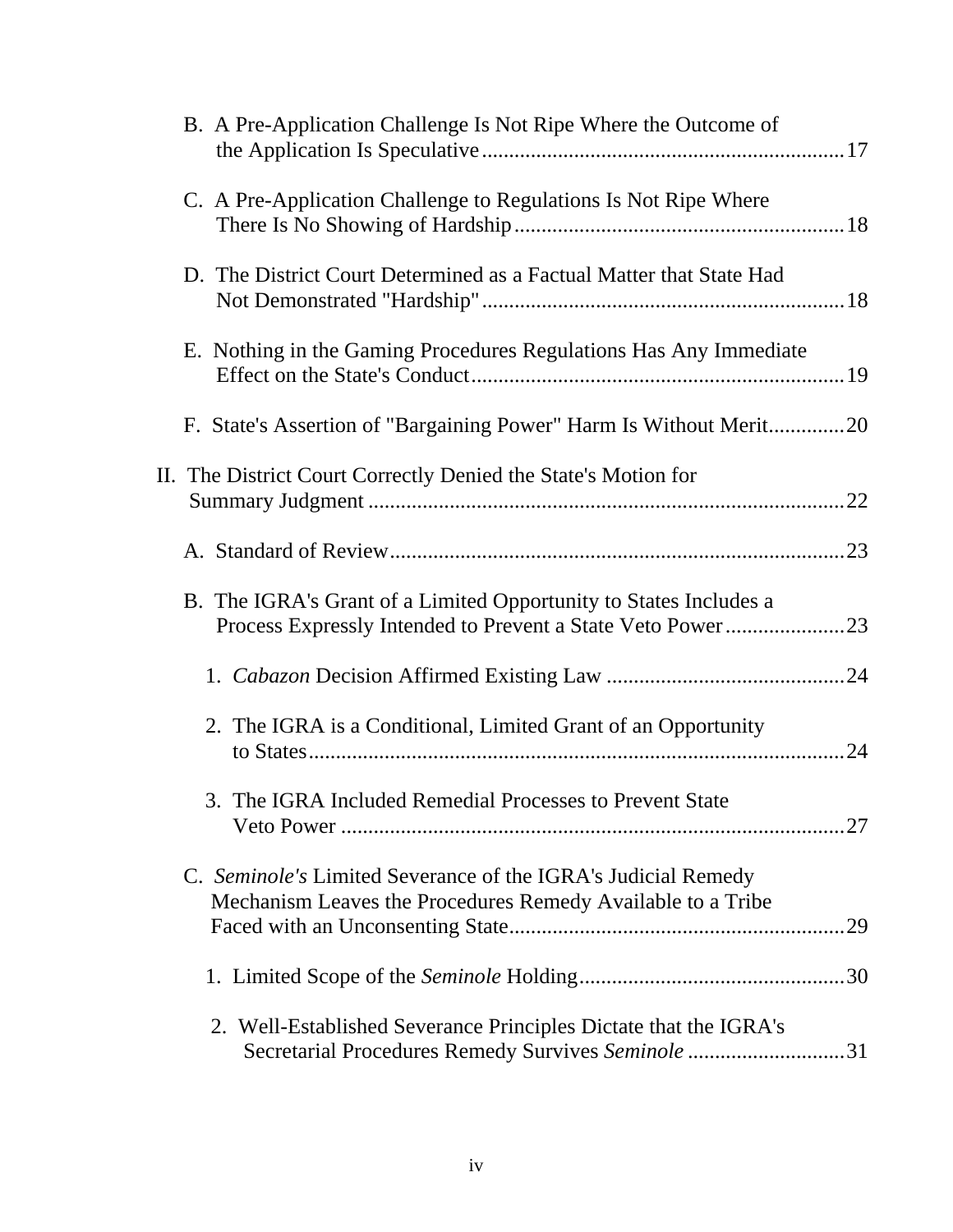| 3. The State's Arguments Seek a Radical Rewrite of the IGRA,                                                                |    |
|-----------------------------------------------------------------------------------------------------------------------------|----|
| D. The Secretary Has Appropriately Exercised Her Delegated<br>Authority by Promulgating the Gaming Procedures Regulations39 |    |
| 1. State's Reliance on Seminole Language Inappropriate39                                                                    |    |
|                                                                                                                             |    |
| 3. Chevron Doctrine Supports Secretary's Promulgation of                                                                    |    |
| E. Without the Gaming Procedures Regulations, All of the Class III                                                          |    |
|                                                                                                                             | 50 |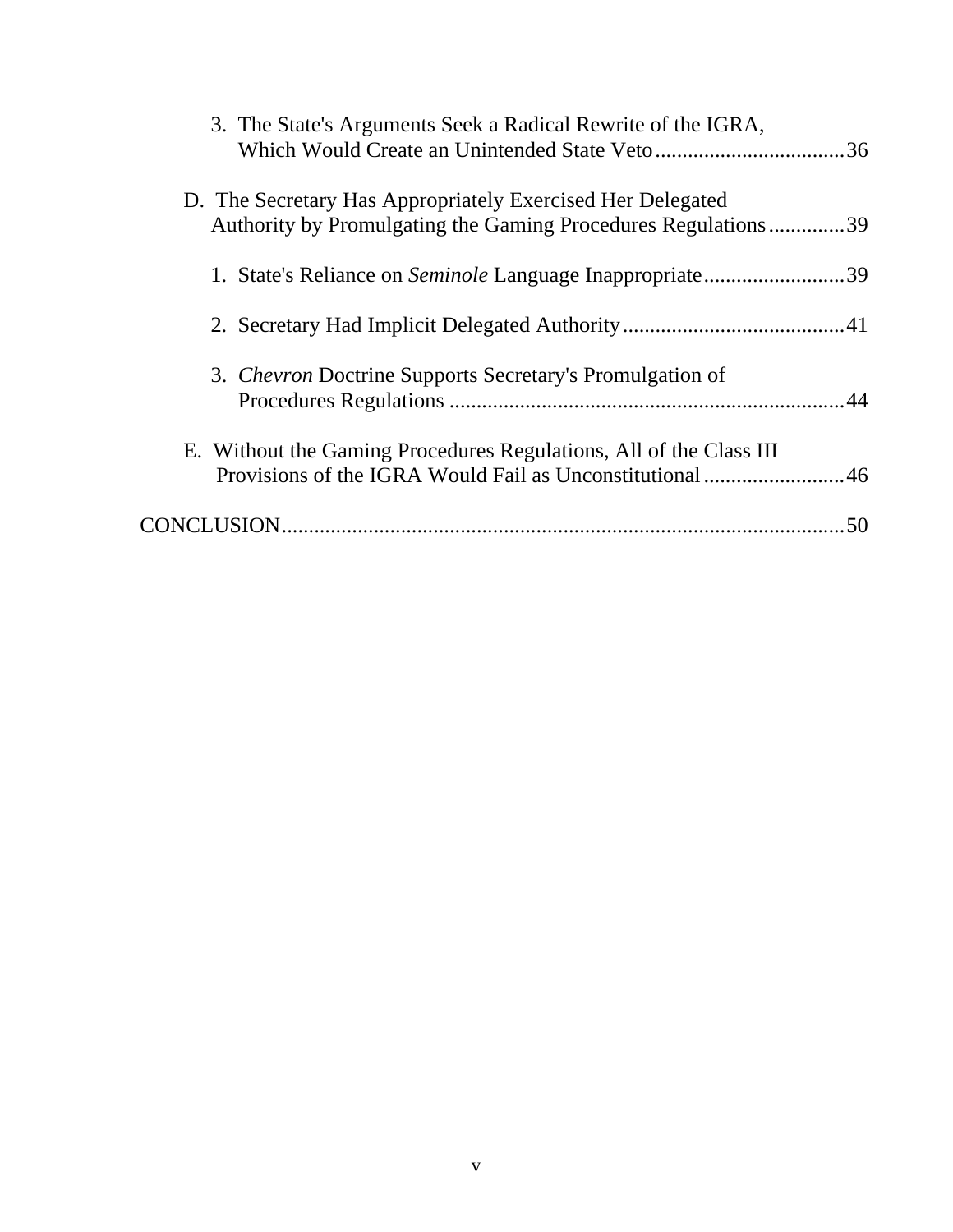# **TABLE OF AUTHORITIES**

| <b>Cases</b>                                                                                                                              | <b>Pages</b> |
|-------------------------------------------------------------------------------------------------------------------------------------------|--------------|
| Abbott Laboratories v. Gardner, 387 U.S. 136 (1967),<br>overruled in part on separate issue by Califano v. Sanders,                       |              |
|                                                                                                                                           |              |
|                                                                                                                                           |              |
| American Forest & Paper Ass'n v. EPA, 137 F.3d 291 (5 <sup>th</sup> Cir. 1998) 18                                                         |              |
|                                                                                                                                           |              |
|                                                                                                                                           |              |
|                                                                                                                                           |              |
|                                                                                                                                           |              |
| California v. Cabazon Band of Mission Indians, 480 U.S. 202 (1987) 5, 24                                                                  |              |
|                                                                                                                                           |              |
| Central and South West Services, Inc. v. U.S. E.P.A.,                                                                                     |              |
| Chevron v. Natural Resources Defense Council,                                                                                             |              |
|                                                                                                                                           |              |
| Colville Confederated Tribes of the Colville Reservation v.<br><i>State of Washington, No. CS-92-0426 (E.D. Wash. June 4, 1993)33, 47</i> |              |
| Florida v. Seminole Tribe of Florida, 517 U.S. 1133 (1996)29, 31, 35                                                                      |              |
|                                                                                                                                           |              |
|                                                                                                                                           |              |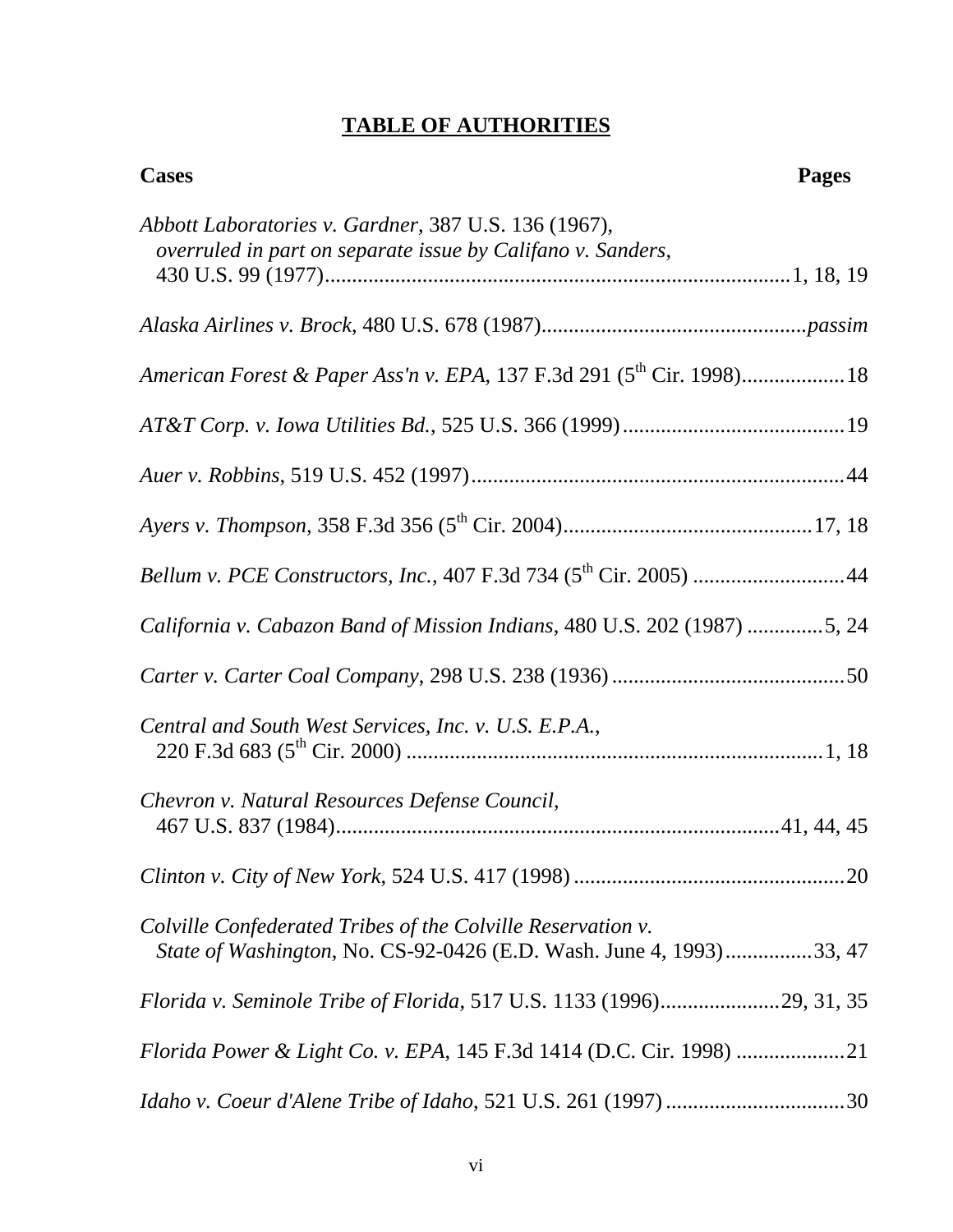| In re Indian Gaming Related Cases, 147 F.Supp.2d 1011 (N.D. Cal. 2001),<br>aff'd 331 F.3d 1094 (9 <sup>th</sup> Cir. 2003), cert. denied 540 U.S. 1179 (2004) 30, 38                                           |
|----------------------------------------------------------------------------------------------------------------------------------------------------------------------------------------------------------------|
| Kitty Hawk Air Cargo, Inc. v. Chao, -- F.3d --, 2005 WL 1692613                                                                                                                                                |
| Lac du Flambeau Band of Lake Superior Chippewa Indians v.<br>State of Wisconsin, 770 F.Supp. 480 (W.D. Wis. 1991),<br>app. dism'd 957 F.2d 515 (7 <sup>th</sup> Cir. 1992), cert. denied 506 U.S. 829 (1992)20 |
|                                                                                                                                                                                                                |
| Mashantucket Pequot Tribe v. State of Connecticut, 913 F.2d 1024                                                                                                                                               |
| Merchants Fast Motor Lines v. Interstate Commerce Commission,                                                                                                                                                  |
|                                                                                                                                                                                                                |
| National Cable & Telecommunications Ass'n v. Brand X Internet Services,                                                                                                                                        |
| <i>Northern Arapaho Tribe v. Wyoming, 389 F.3d 1308 (10<sup>th</sup> Cir. 2004) 30-31</i>                                                                                                                      |
| Northern Pipeline Const. Co. v. Marathon Pipe Line Co.,                                                                                                                                                        |
| Salge v. Edna Independent School District, 411 F.3d 178 (5 <sup>th</sup> Cir. 2005)23                                                                                                                          |
| Seminole Tribe of Florida v. Florida, 11 F.3d 1016 (11 <sup>th</sup> Cir. 1994) passim                                                                                                                         |
|                                                                                                                                                                                                                |
| Spokane Tribe of Indians v. Washington, 28 F.3d 991 (9 <sup>th</sup> Cir. 1994),                                                                                                                               |
| Spokane Tribe v. Washington, 139 F.3d 1297 (9 <sup>th</sup> Cir. 1998) (Spokane II)passim                                                                                                                      |

vii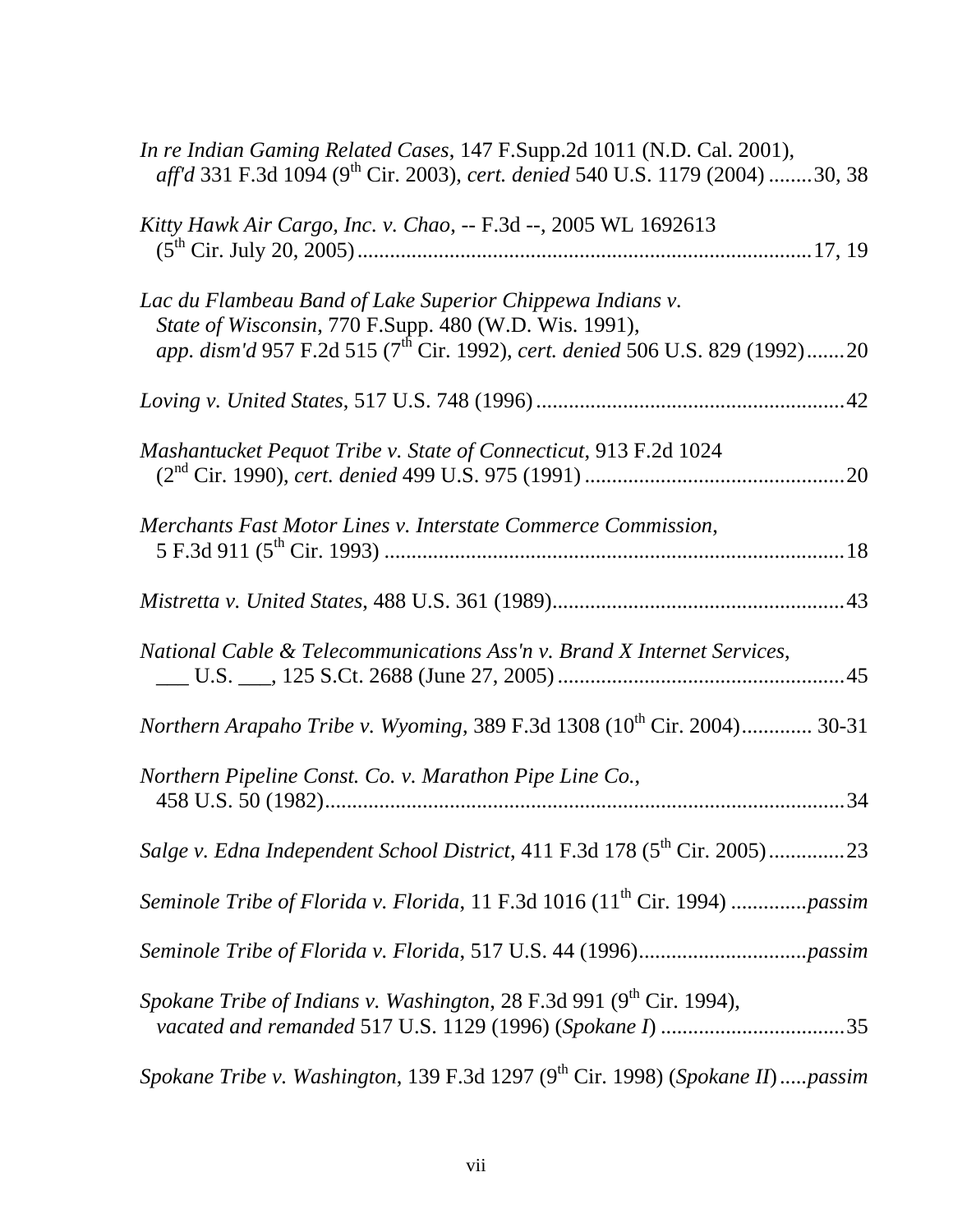| State v. Oneida Indian Nation of N.Y., 78 F.Supp.2d 49 (N.D. N.Y. 1999) 35                                                                                                                                              |
|-------------------------------------------------------------------------------------------------------------------------------------------------------------------------------------------------------------------------|
|                                                                                                                                                                                                                         |
|                                                                                                                                                                                                                         |
|                                                                                                                                                                                                                         |
| Thornburgh v. American Coll. of Obstetricians and Gynecologists,<br>476 U.S. 747 (1986), overruled in part on separate issue by Planned<br>Parenthood of Southeastern Pennsylvania v. Casey, 505 U.S. 833 (1992)  48-49 |
|                                                                                                                                                                                                                         |
|                                                                                                                                                                                                                         |
|                                                                                                                                                                                                                         |
| Whitman v. American Trucking Ass'n, Inc., 531 U.S. 457 (2001)42                                                                                                                                                         |
| <i>Ysleta del Sur Pueblo v. State of Tex.</i> , 852 F.Supp. 587 (W.D. Tex. 1993),                                                                                                                                       |
| <b>Constitutional Provisions</b>                                                                                                                                                                                        |
|                                                                                                                                                                                                                         |
| <b>Statutes</b>                                                                                                                                                                                                         |
| Pub. L. No. 100-497, 102 Stat. 2467 (Oct. 17, 1988),                                                                                                                                                                    |
|                                                                                                                                                                                                                         |
|                                                                                                                                                                                                                         |
|                                                                                                                                                                                                                         |
|                                                                                                                                                                                                                         |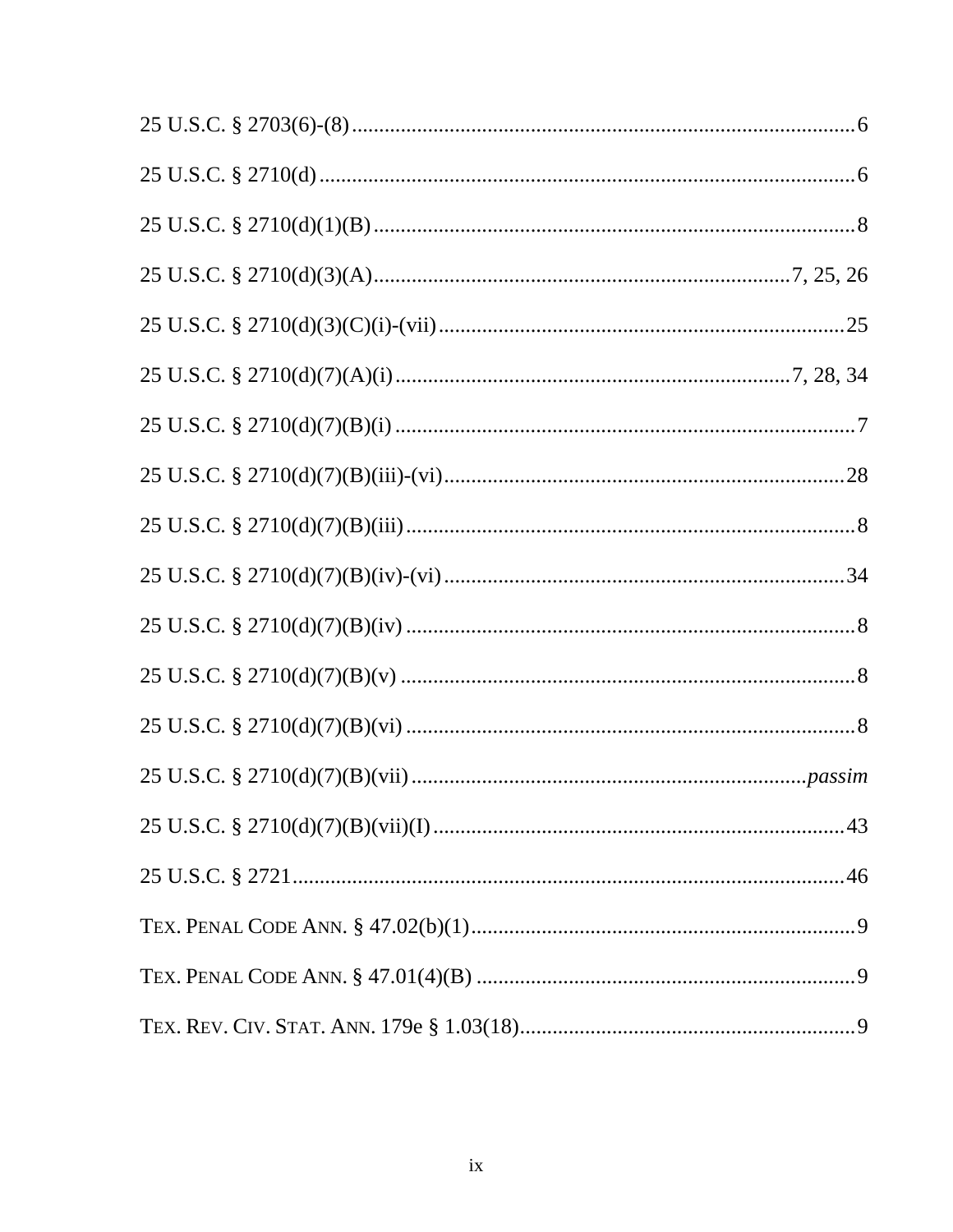# **Regulations**

# **Other Authorities**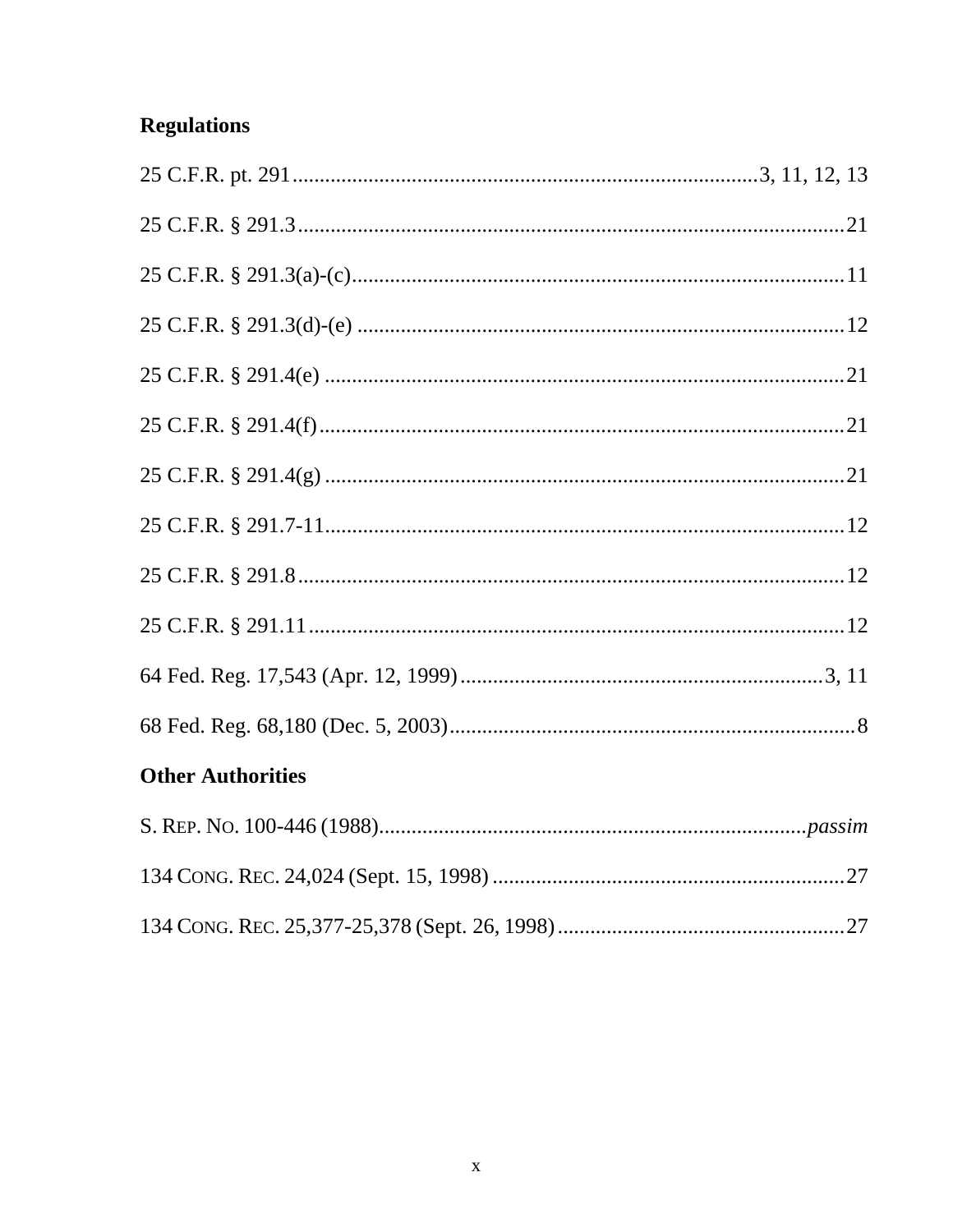#### **STATEMENT OF JURISDICTION**

 Intervenor-Defendant-Appellee Kickapoo Traditional Tribe of Texas (hereafter "Tribe") adopts by reference the Statement of Jurisdiction provided by Plaintiff-Appellant State of Texas (hereafter "State") regarding appellate jurisdiction only. Brief of Appellant State of Texas, July 11, 2005 at 2 hereafter "State's Brief"). The Tribe submits that the District Court was correct in dismissing this pre-application challenge to agency regulations on the ground that it is not a ripe controversy because the case (1) was contingent on future events that may or may not occur, and (2) the State failed to demonstrate the necessary hardship.  $(5 \text{ ROA } 00966\text{-}00978; ^1 \text{ State's})$  $(5 \text{ ROA } 00966\text{-}00978; ^1 \text{ State's})$  $(5 \text{ ROA } 00966\text{-}00978; ^1 \text{ State's})$ R.E. Tab 2.) (Citing *Central and South West Services, Inc., v. U.S. E.P.A.,* 220 F.3d 683, 690 (5th Cir. 2000), and *Abbott Laboratories v. Gardner*, 387 U.S. 136, 148-49 (1967), *overruled in part on separate issue by Califano v. Sanders,* 430 U.S. 99 (1977)). This Court should decline jurisdiction on the same subject matter jurisdiction grounds.

<span id="page-11-0"></span><sup>&</sup>lt;sup>1</sup> References to the Record on Appeal are designated by the number of the record volume assigned by the Clerk, followed by "ROA" and the record page number(s). Certain items in the record were not identified by a volume number and/or were not paginated in the same sequence as the rest of the record. These documents will be identified by the applicable indicators on those documents. Items included in the Tribe's Record Excerpts will be additionally identified as "Tribe's R.E." followed by the applicable tab number.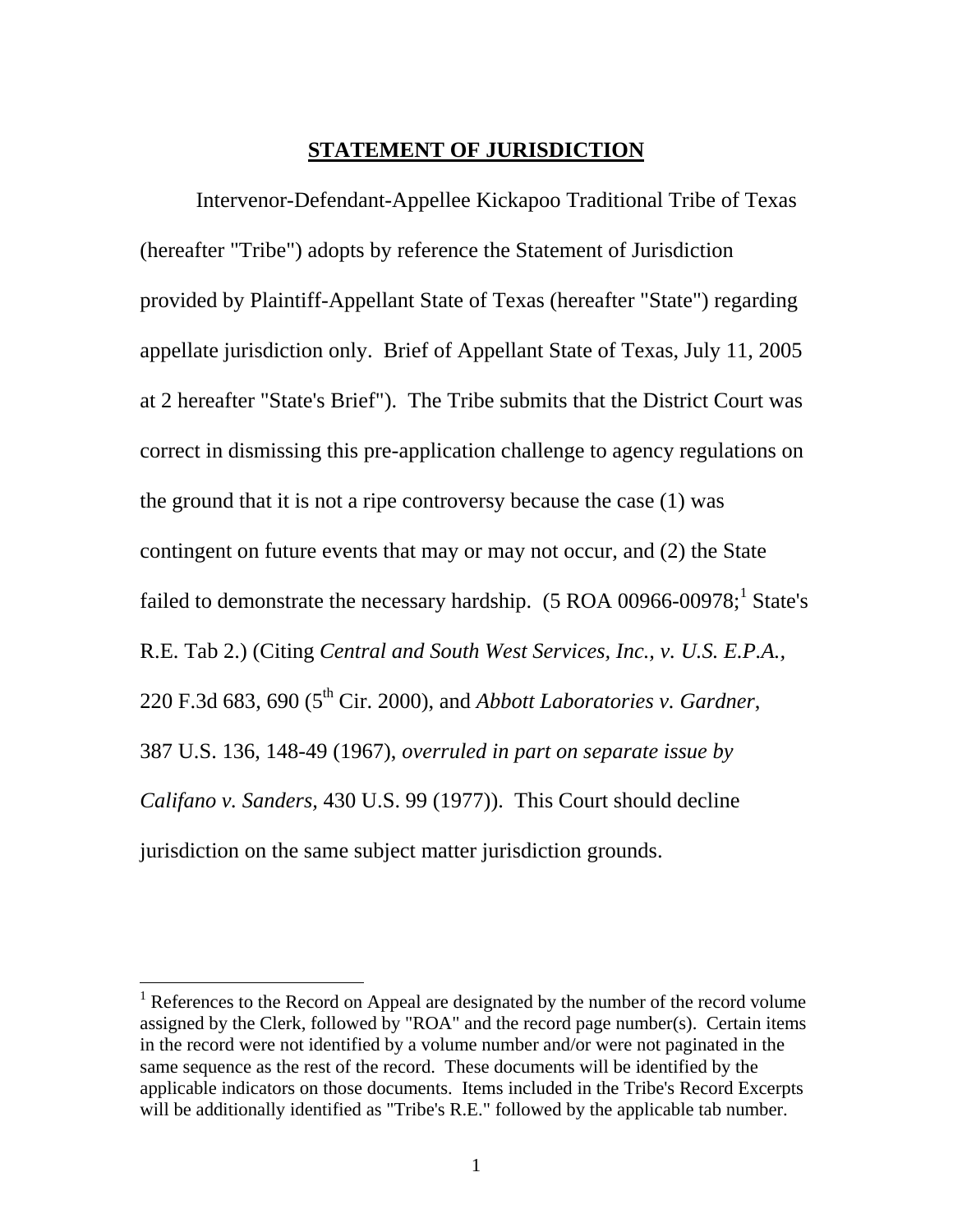### **STATEMENT OF THE ISSUES**

**Issue One:** Whether the State of Texas' pre-application challenge to the Secretary's Gaming Procedures Regulations<sup>[2](#page-12-0)</sup> is ripe where the State has failed to demonstrate any present hardship resulting from the mere existence of the regulations and where any possible damage to the State resulting from the regulations is speculative?

**Issue Two:** Whether the Secretary of the Interior lawfully promulgated the Gaming Procedures Regulations, which fill a gap in the administration of the Indian Gaming Regulatory Act ("IGRA") created by the Supreme Court's decision in *Seminole* to sever the application of the judicial remedy provisions of the IGRA when a state asserts its Eleventh Amendment Immunity, and where the Regulations are necessary to ensure that the IGRA can continue to operate in the manner Congress intended by giving tribes an effective remedy through the Procedures process?

 $\overline{a}$ 

<span id="page-12-0"></span><sup>2</sup> For clarity and to avoid confusion, we refer to the 25 C.F.R. Part 291 regulations as the "Gaming Procedures Regulations" and to the procedures issued pursuant to those regulations as the "Secretarial Procedures."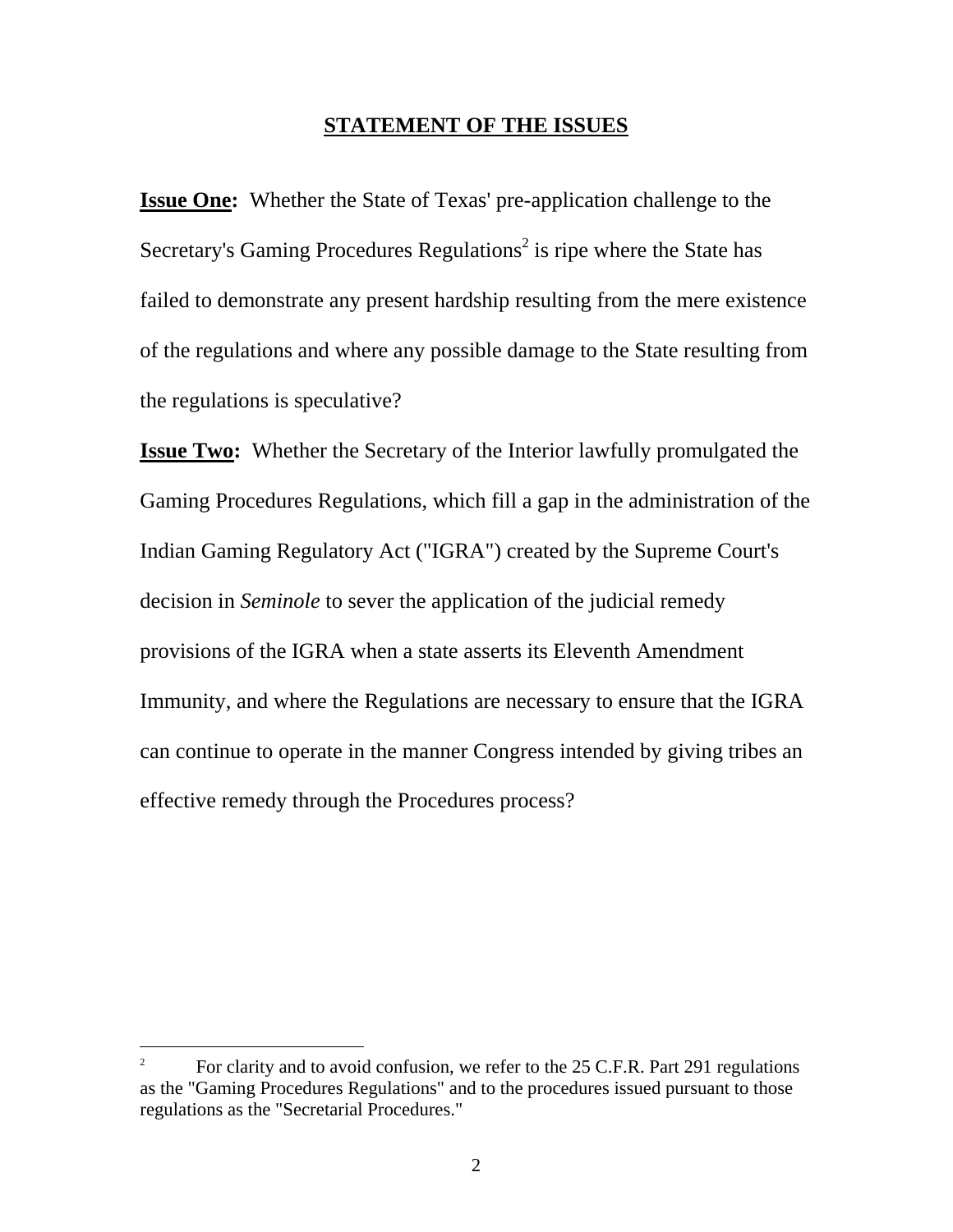#### **STATEMENT OF THE CASE**

#### **I. Course of Proceedings and Disposition in the Court Below**

This case involves an appeal of a Final Judgment and Memorandum Opinion and Order issued by Judge Lee Yeakel for the United States District Court for the Western District of Texas, Austin Division, in Cause No. A-04-CA-143-LY on March 30, 2005. *Texas v. United States*, 362 F.Supp.2d 765 (W.D. Tex. 2004); (5 ROA 00966-00978 (hereafter "Memorandum Opinion")). We adopt the description of the proceedings below as set out in the State's Brief at 4 - 5, with the following additions.

This case was initiated on March 11, 2004, when the State filed a Complaint against the United States and the Secretary of Interior, seeking a declaration from the District Court for the Western District of Texas that the Gaming Procedures Regulations promulgated by the Secretary of the Interior at 64 Fed. Reg. 17,543 (Apr. 12, 1999) (codified at 25 C.F.R. pt. 291) are invalid, and seeking an order enjoining the Secretary's application of the Gaming Procedures Regulations to process the Kickapoo Traditional Tribe of Texas' application for Secretarial Procedures. (1 ROA 00008-00011.) On March 22, 2004, the Kickapoo Tribe filed a motion to intervene as a party Defendant (1 ROA 00138-00148) which was granted on March 24, 2004. (1 ROA 00200.)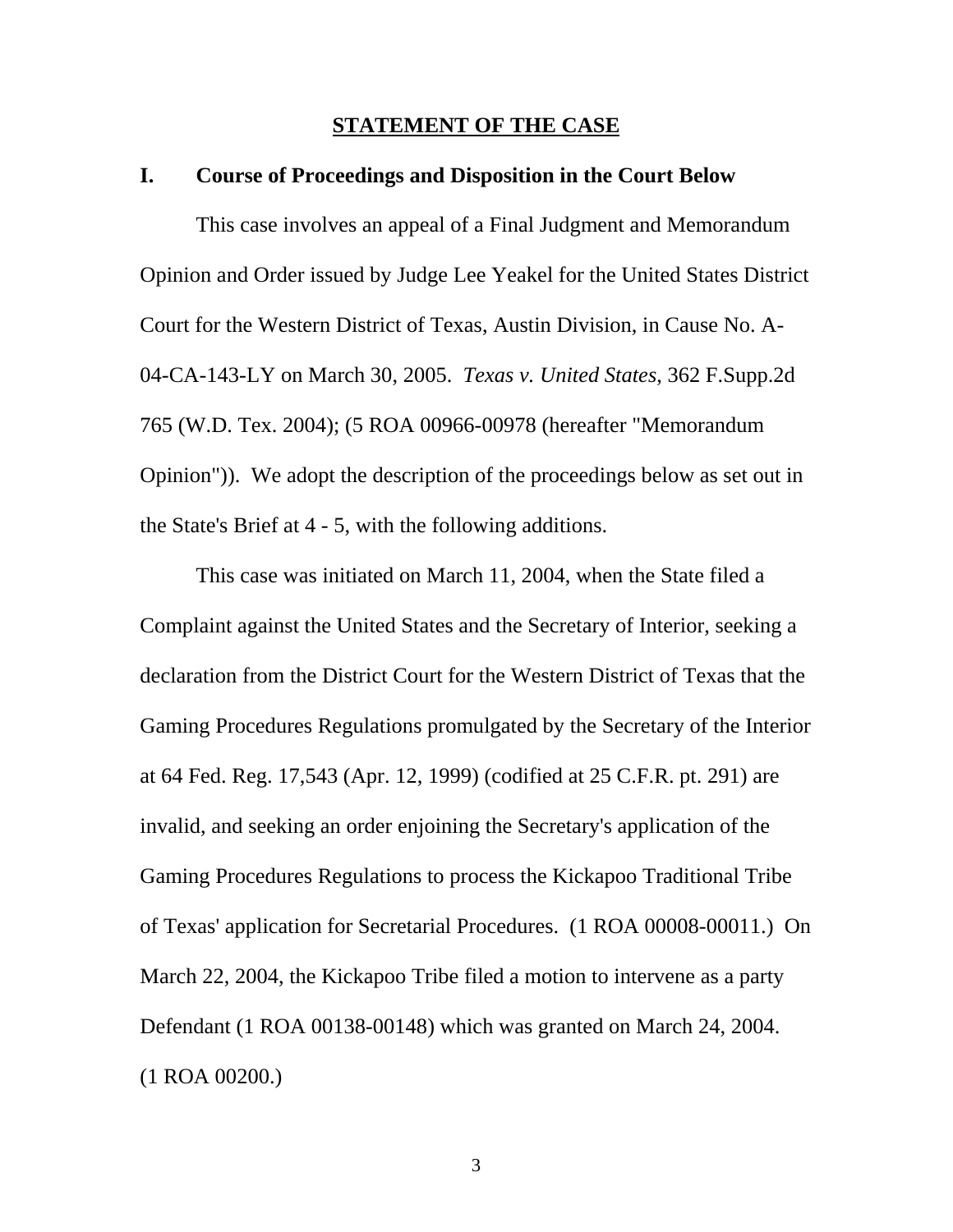After the State's application for a preliminary injunction was denied by the Court on April 20, 2004 (2 ROA 00354), the parties filed and briefed cross-motions for summary judgment. The Court held oral argument on the parties' motions on October 26, 2004, and invited supplemental briefing.

The District Court entered its Memorandum Opinion and Order and Final Judgment on March 30, 2005. The District Court held:

First, that the Secretary of the Interior has the authority to fill the statutory gap created by *Seminole Tribe of Florida v. Florida*, 11 F.3d 1016  $(11<sup>th</sup> Cir. 1994)$ , *aff'd* 517 U.S. 44 (1996), which severed the application of the judicial remedy provisions of the IGRA when a state does not consent to waive its Eleventh Amendment Immunity. Accordingly, the Court denied the State's motion for summary judgment. (5 ROA 00971-75; State's R.E. Tab 2.)

Second, that the State of Texas' pre-application challenge to the Gaming Procedures Regulations promulgated by the Secretary was not ripe because the outcome of the application was speculative and because the State could not demonstrate hardship. The court ruled that the mere existence of the Gaming Procedures Regulations was not enough to make the case ripe for judicial review since the Secretary had not yet reached a determination whether to issue Secretarial Procedures to the Tribe under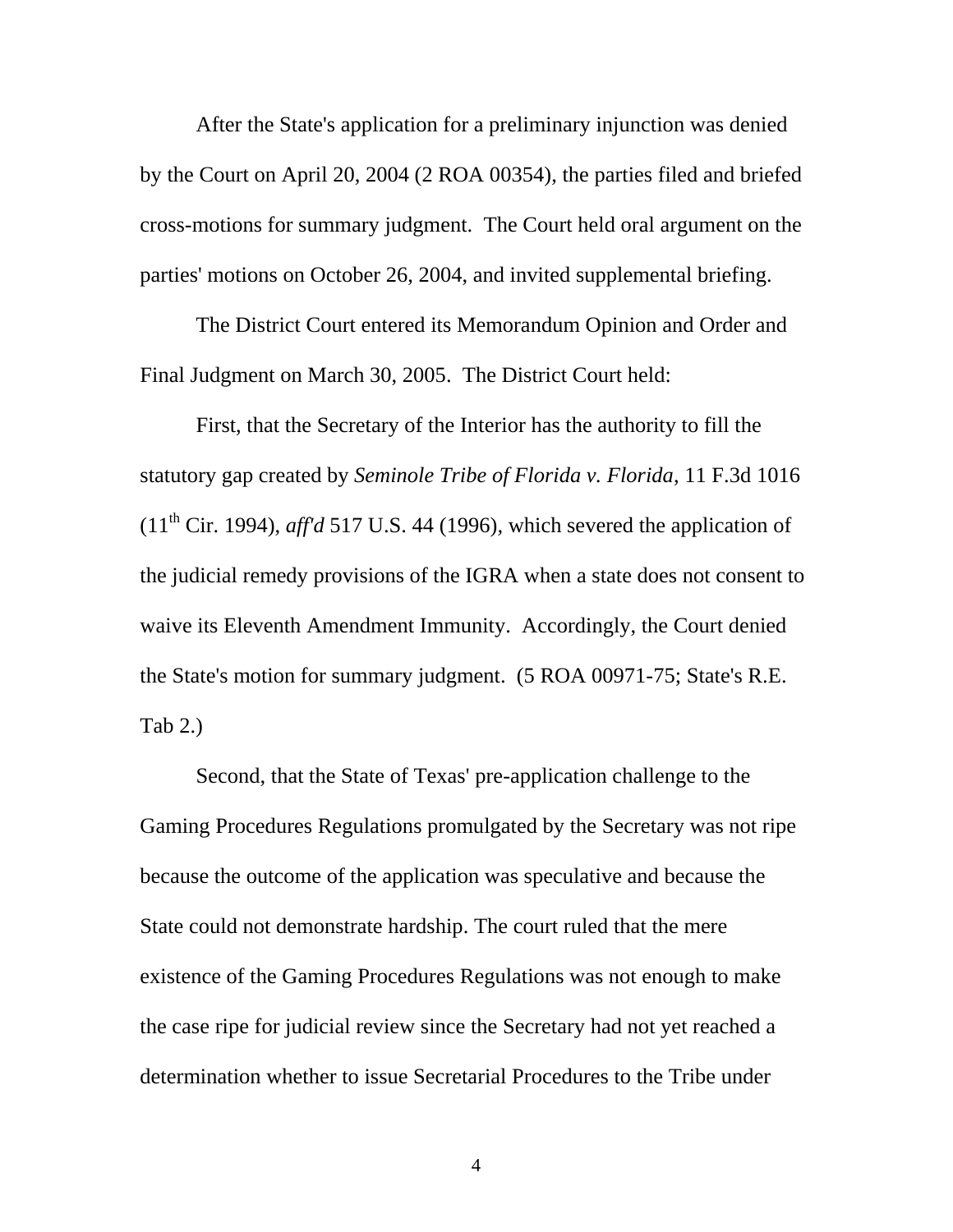those regulations. Accordingly, the District Court ordered that the State of Texas' cause of action be dismissed without prejudice. (5 ROA 00975-78.)

#### **II. Statement of the Facts**

#### **A. The Indian Gaming Regulatory Act**

In 1987, the Supreme Court, consistent with 150 years of legal precedent, affirmed that Indian tribal gaming on Indian tribal lands was not subject to State regulation absent an express grant of authority by Congress. *California v. Cabazon Band of Mission Indians*, 480 U.S. 202, 207 (1987) (noting that "[t]he Court has consistently recognized that Indian tribes retain 'attributes of sovereignty over both their members and their territory'") (internal citations omitted).

The states urged Congress to grant them such regulatory authority over Indian gaming; the tribes urged Congress not to allow any state regulation. *See* S. REP. NO. 100-446, at 3-5 (1988); (4 ROA 00731-00732; Tribe's R.E. Tab  $1$ .)<sup>[3](#page-15-0)</sup> Congress ultimately enacted the Indian Gaming

<span id="page-15-0"></span> $\frac{1}{3}$  Senator John McCain, a key senator involved in the development of Indian gaming legislation, noted, in his own remarks attached to the Senate Report:

As the debate unfolded, it became clear that the interests of the states and of the gaming industry extended far beyond their expressed concern about organized crime. Their true interest was protection of their own games from a new source of economic competition.

*Id.* at 33 (Additional Views of Senator McCain); (4 ROA 00761-00762; Tribe's R.E. Tab 2.)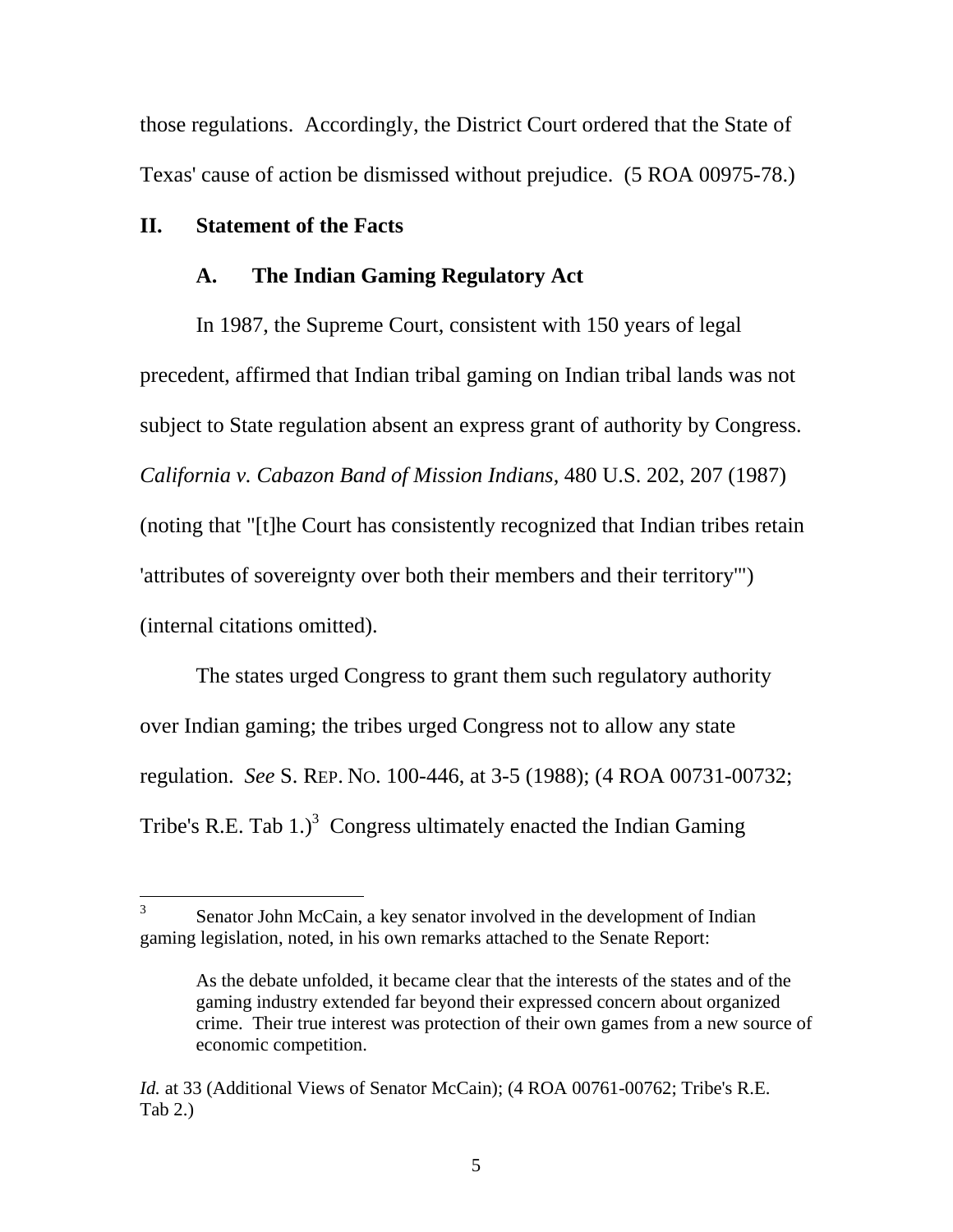Regulatory Act ("IGRA") in 1988. Pub. L. No. 100-497, 102 Stat. 2467 (Oct. 17, 1988) (codified at 25 U.S.C. § 2701 *et seq*). The IGRA fashioned a carefully balanced compromise between the tribal and state positions. One of the primary purposes of the IGRA is to provide a statutory framework for gaming by Indian tribes as a means of promoting tribal economic development, self-sufficiency and strong tribal governments. 25 U.S.C. § 2702(1). But the IGRA also contains a limited opportunity for states to participate in the regulation of what the Act defines as "Class III" Indian gaming, <sup>4</sup> an opportunity that is expressly conditioned upon a state's participation in the IGRA statutory scheme. 25 U.S.C. § 2710(d). In crafting this compromise, Congress "attempted to balance the need for sound enforcement of gaming laws and regulations, with the strong Federal interest in preserving the sovereign rights of tribal governments to regulate activities and enforce laws on Indian land." S. REP. NO. 100-446, at 5; (4 ROA 00733; Tribe's R.E. Tab 1.)

 $\overline{a}$ 

<span id="page-16-0"></span><sup>4</sup> IGRA divides Indian gaming into three classes: Class I games, which include social games played solely for prizes of minimum value or traditional forms of Indian gaming; Class II games, which include bingo, including pull-tabs, lotto, punch boards, tip jars, instant bingo, other games similar to bingo, whether or not electronic, computer, or other technologic aids are used in connection therewith, and certain card games; and Class III games, which includes all other forms of gaming that are not Class I or Class II. 25 U.S.C. § 2703(6)-(8).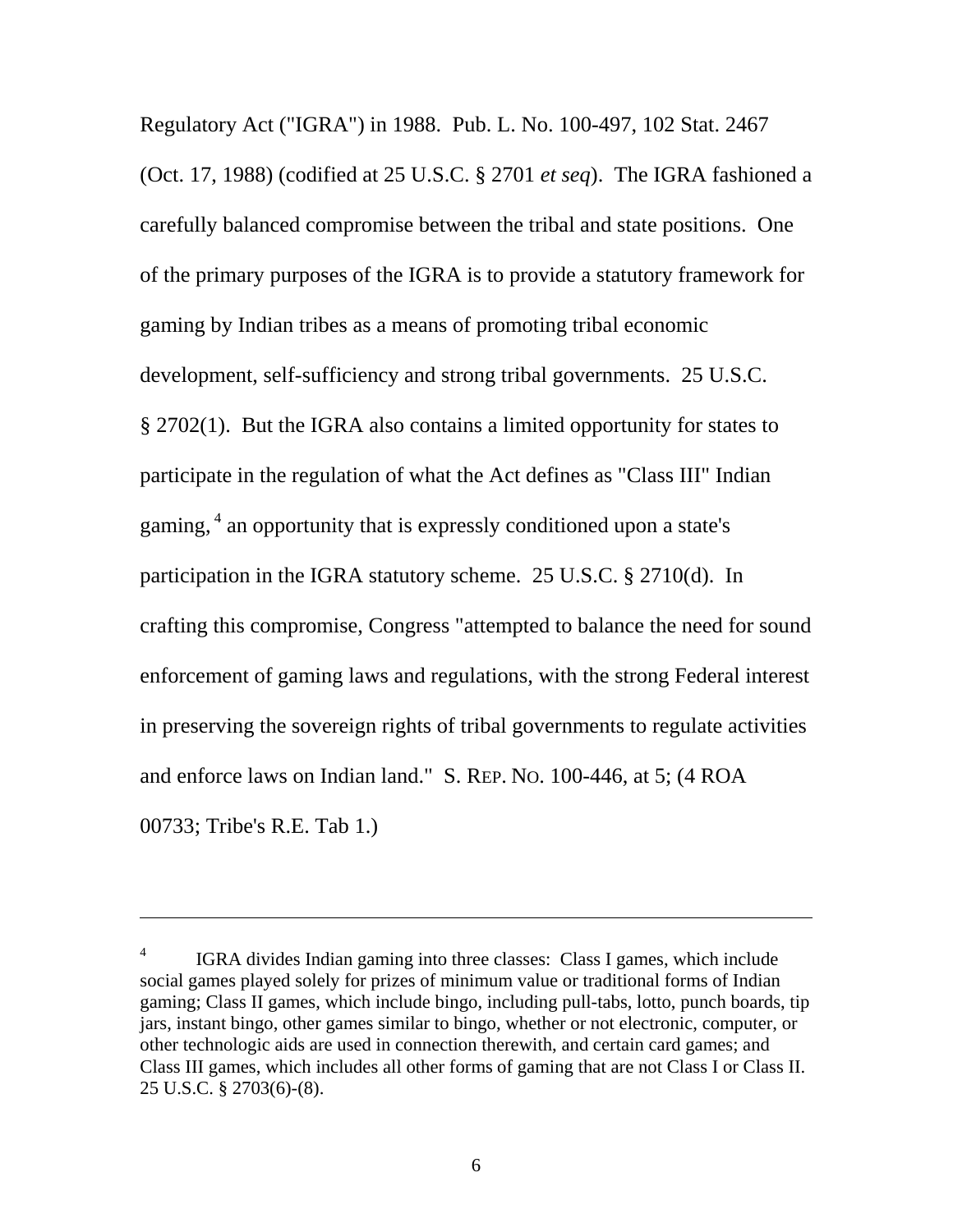In order to conduct Class III gaming, an Indian tribe must "request the State in which such lands are located to enter into negotiations for the purpose of entering into a Tribal-State compact governing the conduct of gaming activities." 25 U.S.C. § 2710(d)(3)(A). The State has a concomitant obligation to negotiate in "good faith" with the Tribe to enter into the compact. *Id*. This compacting requirement was intended to provide a means for tribal and state governments to "work together" to develop a consistent and effective regulatory framework. S. REP. NO. 100-446, at 6; (4 ROA 00734; Tribe's R.E. Tab 1.)

Recognizing that the compacting requirement could create an "unequal balance" in favor of states (which might be able to obstruct tribal gaming by refusing to negotiate), Congress also included a remedial scheme for tribes faced with states that would not negotiate or not negotiate in good faith. The IGRA provides that a tribe may sue a state in federal district court if it believes that the State has failed to negotiate in good faith; the Tribe, however, cannot file the suit until at least 180 days after requesting negotiations. 25 U.S.C. § 2710(d)(7)(A)(i), (B)(i).

This provision of the Act authorizes the court, upon a finding that the State has not negotiated in good faith, to order the State and the Tribe to enter into compact negotiations and to conclude a compact within 60 days.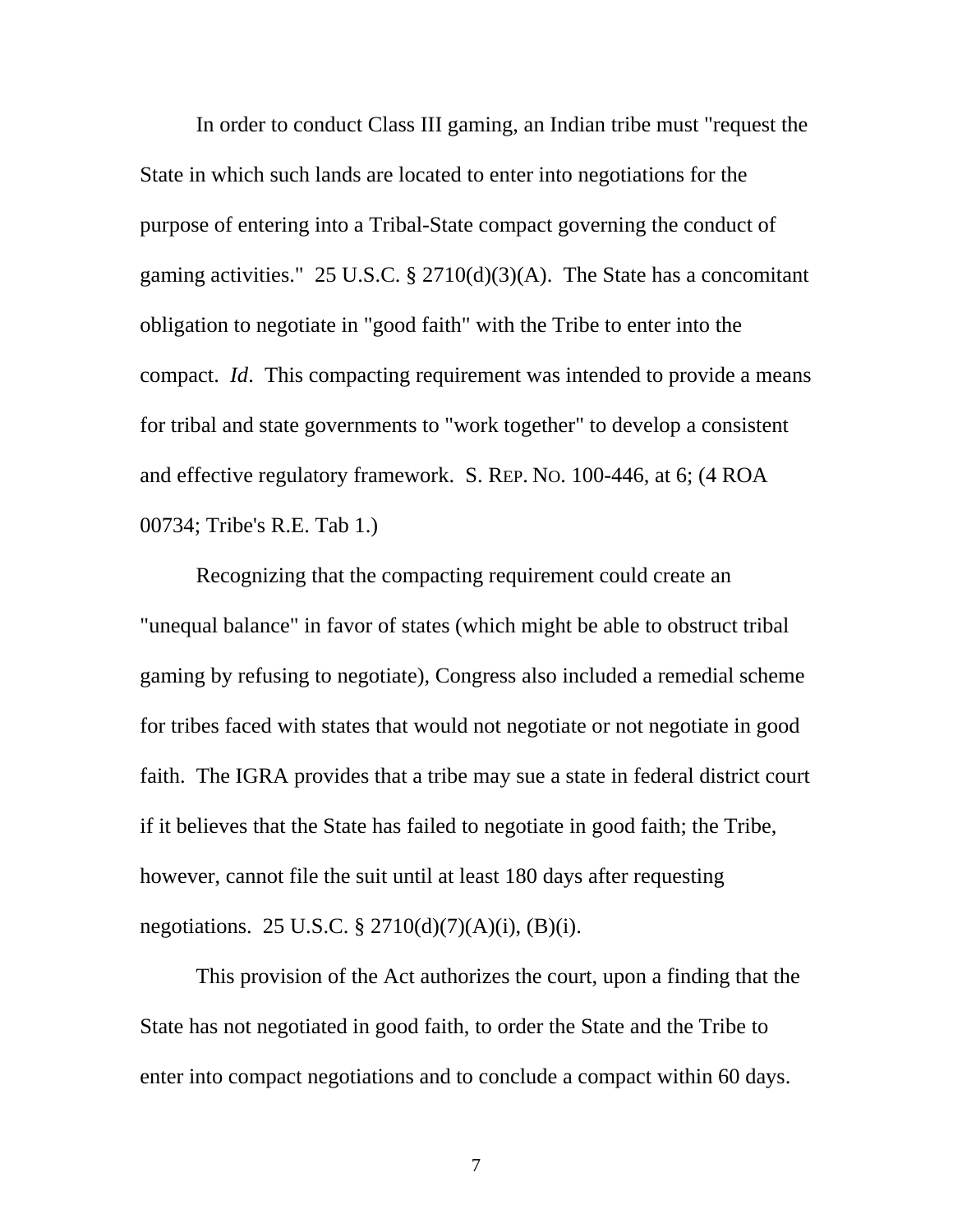25 U.S.C. § 2710(d)(7)(B)(iii). If those negotiations do not result in a compact, the Act authorizes the court to appoint a mediator to facilitate those negotiations. 25 U.S.C. § 2710(d)(7)(B)(iv), (v), (vi). Finally, the IGRA provides that if the court mandated negotiation and mediation does not result in a compact due to the State's refusal to participate, the Secretary of Interior is authorized to prescribe "procedures" in lieu of a compact under which the Tribe can conduct Class III gaming on its lands. 25 U.S.C. § 2710(d)(7)(B)(vii). This appeal concerns the availability of this procedural remedy to a tribe faced with a state that has refused to consent to the jurisdiction of the federal courts to litigate the "good faith" question.

## **B. The State's Refusal to Negotiate with the Kickapoo Tribe and Its Refusal to Litigate the "Good Faith" Negotiation Question**

The Kickapoo Traditional Tribe of Texas ("Tribe") is a federally recognized tribe subject to the IGRA. 68 Fed. Reg. 68,180, 68,181 (Dec. 5, 2003). Under the IGRA, the Tribe is authorized to offer, subject to terms and conditions set forth in a compact or procedures, those forms of Class III gaming permitted by the State "for any purpose by any person, organization, or entity, …." 25 U.S.C. § 2710(d)(1)(B). The State of Texas permits a broad range of Class III gaming including: the State lottery, TEX. CONST. art. III, § 47(e); casino style games conducted in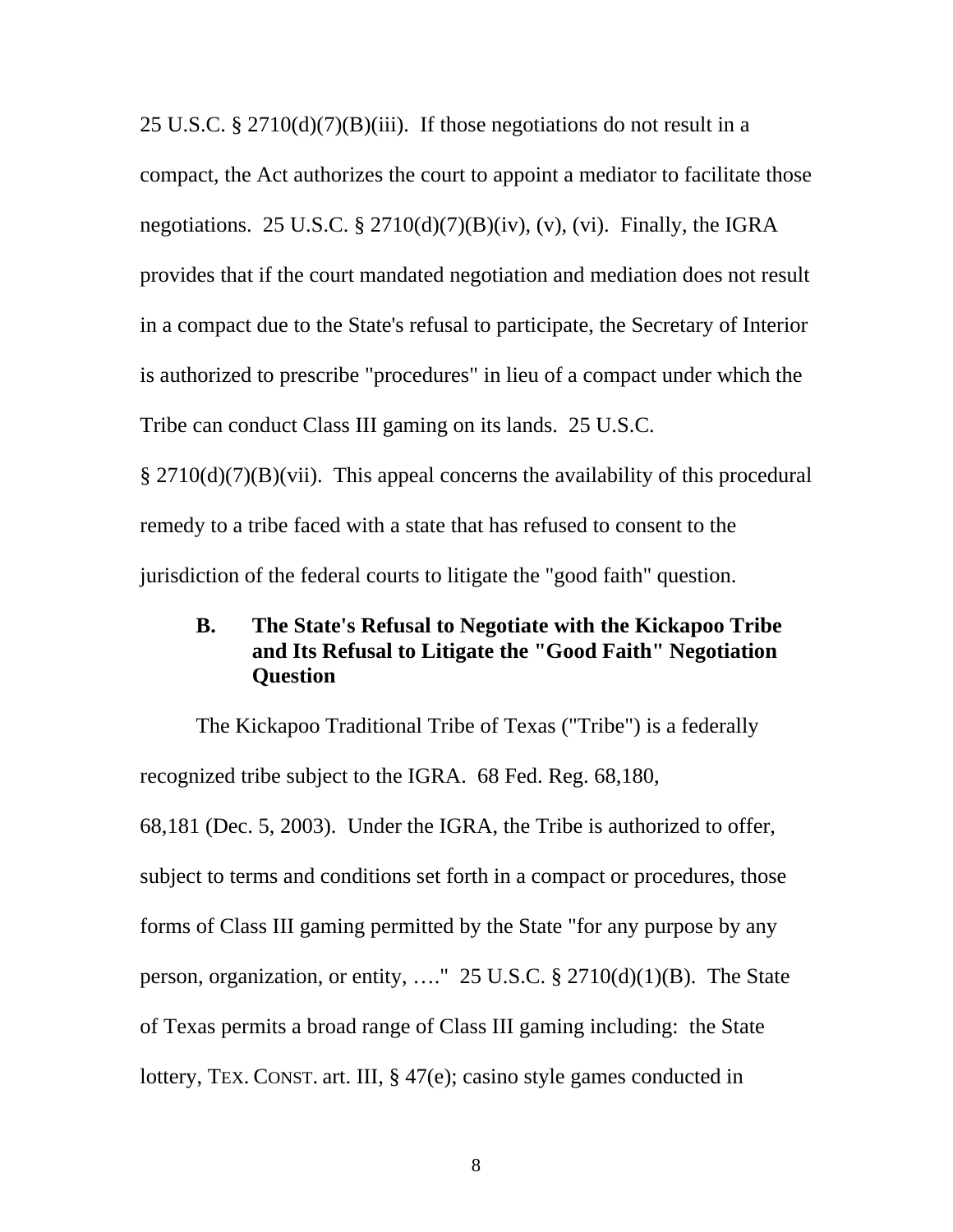"private places," TEX. PENAL CODE ANN. § 47.02(b)(1); gambling devices with limited prizes, TEX. PENAL CODE ANN. § 47.01(4)(B); and pari-mutuel wagering on horse and dog racing, TEX. REV. CIV. STAT. ANN. 179e § 1.03(18). (Memorandum Opinion at 12, n. 8; 5 ROA 00977; 3 ROA  $00606 - 00618.<sup>5</sup>$ 

In the early 1990s the Tribe decided to avail itself of its rights under IGRA to conduct Class III gaming to generate funds for its governmental programs, to create jobs, and to promote economic development and selfsufficiency on its Reservation. $6\,$  In 1995, the Tribe requested the State of Texas to enter into negotiations for a compact to conduct Class III gaming in Texas (1 ROA 00152; 3 ROA 00446). The State rejected the Tribe's request for negotiations. *Id*.

The Tribe then sued the State pursuant to the judicial remedy provisions of the IGRA on October 13, 1995, alleging that by its categorical refusal to negotiate, the State had violated the "good faith" negotiation

<span id="page-19-0"></span> 5 The issue of the scope of Class III gaming that should be allowed to the Tribe is not before this court in this appeal.

<span id="page-19-1"></span><sup>&</sup>lt;sup>6</sup> Gaming revenue is vitally important to the Tribe for economic development and job creation: the Kickapoo reservation is located in one of the poorest counties in Texas; 45.1 percent of Kickapoo Tribal families earn less than \$10,000 per year; 68.1 percent of families are living below the poverty level; 74.3 percent of individuals are living below the poverty level; 64.8 percent of Kickapoo Tribal homes lack telephone service; and 87.6 percent of its members have attained less than a ninth grade education. (ROA Attachments to Document #50, Exh. 4 at 1-12.)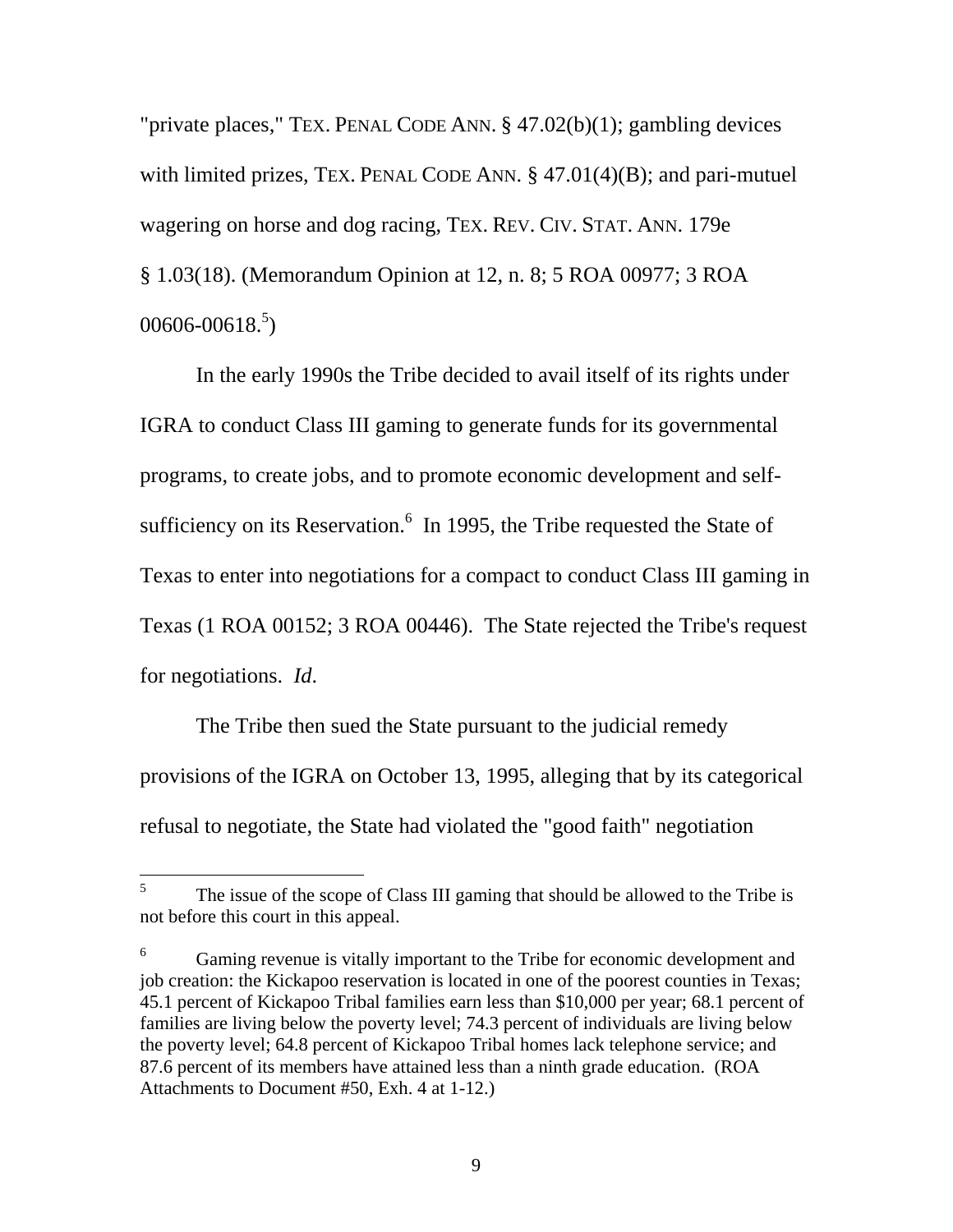requirement of the IGRA. (Memorandum Opinion at 3-4; 5 ROA 00969; 3 ROA 00446, 00476-00477, 00513-00526, 00550-00585.) Rather than litigate the merits of whether its refusal to negotiate violated the IGRA's "good faith" negotiation requirement, the State moved to dismiss the lawsuit on the grounds that without its consent the State's Eleventh Amendment sovereign immunity barred the action.

While the State's motion to dismiss was pending, the United States Supreme Court decided *Seminole Tribe of Florida v. Florida*, which held that the judicial remedy provisions of the IGRA that purported to waive states' Eleventh Amendment immunity from suit were unconstitutional when applied in the case of an unconsenting state. 517 U.S. 44, 72-73 (1996). Pursuant to the *Seminole* decision, the District Court dismissed the Kickapoo Tribe's "good faith" lawsuit on April 2, 1996. (3 ROA 00447, 00604.) The Court did not reach the merits of the "good faith" issue, and the IGRA remedial process was halted, because of the State's refusal to consent to federal court jurisdiction.

## **C. Department of Interior Promulgates Gaming Procedures Regulations to Fill the Gap Created by the** *Seminole*  **Decision**

As a result of the *Seminole* decision, there was "a gap in the application of the IGRA" when a state did not consent to suit, which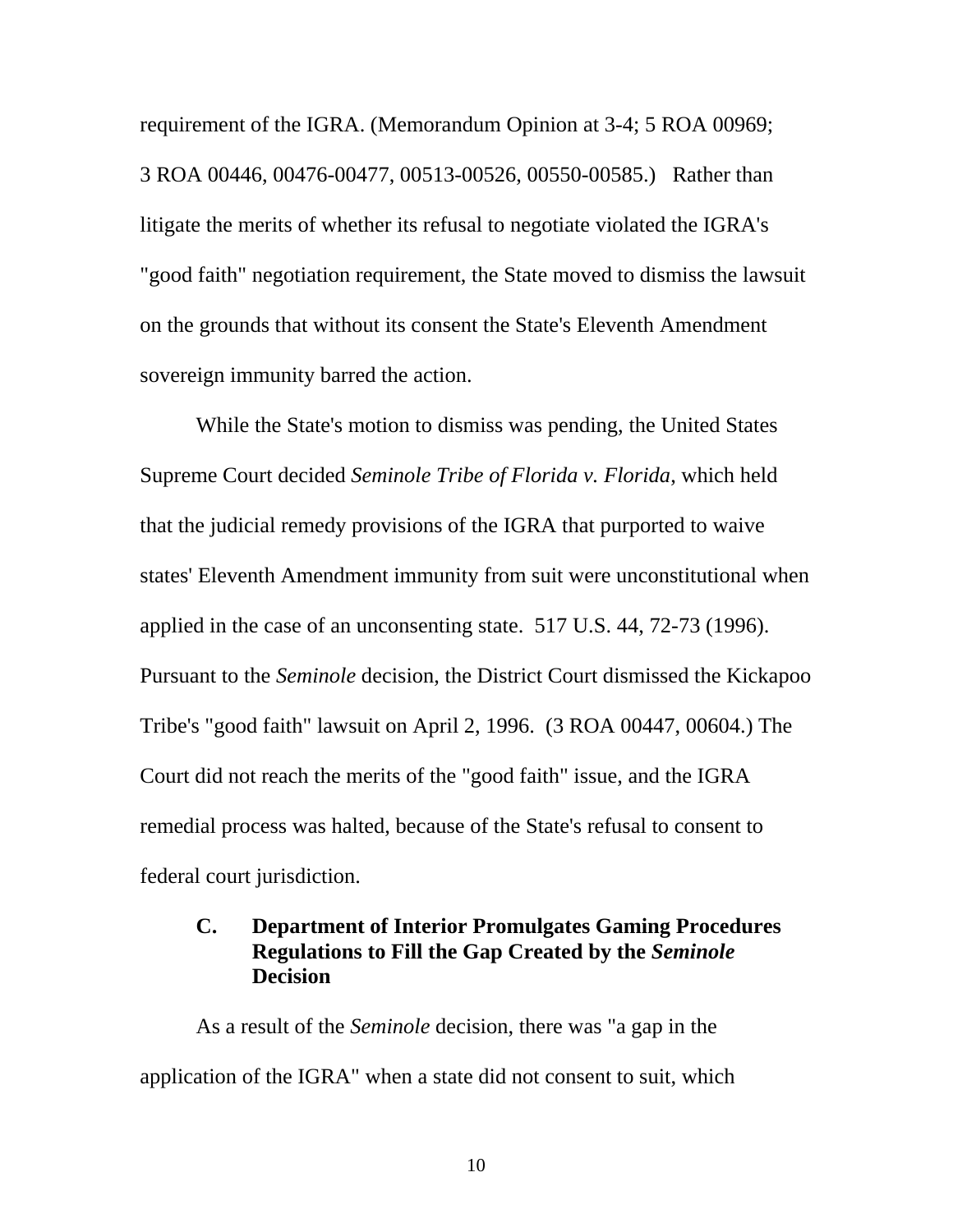"creat[ed] an ambiguity to which the Department [of Interior] responded by promulgating the Gaming Procedures [Regulations] at issue in this case." (Memorandum Opinion at 7; 5 ROA 00972.) The Department promulgated the regulations after a lengthy process in which it first solicited comments on its authority to issue the regulations, then published a proposed rule and solicited comments on the proposal, and finally published its Final Rule for Class III Gaming Procedures on April 12, 1999. 64 Fed. Reg. 17,543 (Apr. 12, 1999) (codified at 25 C.F.R. pt. 291); (Memorandum Opinion at 4; 5 ROA 00969; 3 ROA 00448.) The Department, however, has repeatedly represented, both to the courts and to Congress, that it "will not make a set of procedures effective by publishing them in the Federal Register until a court has been able to adjudicate the Secretary's authority to issue the regulations." (2 ROA 00294-00295.)

The process set out under the Gaming Procedures Regulations tracks the IGRA process closely. Prior to initiating the Gaming Procedures Regulations process, the Tribe must first make its request to the State under the IGRA to negotiate a Class III gaming compact, the Tribe and the State must fail to agree to a compact within 180 days, and the Tribe must file a lawsuit under the IGRA alleging that the State has failed to negotiate in good faith. 25 C.F.R.  $\S 291.3(a) - (c)$ . If, *and only if*, the State refuses to consent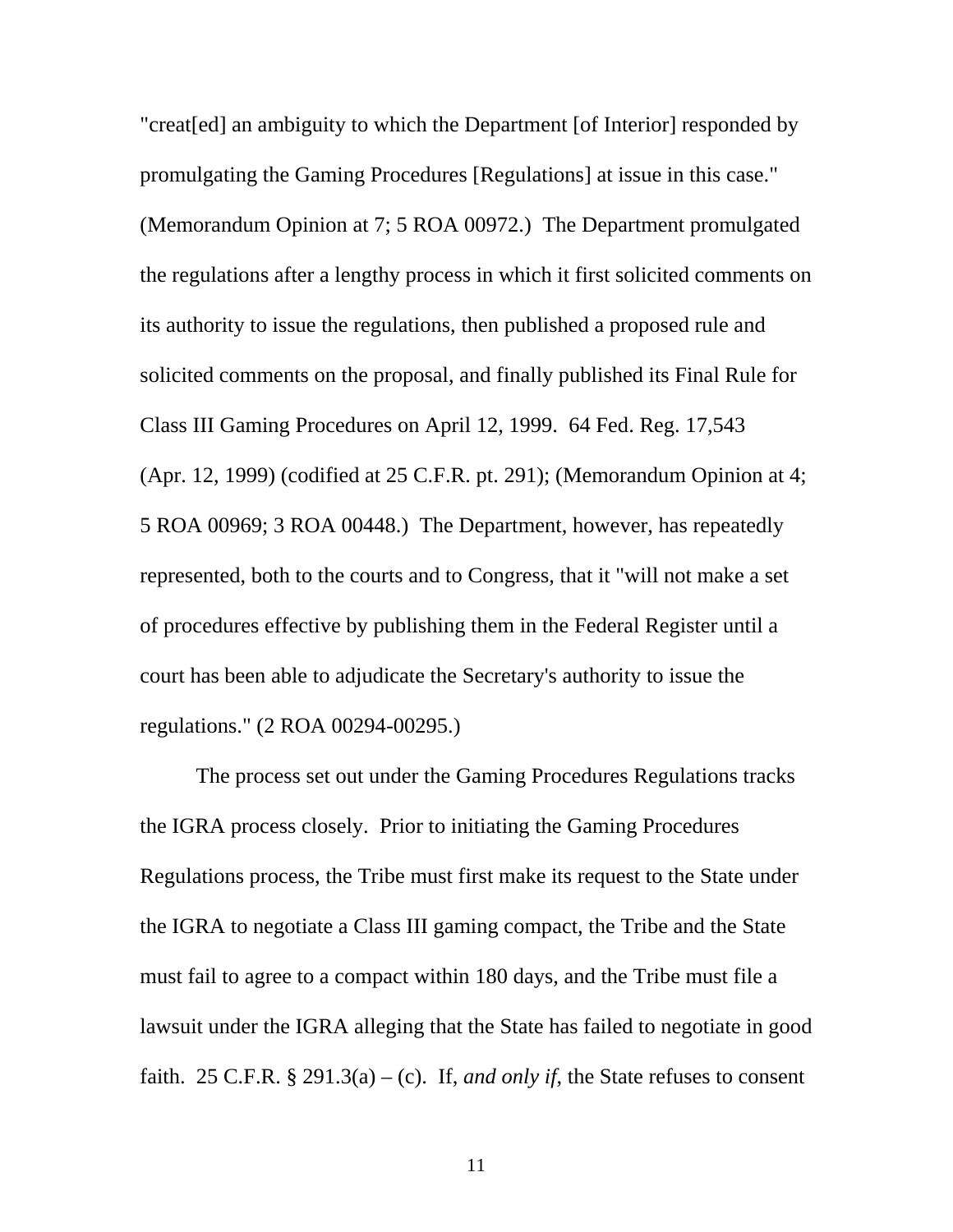to the suit and successfully has the suit dismissed on Eleventh Amendment sovereign immunity grounds may the Tribe make an application for Secretarial Procedures under the regulations. 25 C.F.R.  $\S 291.3(d) - (e)$ . Then, after the Secretary determines that the Tribe's application is complete and the Tribe is eligible to request procedures, the Secretary notifies the Governor and Attorney General of the State, and must give them opportunity to comment, the opportunity to submit an alternative proposal, the opportunity to participate in an informal conference, and the opportunity to have a mediator resolve differences between the Tribe's and the State's proposals (if the State submits a proposal). 25 C.F.R. § 291.7 - 11. Only after this substantial opportunity for additional state participation can the Secretary issue Secretarial Procedures pursuant to the Gaming Procedures Regulations. 25 C.F.R. §§ 291.8, 291.11.

#### **D. Tribe's Application for Secretarial Procedures Under the Gaming Procedures Regulations**

On December 11, 2003, the Tribe exercised its right to apply to the Department of the Interior for Secretarial Procedures pursuant to the 25 C.F.R. Part 291 Gaming Procedures Regulations. (3 ROA 00448.) On January 12, 2004, the Secretary of the Interior, acting through the Acting Assistant Secretary – Policy and Economic Development, issued notice to the State and the Tribe that the Secretary had determined that the Tribe's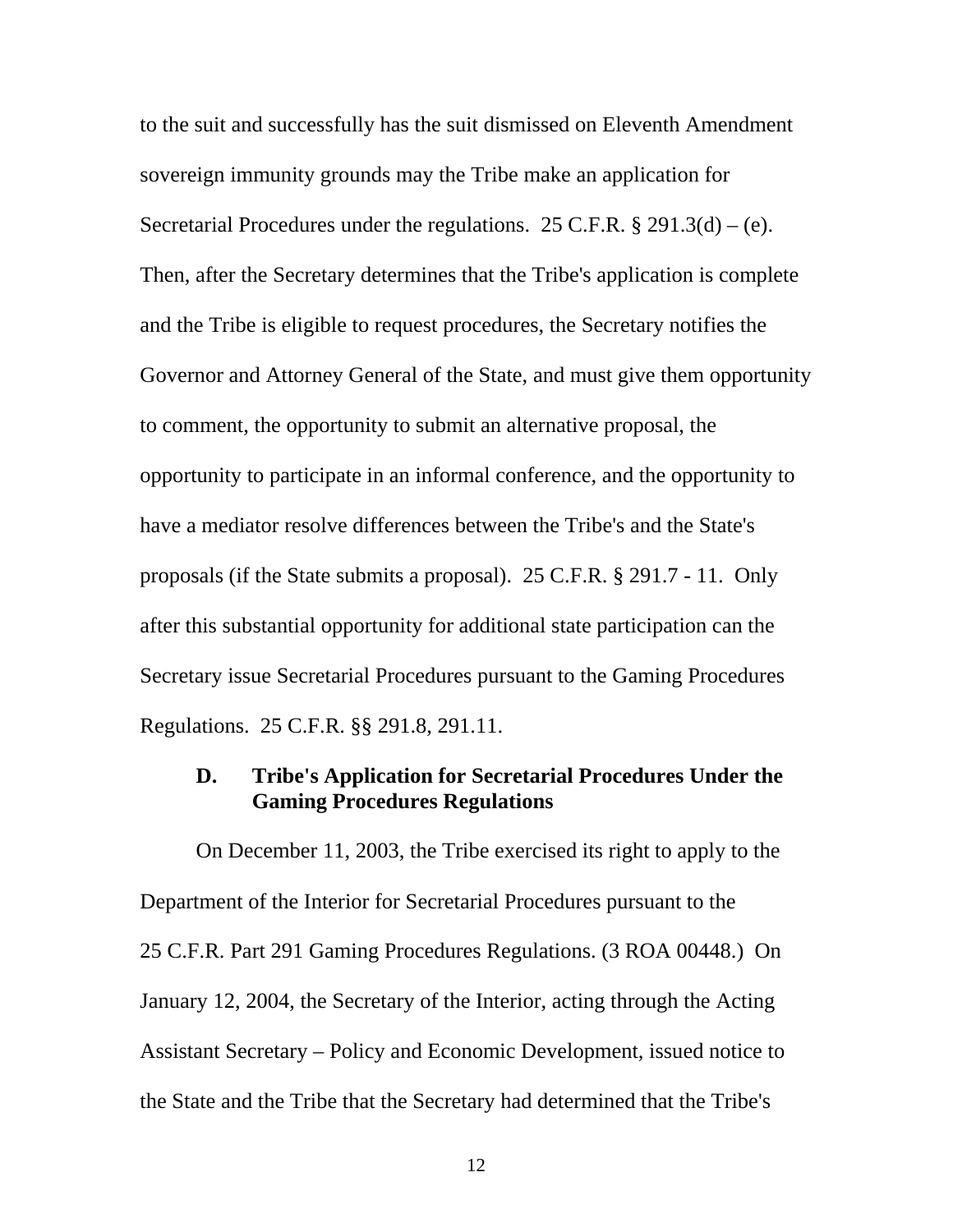proposal was complete and met the eligibility requirements in 25 C.F.R. Part 291 (the Gaming Procedures Regulations at issue in this case) and invited the State of Texas to comment on the proposal and submit an alternative proposal. (Memorandum Opinion at 5; 5 ROA 00970; 3 ROA 00450, 00459, 00461.) The State rejected the offer to participate, despite the fact that the State permits Class III gaming and despite the Tribe's previous efforts to negotiate, and instead filed this lawsuit. (ROA Attachments to Document #50, Exh. 5.)

#### **SUMMARY OF ARGUMENT**

The State's lawsuit is a pre-application challenge to the Gaming Procedures Regulations promulgated by the Secretary of Interior pursuant to her delegated authority under the IGRA and the general authority statutes, 25 U.S.C. §§ 2 and 9. The Court below properly held that this challenge was not ripe, because the outcome of the application of the regulations in this instance is speculative. Further, the Court below found that as a factual matter the State had failed to demonstrate the necessary hardship to meet the ripeness requirement, a determination that should be upheld unless it is "clearly erroneous."

Similarly, the State's substantive challenge to the Gaming Procedures Regulations themselves (raised in its challenge to the court's denial of its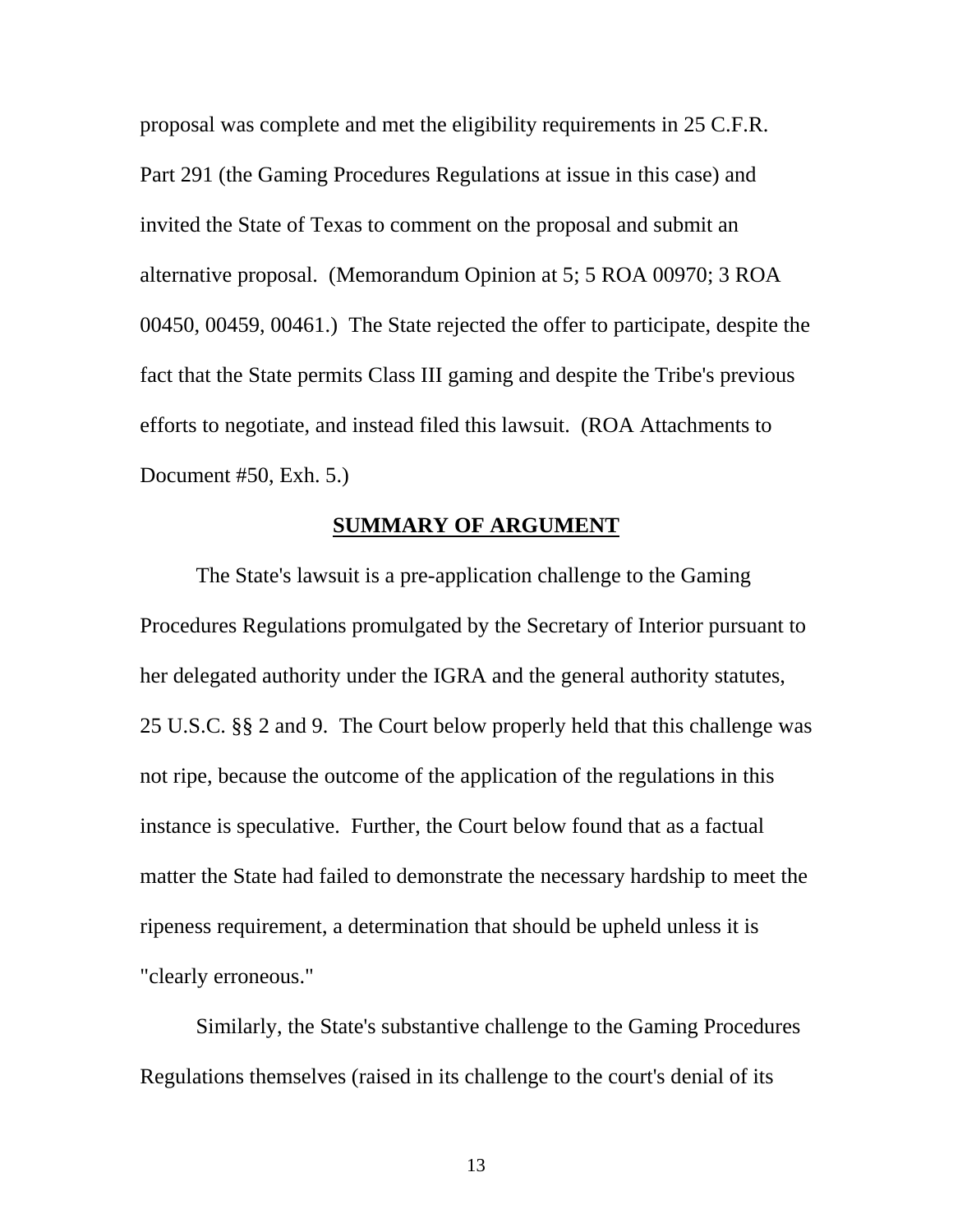motion for summary judgment) must fail. The Gaming Procedures Regulations are an appropriate exercise of the Secretary's delegated authority to administer this portion of the IGRA statutory framework, and were promulgated specifically in response to a gap in the statutory scheme created by the severance of the IGRA's judicial remedy (when applied in the case of an unconsenting state) in *Seminole Tribe of Florida v. Florida*, 517 U.S. 44 (1996). The Secretary's action addressed the ambiguity in the IGRA's remedial provisions created by this gap, and the Regulations ensure that the IGRA will function in the manner intended by Congress. The Secretary's action is supported by well established principles concerning judicial severance and deference to agency decision making.

First, under judicial severance principles, courts must only sever so much of a statute as is necessary, and such severance is appropriate only if the remaining provisions can still function in the manner that Congress intended. *Alaska Airlines v. Brock*, 480 U.S. 678, 685 (1987).

Congress enacted the IGRA as a compromise between Indian tribes and states and specifically included a remedial process to ensure that states could not use the IGRA as a means of vetoing or obstructing Indian gaming by refusing to participate in the IGRA statutory framework. Because the availability of a remedy for tribes was an integral part of the statutory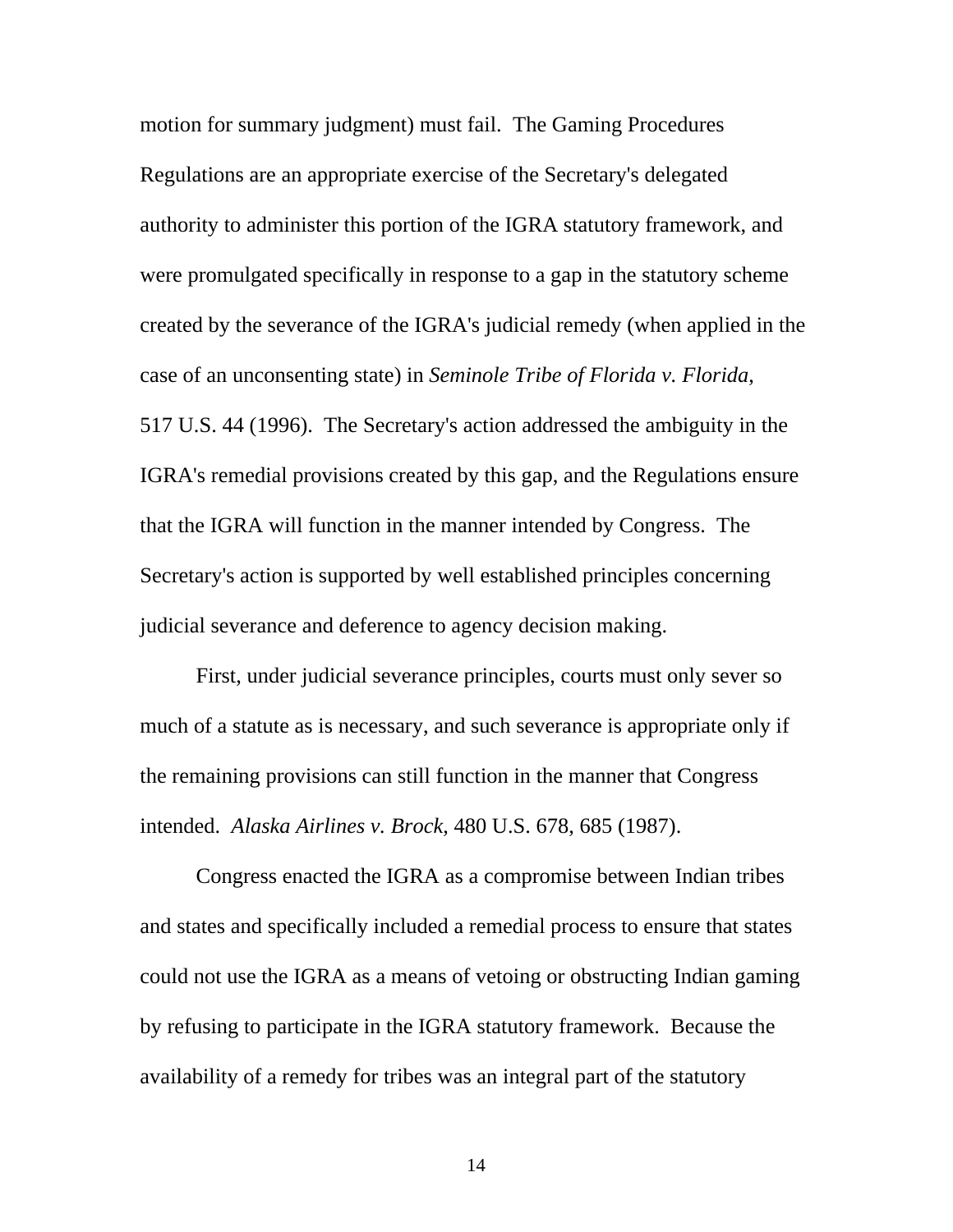scheme (without which the IGRA would not have been enacted), the court could not invalidate the entire remedial process without having to invalidate the entire statute – since it would otherwise have created a state veto, leaving the statute to function in a manner completely at odds with Congressional intent. Thus, as already recognized by the Eleventh and Ninth Circuits, in order for the IGRA to operate in the manner Congress intended, the Secretarial procedures remedy must still remain available to a tribe faced with a state that will not consent to federal court jurisdiction to resolve the "good faith" question. *Seminole Tribe of Florida v. Florida,* 11 F.3d 1016, 1029 (11th Cir. 1994), *aff'd* 517 U.S. 44 (1996); *Spokane Tribe v. Washington*, 139 F.3d 1297, 1301-02 (9<sup>th</sup> Cir. 1998) ("*Spokane II*").

 Second, the Gaming Procedures Regulations are a proper exercise of the Secretary's delegated authority in response to the ambiguity created by the *Seminole* Supreme Court decision, and are thus entitled to deference under well-established delegation and administrative law doctrine. The Secretary appropriately exercised her authority to promulgate regulations to fill that gap created by *Seminole* in a manner consistent with Congress's intent that tribes be permitted to offer as an economic development tool those forms of gaming permitted by a state.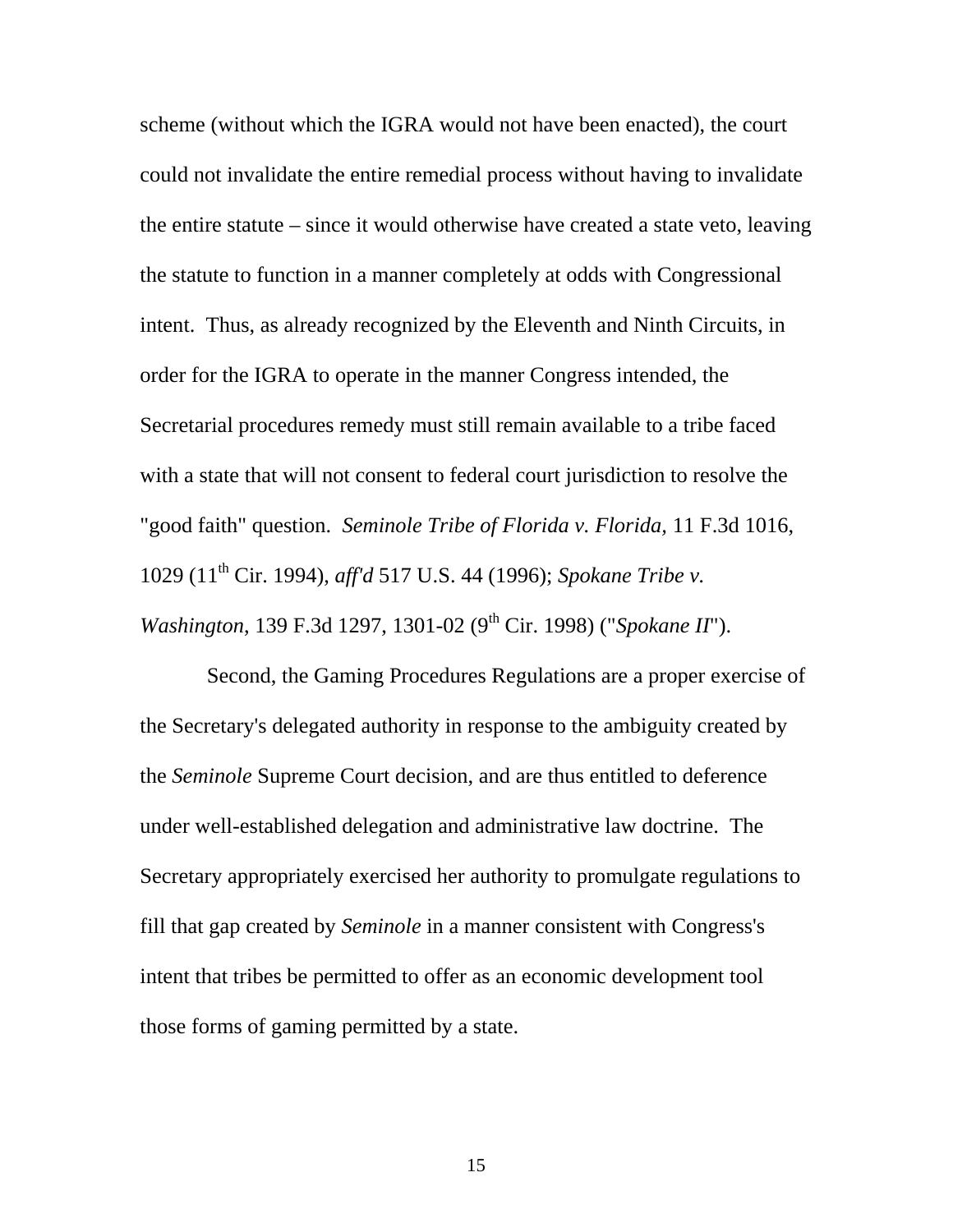Finally, the State wrongly asserts that the IGRA requires a "judicial finding of bad-faith" as a prerequisite to Indian gaming even when, per *Seminole,* such a finding is constitutionally unavailable. Under the State's reading, a state's assertion of its sovereign immunity would effectively veto the entire process because there could never be a judicial finding of badfaith. But this reading ignores the limited severance by *Seminole*. Neither *Seminole* nor the IGRA stands for the proposition, as the State would have it, that states can erect an impenetrable barrier preventing tribes from offering games otherwise authorized under state law.

For these reasons, the District Court's decision to deny the State's motion for summary judgment was sound and should be upheld.

### **ARGUMENT AND AUTHORITIES**

### **I. The District Court Correctly Held That the State's Challenge to the Gaming Procedures Regulations and the Yet-to-Be-Issued Secretarial Procedures Was Not Ripe**

The State's claims are not ripe because they are not currently fit for judicial review and delaying review would cause the State no hardship. A claim is not ripe for adjudication if, as here, such claim rests upon "contingent future events that may not occur as anticipated, or indeed may not occur at all." *Texas v. United States*, 523 U.S. 296, 300 (1998). *See* Memorandum Opinion at 12; (5 ROA 00977 (holding that State's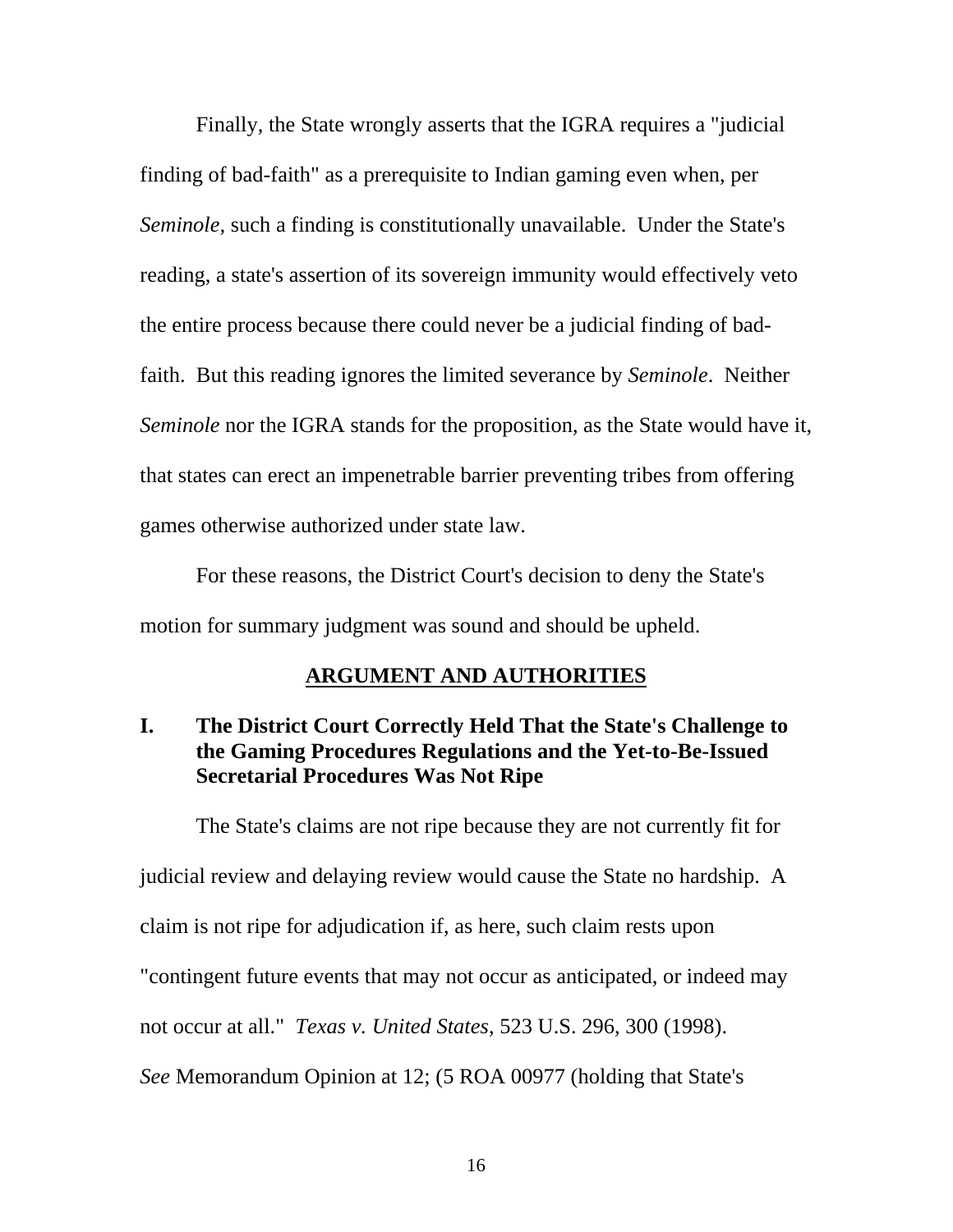asserted hardship is entirely "contingent upon future events that may or may not occur. . .")). Further, the Court determined as a factual matter that the mere existence of the Gaming Procedures Regulations poses no hardship to the State, and indeed, does not require the State to take any action or alter its behavior in any way. The Tribe adopts and incorporates by reference the arguments made by the United States in its response brief that the State's lawsuit is not ripe and that the State lacks standing. The Tribe adds the following brief points to supplement the United States' brief.

#### **A. Standard of Review**

The District Court's findings of fact  $-$  i.e., those findings regarding the State's failure to meet the "hardship" prong of the ripeness test – must be accepted unless those findings are "clearly erroneous." *Ayers v. Thompson*, 358 F.3d 356, 368 ( $5<sup>th</sup>$  Cir. 2004). The Court's conclusions of law are reviewed *de novo. Id.*

#### **B. A Pre-Application Challenge Is Not Ripe Where the Outcome of the Application Is Speculative**

This Court has recently held that conjectural harm – such as the State's assertions here – is not sufficient to satisfy the injury requirement for standing. *Kitty Hawk Air Cargo, Inc. v. Chao,* -- F.3d -- , 2005 WL 1692613, \*4 (5th Cir. July 20, 2005).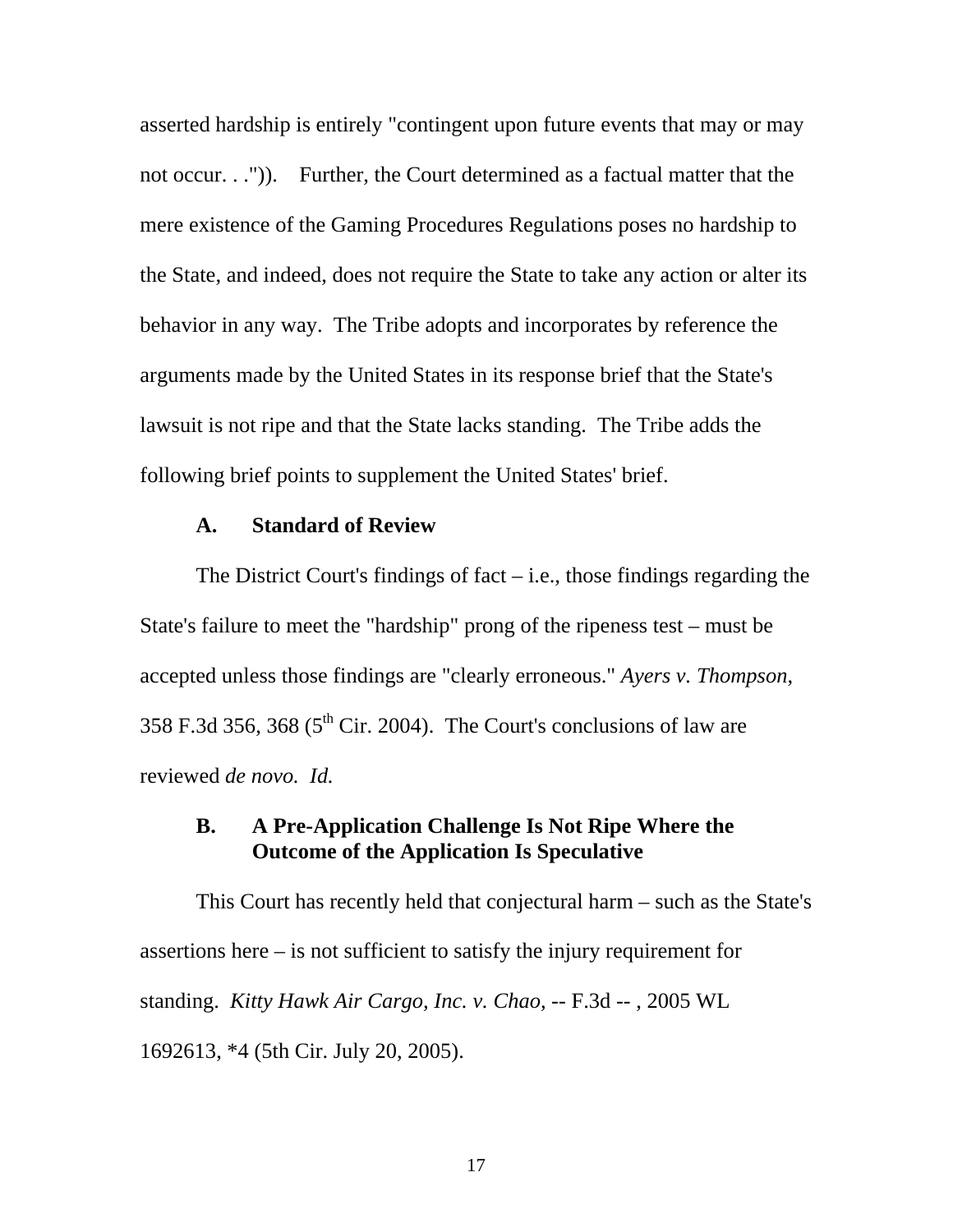#### **C. A Pre-Application Challenge to Regulations Is Not Ripe Where There Is No Showing of Hardship**

The two-part ripeness inquiry established by the Supreme Court in *Abbott Laboratories v. Gardner* requires a plaintiff to demonstrate *both* that a claim is fit, and that it would incur hardship if consideration were delayed. 387 U.S. 136, 149 (1967) *overruled in part on separate issue by Califano v. Sanders*, 430 U.S. 99 (1977); a*ccord Central & South West Servs., Inc. v. United States EPA, 220 F.3d 683, 690 (5<sup>th</sup> Cir. 2000); <i>American Forest & Paper Ass'n v. EPA,* 137 F.3d 291, 296-97 (5<sup>th</sup> Cir. 1998); *Merchants Fast Motor Lines v. Interstate Commerce Commission*, 5 F.3d 911, 919-20  $(5<sup>th</sup> Cir. 1993)$ . The District Court correctly acknowledged this two part standard, stating that "[e]ven where an issue presents a purely legal question, the plaintiff still must show some hardship in order to establish ripeness." (Memorandum Opinion at 12; 5 ROA 00977 (citing *American Forest*).) Final regulations that impose no hardship on a plaintiff cannot form the basis for a challenge that is ripe for review. *American Forest,* 137 F.3d at 296.

#### **D. The District Court Determined as a Factual Matter that State Had Not Demonstrated "Hardship"**

The District Court's factual determination that the State demonstrated no hardship from the existence of the regulations must be upheld if it is not "clearly erroneous." *Ayers v. Thompson*, 358 F.3d at 368**.** The State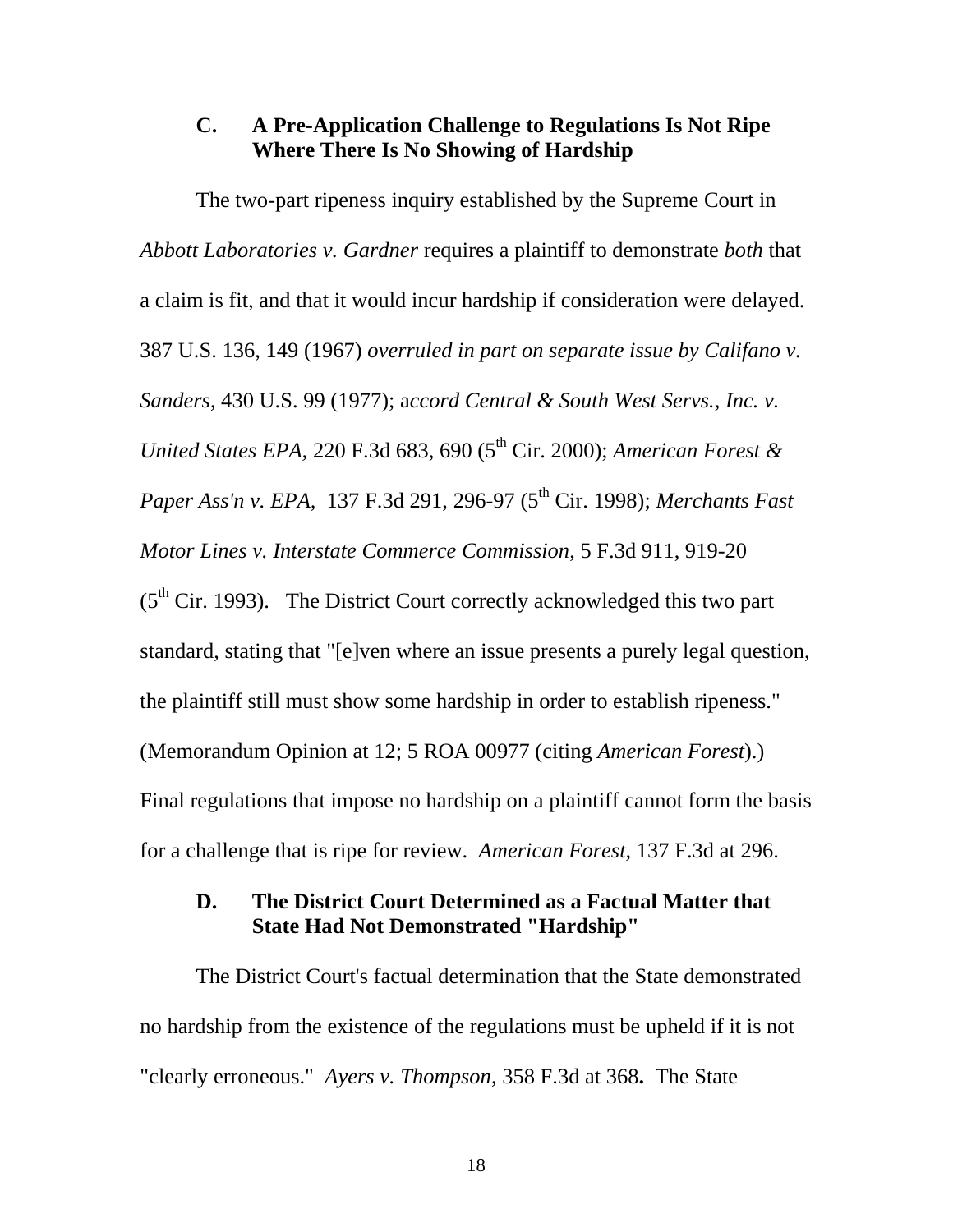addresses this issue by relying heavily on the affidavit by David Medina. State's Brief at 16 (asserting that the Court below "ignored" the Medina affidavit). Such reliance is misplaced, since the Medina affidavit merely offers summary conclusions of hardship (4 ROA 00847 – 00853; State's R.E. at Tab 7) and as such is simply insufficient evidence of hardship. *See Kitty Hawk Air Cargo*, 2005 WL 1692613 at \*4 ("conclusory statement" of harm in witness affidavit not sufficient). Rather than "ignoring" the affidavit, it appears more likely that the Court simply did not find the Medina Affidavit persuasive, particularly in light of the live testimony offered by Mr. Medina at the preliminary injunction hearing, in which he repeatedly conceded that the State has in fact suffered no hardship. (4 ROA 00793-00795; 6 ROA at pp. 51-52, 60; Tribe's R.E. 3.)

#### **E. Nothing in the Gaming Procedures Regulations Has Any Immediate Effect on the State's Conduct**

The Gaming Procedures Regulations provide no sanctions or penalties for non-compliance, impose no legal obligations on the State of any kind, impact no legal authority, create no legal right, and indeed do not require the State to take any action at all. Absent any coercive or "immediate effect" on its conduct, the State's challenge to the Gaming Procedures Regulations is not ripe. *AT&T Corp. v. Iowa Utilities Bd.*, 525 U.S. 366, 386 (1999);

*Abbott Laboratories*, 387 U.S. at 153.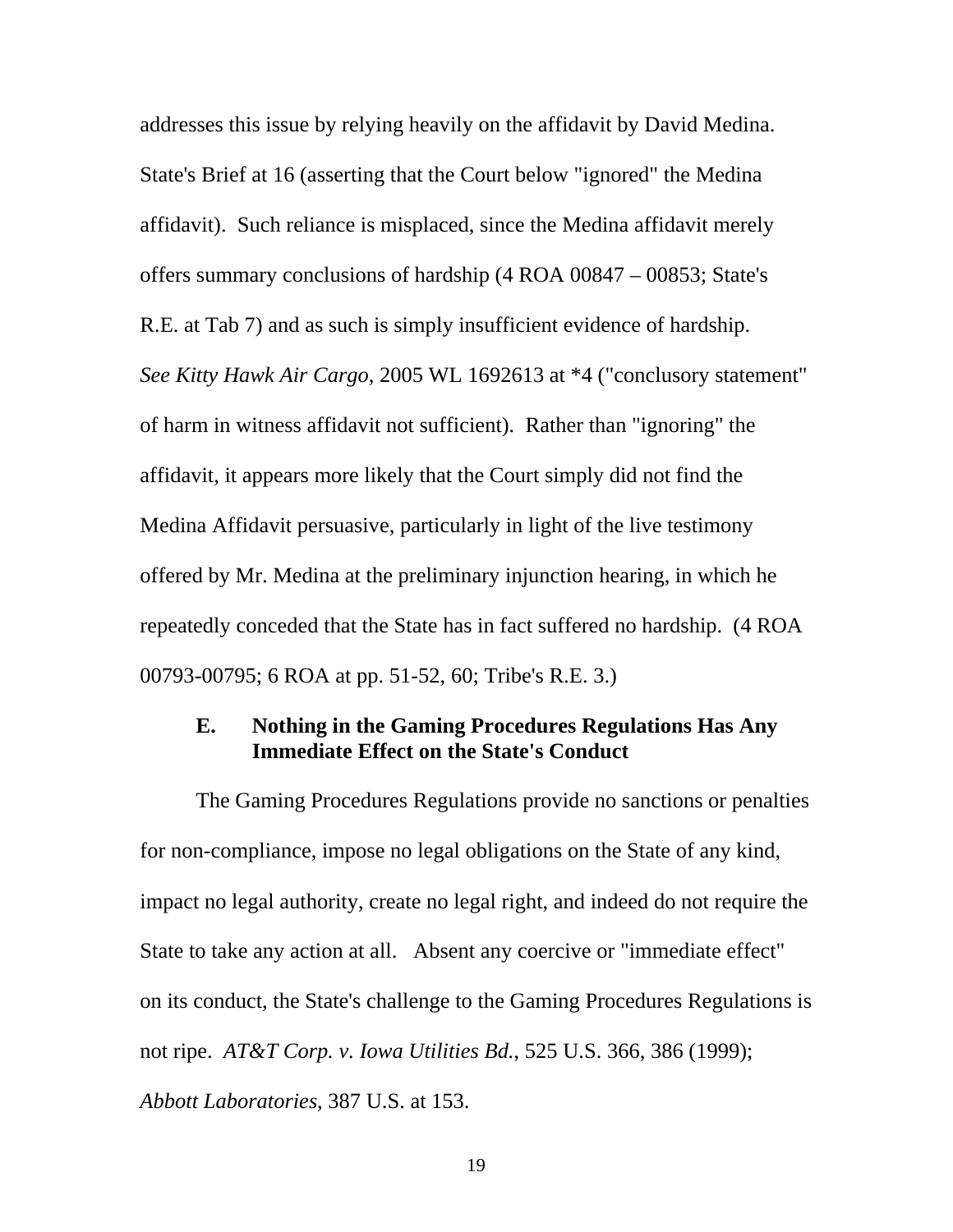## **F. State's Assertion of "Bargaining Power" Harm Is Without Merit**

The State also asserts, relying solely on the Medina Affidavit, a harm to its "bargaining power." State's Brief at 14-16. However, the State's repeated arguments about the effect of the Gaming Procedures Regulations on a state that negotiates in good faith are simply inapposite to the present situation, where the State of Texas has steadfastly refused to negotiate at all. (Memorandum Opinion at 3-4, 5 ROA 00968-00969; 3 ROA 00446.) Such categorical refusal to negotiate has been uniformly found to be prima facie evidence of lack of good faith. *See Ysleta del Sur Pueblo v. State of Tex.,* 852 F.Supp. 587, 596 (W.D. Tex. 1993), *rev'd on other grounds* 36 F.3d 1325 (5th Cir. 1994); *Mashantucket Pequot Tribe v. State of Connecticut,* 913 F.2d 1024, 1032-1033 (2nd Cir. 1990), *cert. denied* 499 U.S. 975 (1991); *Lac du Flambeau Band of Lake Superior Chippewa Indians v. State of Wisconsin*, 770 F.Supp. 480, 482, 488 (W.D. Wis 1991), *app. dism'd* 957 F.2d 515 (7th Cir. 1992), *cert. denied* 506 U.S. 829 (1992).

In addition, the State does not allege or demonstrate economic injury other than the costs incurred in filing this lawsuit. *See* Medina testimony (4 ROA 00795; 6 ROA at p. 60; Tribe's R.E. 3.) Demonstrating such injury is a prerequisite under "bargaining power harm" case law. *See Clinton v. City of New York*, 524 U.S. 417, 432-33 (1998), *quoting* 3 KENNETH CULP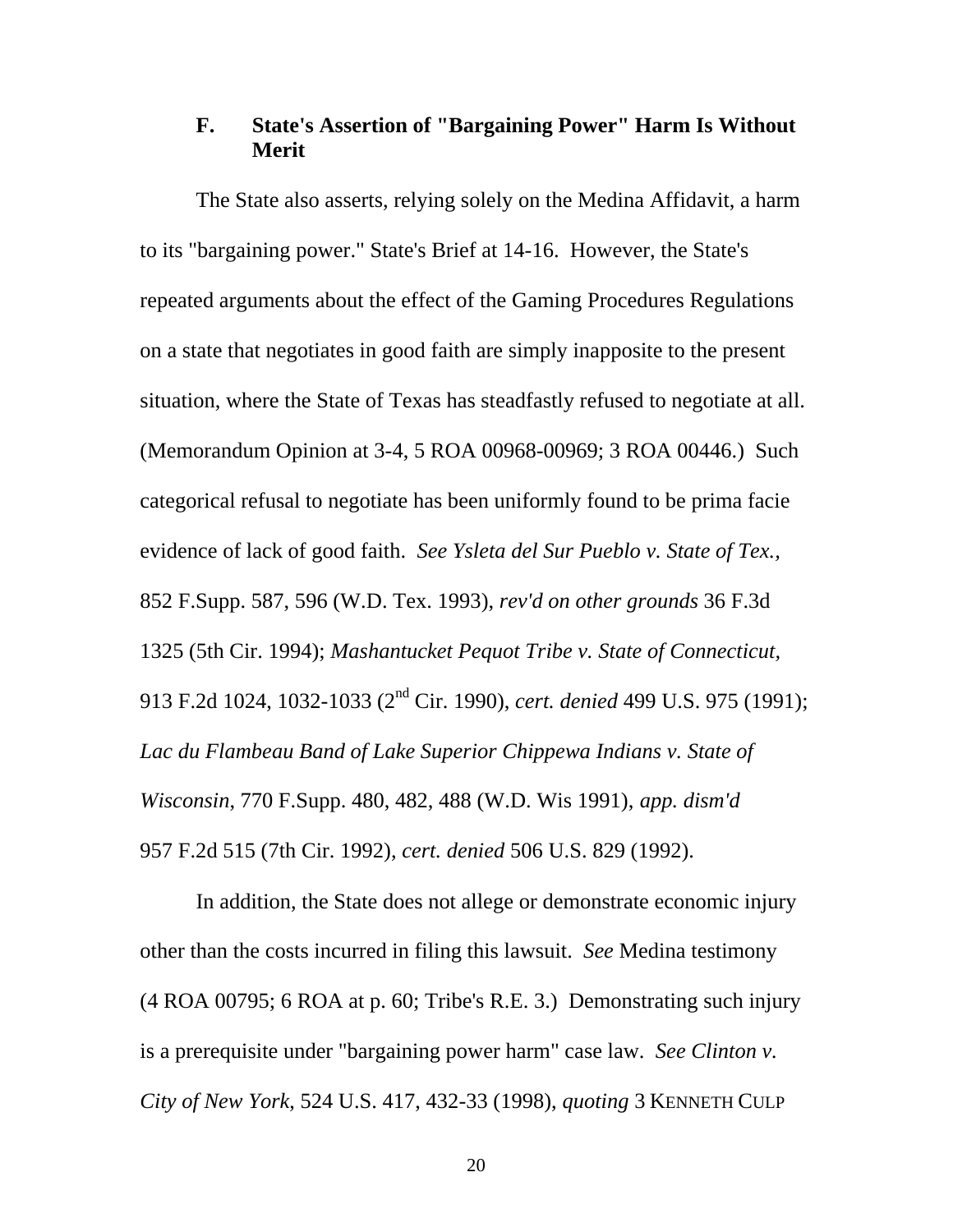DAVIS & RICHARD J. PIERCE, ADMINISTRATIVE LAW TREATISE 13-14

(3d ed. 1994). The State's voluntary filing of this lawsuit, as well as any participation in the Regulations process, does not constitute 'hardship' for ripeness analysis as even the authority cited by the State demonstrates. *Florida Power & Light Co. v. EPA,* 145 F.3d 1414, 1421 (D.C. Cir. 1998) (participation in administration and judicial proceedings "does not constitute sufficient hardship for purposes of ripeness").

 Further, the State's description of how the alleged bargaining power harm will occur is based on a misstatement of how the Gaming Procedures Regulations work. The State incorrectly asserts that the Tribe can avoid negotiating with the State because a "Tribe faced with negotiation of a compact with a State will simply opt to wait out the 180 days and apply to the Secretary (the tribes' trustee) for the Secretarial Procedures." State's Brief at 18. The Gaming Procedures Regulations simply do not work like this. The Regulations require that the Tribe demonstrate that (1) it submitted a written request to the State to conduct negotiations; (2) negotiations did not result in a compact within 180 days; (3) the Tribe sued the State in Federal Court; (4) the State sought dismissal of the suit on Eleventh Amendment sovereign immunity grounds; and (5) the suit was dismissed on those grounds. 25 C.F.R.  $\S$ § 291.3, 291.4(e), (f), (g). The Regulations can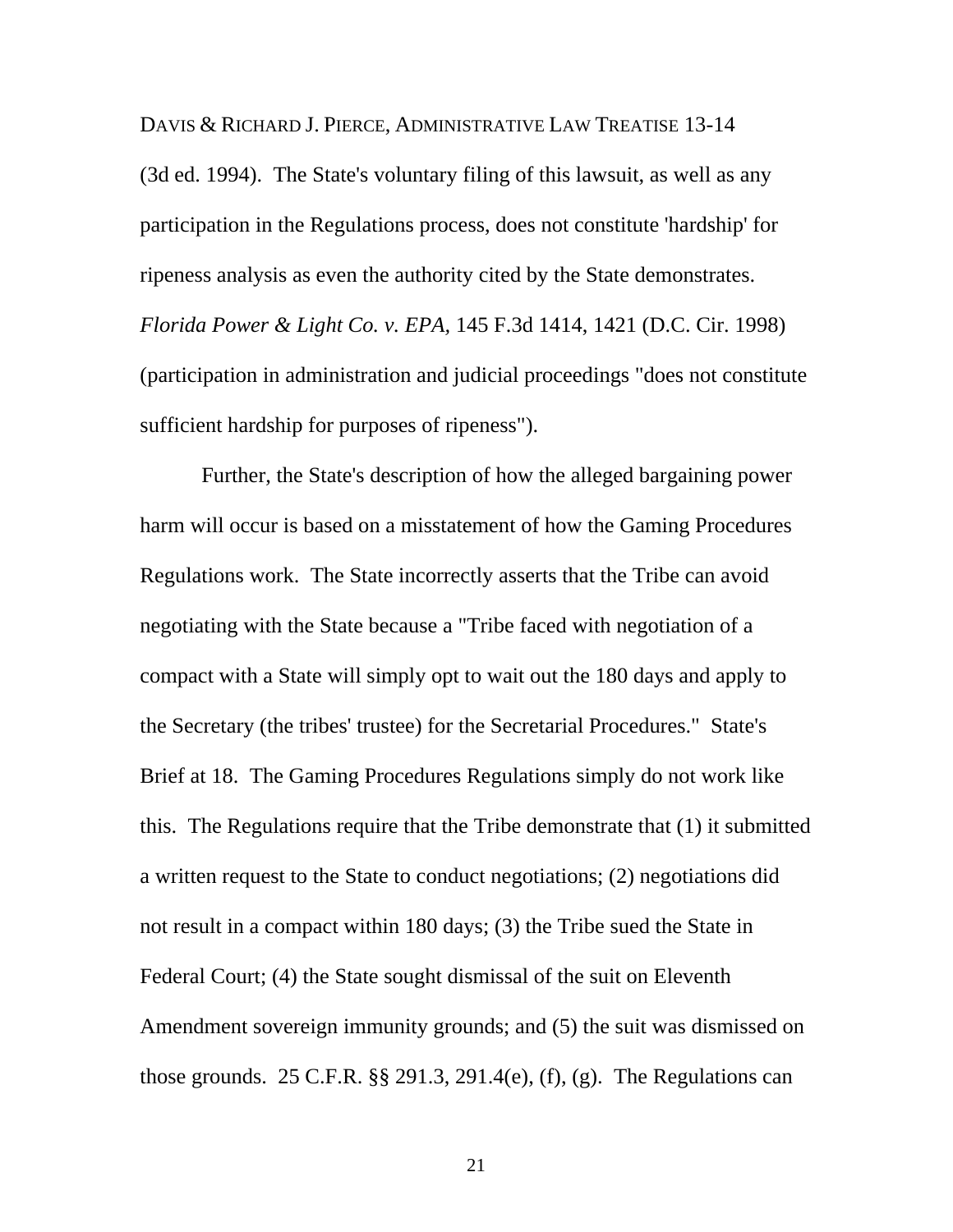be triggered only where the *State* has refused to consent to the "good faith" lawsuit.

Moreover, as a legal matter, the State's position would give it an absolute veto over tribal gaming – a dramatic and concrete diminishment of the *Tribe's* bargaining power. The State's theory of bargaining power harm should be rejected and the District Court's holding affirmed.

## **II. The District Court Correctly Denied the State's Motion for Summary Judgment**

The Court below properly rejected the State's flawed arguments in support of its motion for summary judgment, holding that the Gaming Procedures Regulations were a valid exercise of delegated agency authority in light of *Seminole's* limited severance of the IGRA. The intent of Congress in enacting the IGRA, as the Court correctly found, was to balance state and tribal interests, not to grant states a unilateral, unconditional power to veto tribal gaming. Thus, the Court recognized, the only means of preserving the statute so that it would function in the manner intended by Congress was to recognize the continuing availability of the Secretarial procedures remedy.

The State pays lip service to this concept of balance. Yet, in its appeal brief the State makes clear that its intent is to use the IGRA and *Seminole*  decision as a means of exercising a unilateral veto over Indian gaming.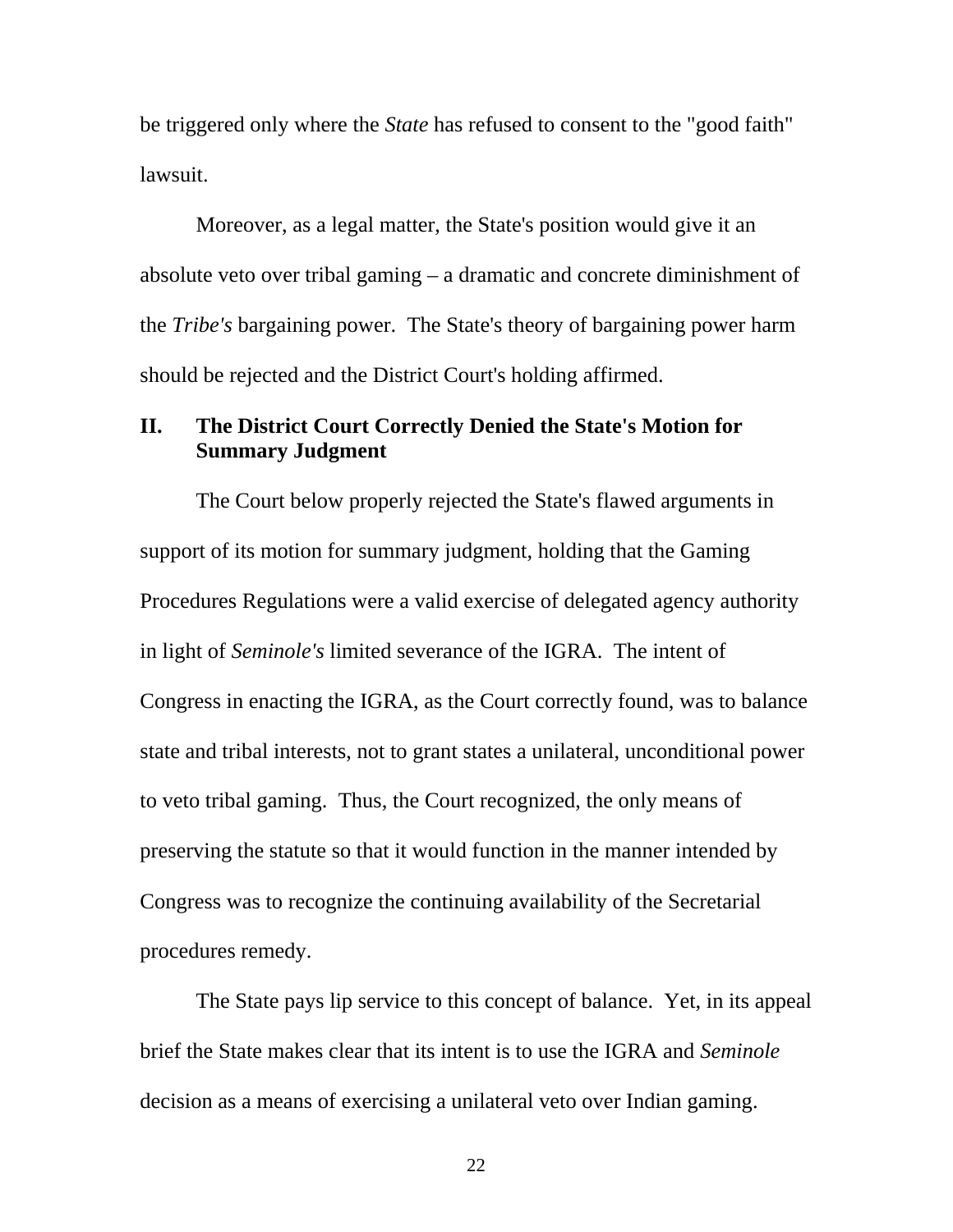State's Brief at 23 (asserting that a "state veto over tribal gaming" is somehow "in keeping with Congress' intent in 'maintaining a balance of interests'").This Court should reject the State's attempt to secure a judicial rewrite of the IGRA and uphold the District Court's denial of the State's motion for summary judgment.

#### **A. Standard of Review**

The standard of review for the grant or denial of a motion for summary judgment is *de novo,* with the evidence considered in the light most favorable to the nonmovant. *Salge v. Edna Independent School District*, 411 F.3d 178, 184 (5<sup>th</sup> Cir. 2005).

## **B. The IGRA's Grant of a Limited Opportunity to States Includes a Process Expressly Intended to Prevent a State Veto Power**

The IGRA granted states a limited, conditional opportunity to participate in the regulation of Indian gaming that the states previously lacked. But the IGRA also specifically included remedial processes to ensure that states could not use this newly granted opportunity as a means for vetoing Indian gaming. The State's position here – which in essence asks the court to graft such a veto power onto the IGRA – is undermined by the same fundamental mischaracterization of the law regarding Indian gaming that has informed the State's position throughout this case. Placing the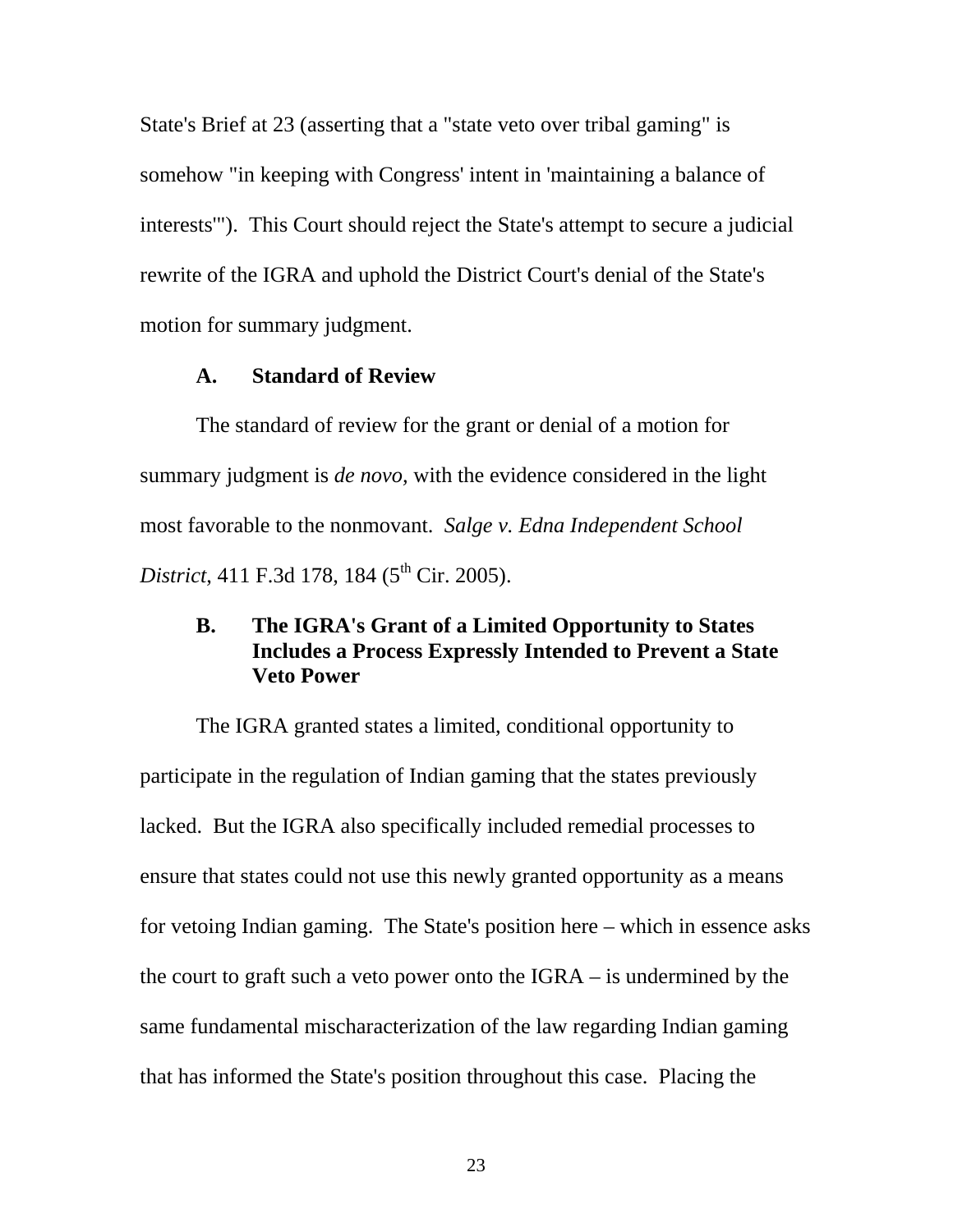IGRA in its appropriate legal and historical context is fatal to the State's position.

#### **1.** *Cabazon* **Decision Affirmed Existing Law**

Contrary to the State's assertion (State's Brief at 12), prior to the enactment of the IGRA, states had no role in the regulation of Indian gaming. In its seminal 1987 decision in *California v. Cabazon Band of Mission Indians*, the Supreme Court followed and affirmed the longstanding judicial precedent that states generally do not have regulatory authority over the actions of Indian tribes absent a specific grant of such authority by Congress, and it held that Congress had granted no such regulatory authority to states over gaming on Indian lands. 480 U.S. at 207 (1987) (internal citations omitted). *Cabazon* did not, as the State incorrectly asserts, "change the status of the parties relating to Indian gaming from a federal-state-tribe relationship to a *federal-tribe relationship*." State's Brief at 12 (emphasis in original). The State's misreading of *Cabazon* leads to its incorrect characterization of the IGRA as "restoring" a previously non-existent state "right" to regulate Indian gaming.

#### **2. The IGRA is a Conditional, Limited Grant of an Opportunity to States**

The IGRA did not "restore" a lost state right to regulate Indian gaming. Nor in fact did it grant the states any "rights" at all, despite the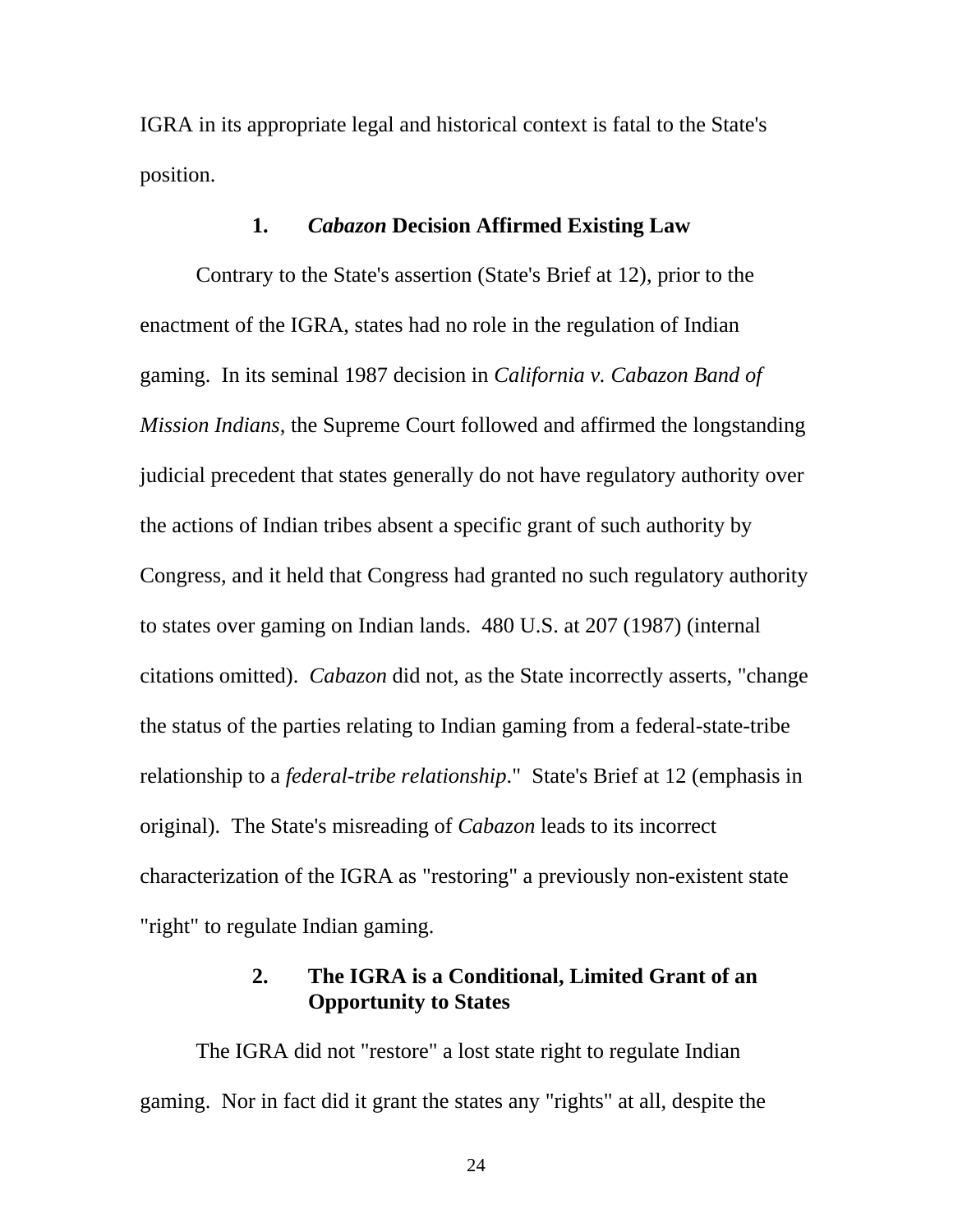State's repeated and erroneous reference to a state "right" created by the IGRA. *See* State's Brief at 12. The IGRA uses no such language, and neither does the legislative history that the State itself quotes, which refers to a balancing of tribal rights with state "interests." S. REP. NO. 100-446, at 1- 3, 13; (4 ROA 00729-00731, 00741; Tribe's R.E. at Tab 1.) Nor does any case refer to a state "right" under the IGRA.

 Rather, the IGRA granted states an opportunity for a limited role in Indian gaming where previously they had had none. *Seminole*, 517 U.S. at 58 (finding that the IGRA "extends to the States a power withheld from them by the Constitution.''). Moreover, the IGRA was structured specifically to ensure that this new state role was not a unilateral regulatory authority or veto power. The State's role, rather, would be negotiated through a "compact" with the Tribe. 25 U.S.C.  $\S 2710(d)(3)(A)$ . The IGRA's compacting process allows states and tribes to bargain for and negotiate a broad variety of issues concerning Class III gaming by tribes on Indian lands, including: application of the criminal and civil laws; allocation of criminal and civil jurisdiction between the State and the Indian tribe; assessment and payment of costs to the State; taxation by the tribe; remedies for breach of the compact; licensing standards; and any other subjects related to the operation of gaming activities. 25 U.S.C.  $\S 2710(d)(3)(C)(i)-(vii)$ .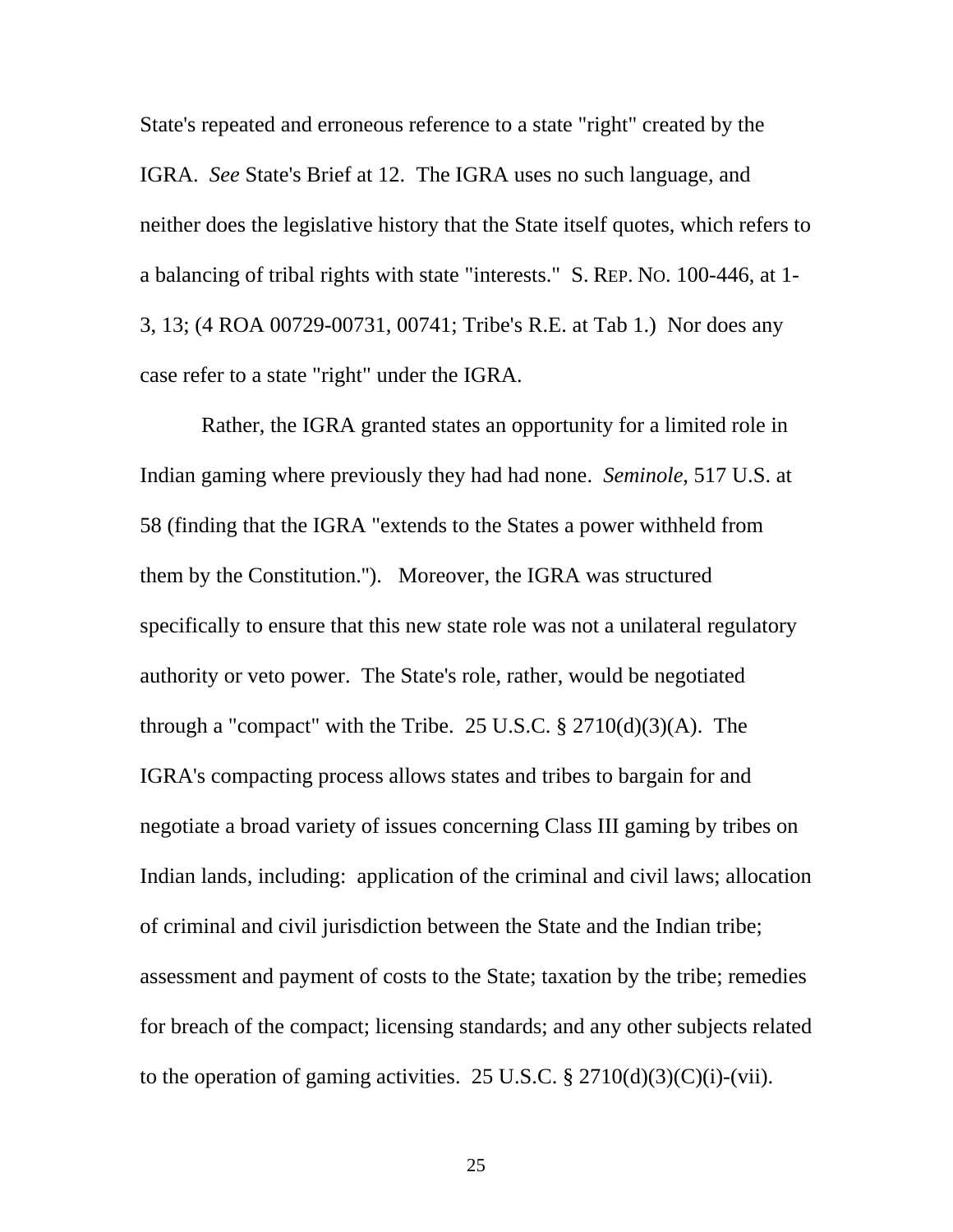The compacting process is a requirement that lies upon both the tribe and the state: for the tribe, a compact is required in order to conduct Class III gaming; for the state, a compact is required to exercise any regulatory authority over such gaming. Again, this negotiating role was not a "right" granted to states; rather, the IGRA *requires,* as a condition of asserting any regulatory role, that the State enter into negotiations when such negotiations are requested by a tribe. 25 U.S.C.  $\S 2710(d)(3)(A)$  (upon request of tribe, "State *shall* negotiate with the Indian tribe in good faith to enter into such a compact") (emphasis added).

Congress established the compacting requirements as a means of balancing this newly created state role and the tribes' pre-existing and longestablished right to be independent of state regulation. S. REP. NO. 100-446, at 5; (4 ROA 00733; Tribe's R.E. Tab 1.) Congress did not intend for the compacting process to serve as a means by which states could block tribal gaming, as this would conflict with the balance it strived for as well as with the principles affirmed in *Cabazon*. *See* S. REP. NO. 100-446, at 13; (4 ROA 00741; Tribe's R.E. Tab 1.) ("It is the Committee's intent that the compact requirement for class III not be used as a justification by a State for excluding Indian tribes from such gaming or for the protection of other State-licensed gaming enterprises from free market competition with Indian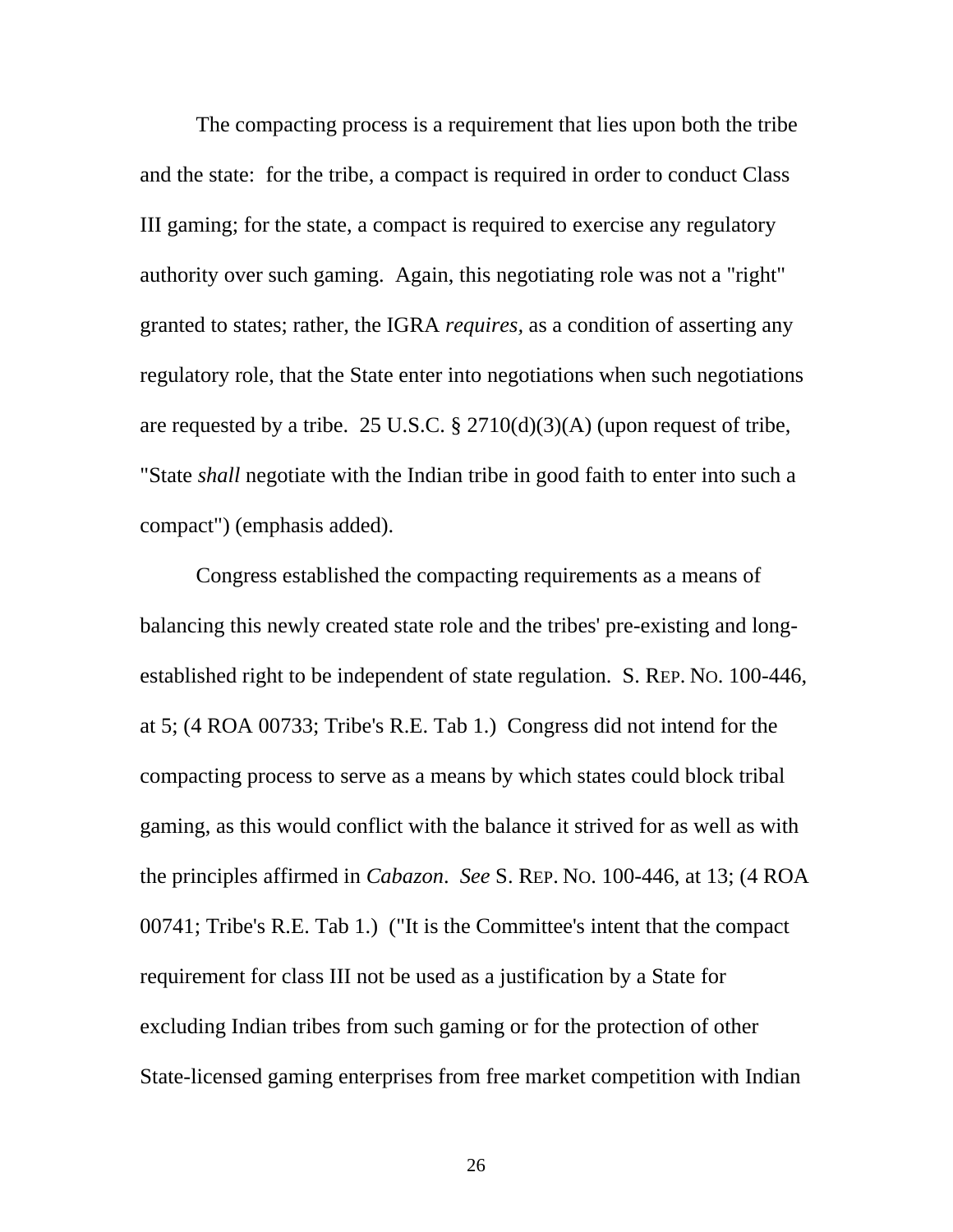tribes"); s*ee also* 134 CONG. REC. 24,024 (Sept. 15, 1988); (4 ROA 00766, Tribe's R.E. Tab 4; (Statement of Senator Inouye: "I do want to publicly state that I hope the States will be fair and respectful of the authority of the tribes in negotiating these compacts and not take unnecessary advantage of the requirement for a compact.")).

#### **3. The IGRA Included Remedial Processes to Prevent State Veto Power**

Congress, however, did not rely on statements of admonition alone. To ensure that a state – through a simple refusal to negotiate or a failure to negotiate in good faith – could not use the compacting requirement to create a unilateral state veto power over tribal gaming, Congress established a set of remedial processes in the IGRA. *See Seminole Tribe of Florida v. Florida*, 11 F.3d at 1020 (Congress's intent in including the Class III remedial processes was to "ensure that dilatory actions by the state could not preclude or unreasonably delay Indian gaming"); *United States v. Spokane Tribe*, 139 F.3d at 1301 ("Spokane II") ("Congress meant to guard against [states' refusal to comply with the IGRA] when it created IGRA's interlocking checks and balances"); s*ee also* 134 CONG. REC. 25,377-25,378 (Sept. 26, 1988); (4 ROA 00769-00770; Tribe's R.E. Tab 5 (Statement of Representative Vucanovich, which explains: "In order to meet tribal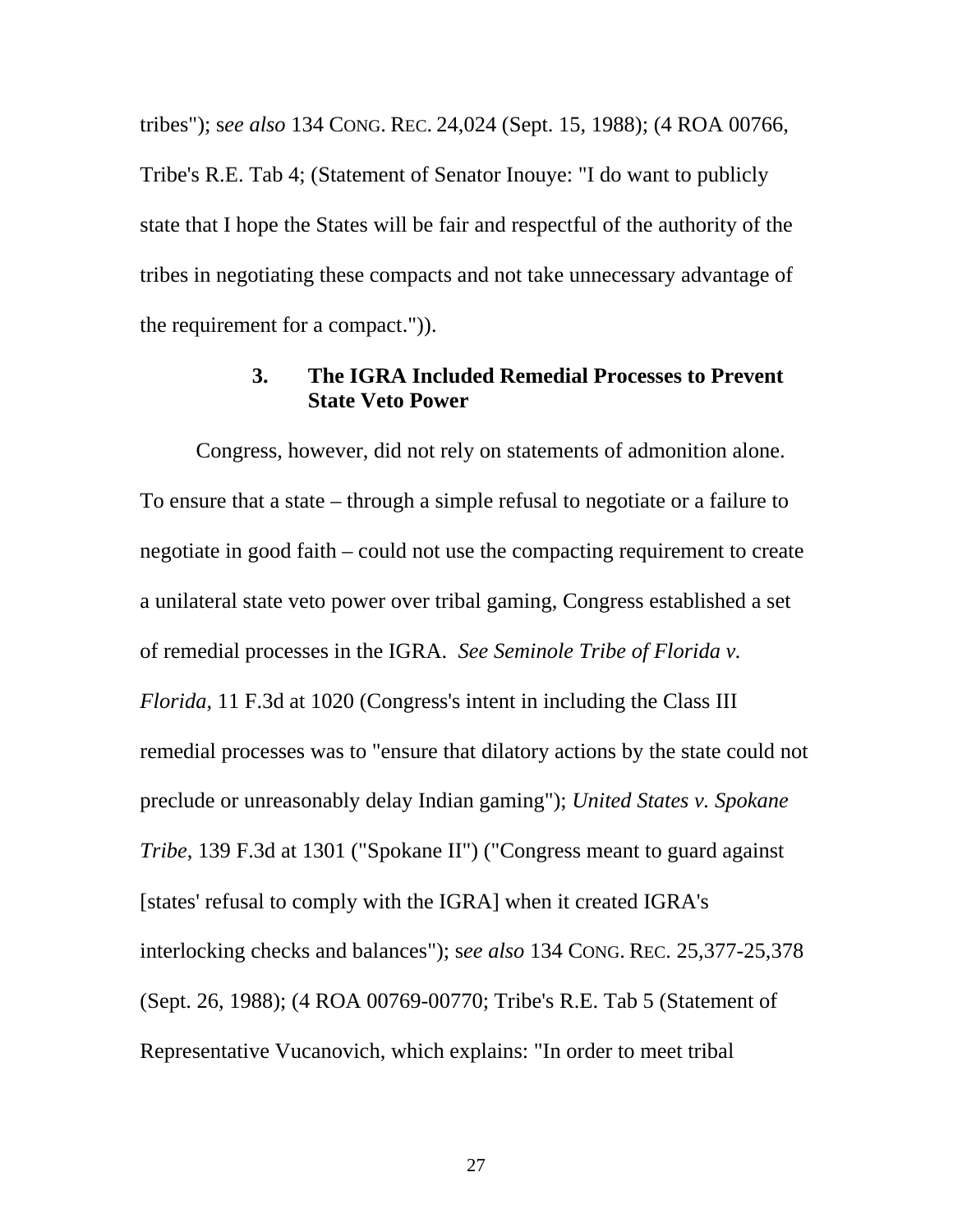concerns that states may refuse to allow them to initiate class III gaming, the bill includes protections for tribes in the process or achieving a compact.")).

As described in the above Statement of Facts above (Section II.A), the IGRA authorizes tribes to seek relief in federal district court where a state has refused to negotiate or failed to negotiate in good faith; the court can order negotiations, and if that fails, can order mediation. 25 U.S.C.  $§ 2710(d)(7)(A)(i), (d)(7)(B)(iii) - (vi).$ 

Ultimately, however, Congress recognized that even this judicial process may not provide a remedy if a state steadfastly refuses to participate. Congress therefore provided that if the judicially-mandated process did not produce a compact, then the Secretary of Interior was authorized to promulgate procedures in lieu of a compact under which the tribe could conduct Class III gaming within the parameters of the IGRA. 25 U.S.C. § 2710(d)(7)(B)(vii). This ultimate remedy of Secretarial procedures is structured so as to prevent a state – by its refusal to participate in the IGRA process, including the court-ordered processes – from effectively vetoing a tribe's right to conduct Class III gaming.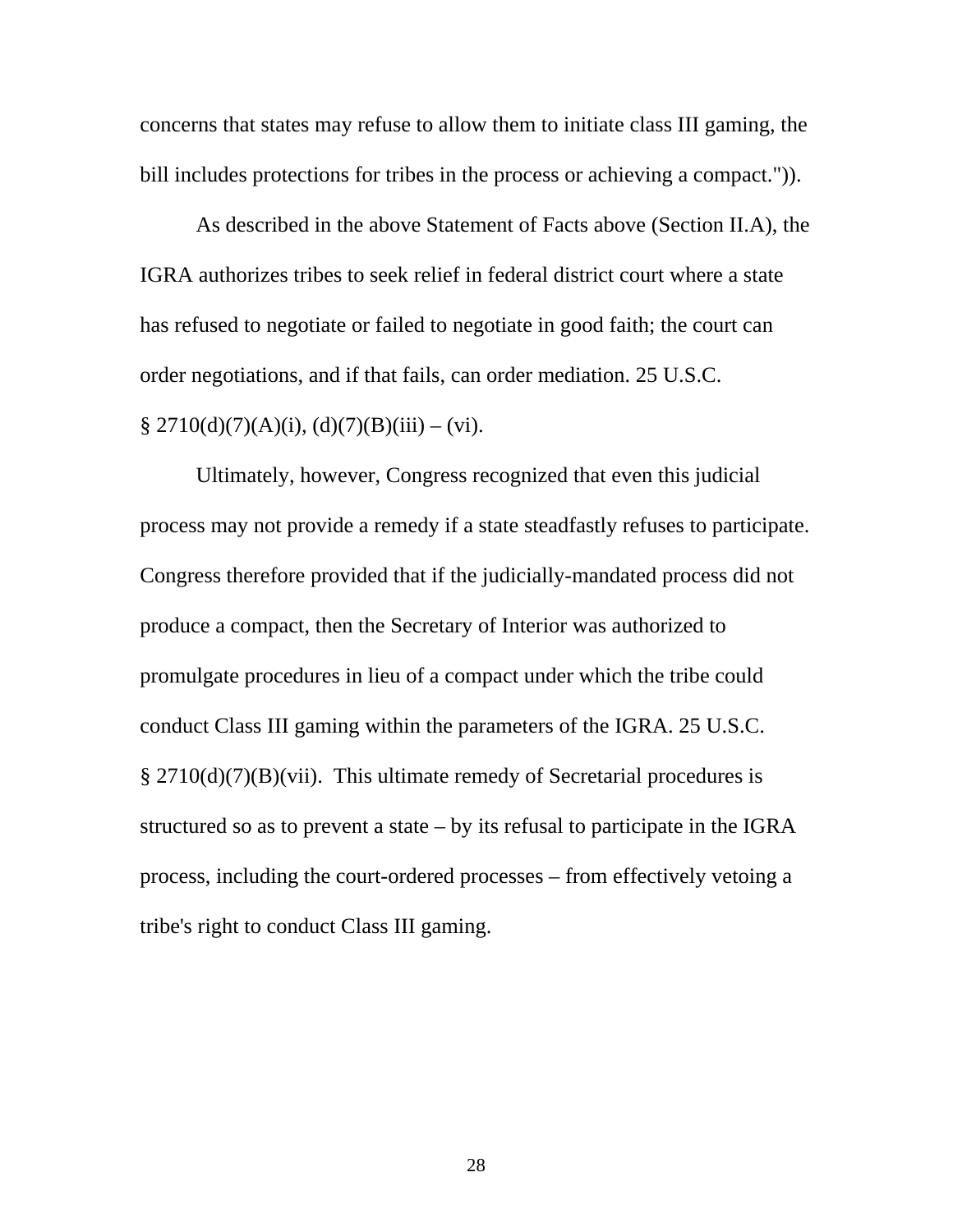## **C.** *Seminole's* **Limited Severance of the IGRA's Judicial Remedy Mechanism Leaves the Procedures Remedy Available to a Tribe Faced with an Unconsenting State**

The State rests its argument on the assumption that the Supreme Court somehow did away with the entirety of the IGRA remedial process in *Seminole Tribe of Florida v. Florida*, creating what would be a state veto right over Indian gaming. This assumption is wrong. First, the Supreme Court in *Seminole* expressly declined to address the question of the continuing availability of the procedures remedy, 517 U.S. at 76, n. 18, and then declined the states' subsequent petition to reconsider this issue. *Florida v. Seminole Tribe of Florida*, 517 U.S. 1133 (1996). Second, under wellestablished principles guiding judicial severance, *Seminole* resulted in a limited severance of the IGRA's judicial remedy mechanism as applied to an unconsenting state, leaving the availability of the procedures remedy intact. Third, *Seminole* did not simultaneously declare the judicial remedy unavailable to a tribe faced with an unconsenting state while leaving untouched the requirement that a tribe must still obtain a judicial determination regarding lack of good faith before the procedures remedy is available. Such an outcome would require the tribe to do what is legally impossible: obtain a judicial ruling on the merits where the state has refused to consent to the judicial process. Examining what the *Seminole* decision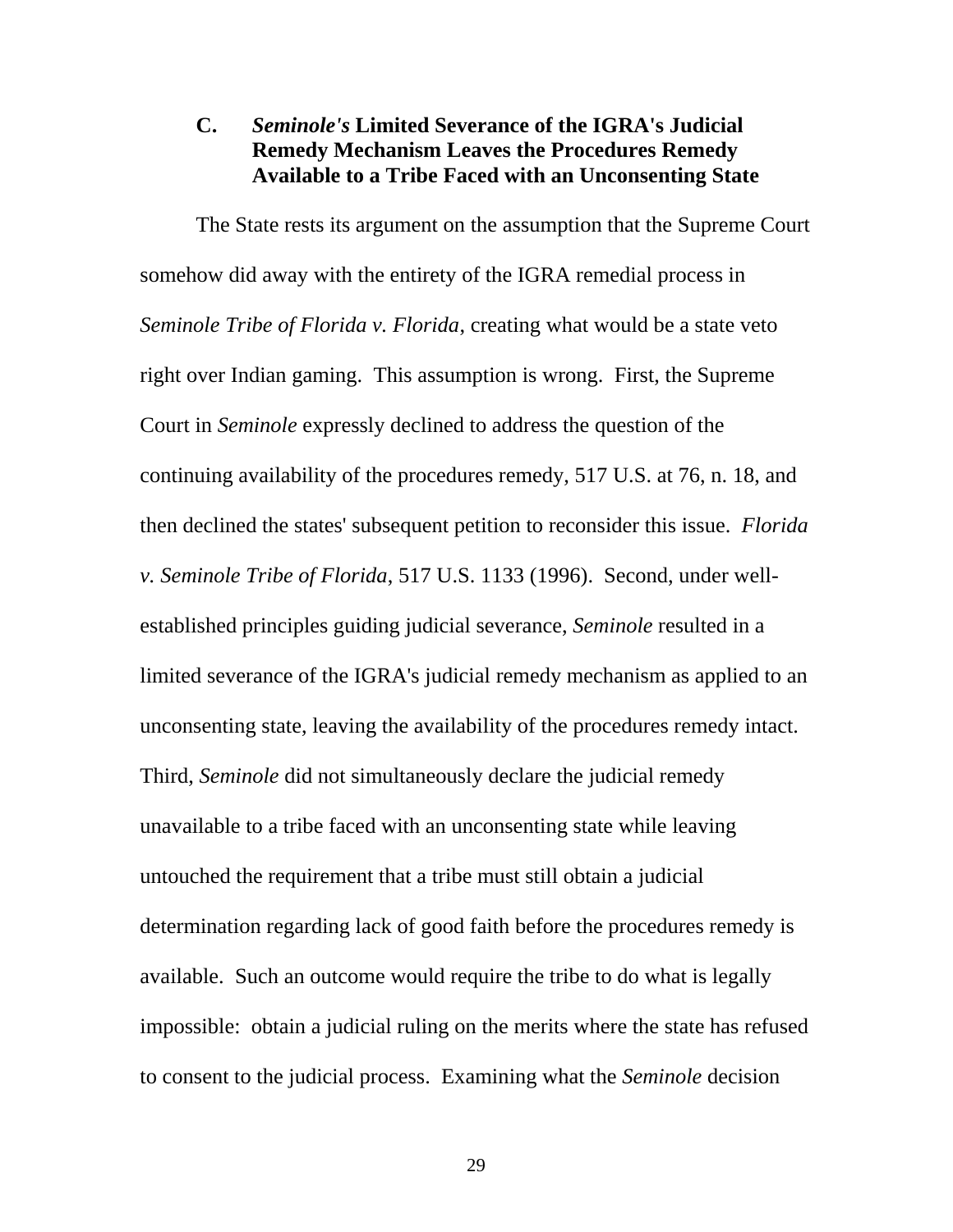did to the IGRA – and, equally important, what it did not do –undermines the State's assertion, and, by extension, the remainder of its argument.

#### **1. Limited Scope of the** *Seminole* **Holding**

 In *Seminole*, the Supreme Court engaged in a "narrowly focused" inquiry involving one aspect of the IGRA's remedial mechanisms: whether the IGRA's judicial remedy authorizing tribes to sue states without their consent violated the states' sovereign immunity under the Eleventh Amendment. 517 U.S. at 58 (internal citations omitted). The Court held that "Congress does not have authority under the Constitution to make the State suable in federal court under  $\S 2710(d)(7)$  [the judicial remedy provisions of the IGRA]." *Id*. at 75. Accordingly, the Court severed the application of that provision in the case of an unconsenting state, while allowing it to operate with respect to states that had waived their immunity. As a result, after the *Seminole* decision, a tribe could no longer sue a state under the IGRA's judicial remedy provision if that state does not consent to suit. $7$ 

<span id="page-40-0"></span><sup>7</sup>  The Eleventh Amendment is a bar to jurisdiction only if the state refuses to consent to suit and asserts its immunity. *See Idaho v. Coeur d'Alene Tribe of Idaho*, 521 U.S. 261, 267 (1997). If a State consents to an IGRA "good faith" suit, the remedy provisions stand, and can be used by both parties to obtain a judicial determination on any dispute involving their compact negotiations. *See, e.g., In re Indian Gaming Related Cases,* 147 F.Supp.2d 1011, 1013 (N.D. Cal. 2001) (noting that "good faith" lawsuit can proceed where state does not assert sovereign immunity defense), *aff'd* 331 F.3d 1094, 1099 n.5 (9th Cir. 2003), *cert. denied* 540 U.S. 1179 (2004); *Northern Arapaho Tribe v.*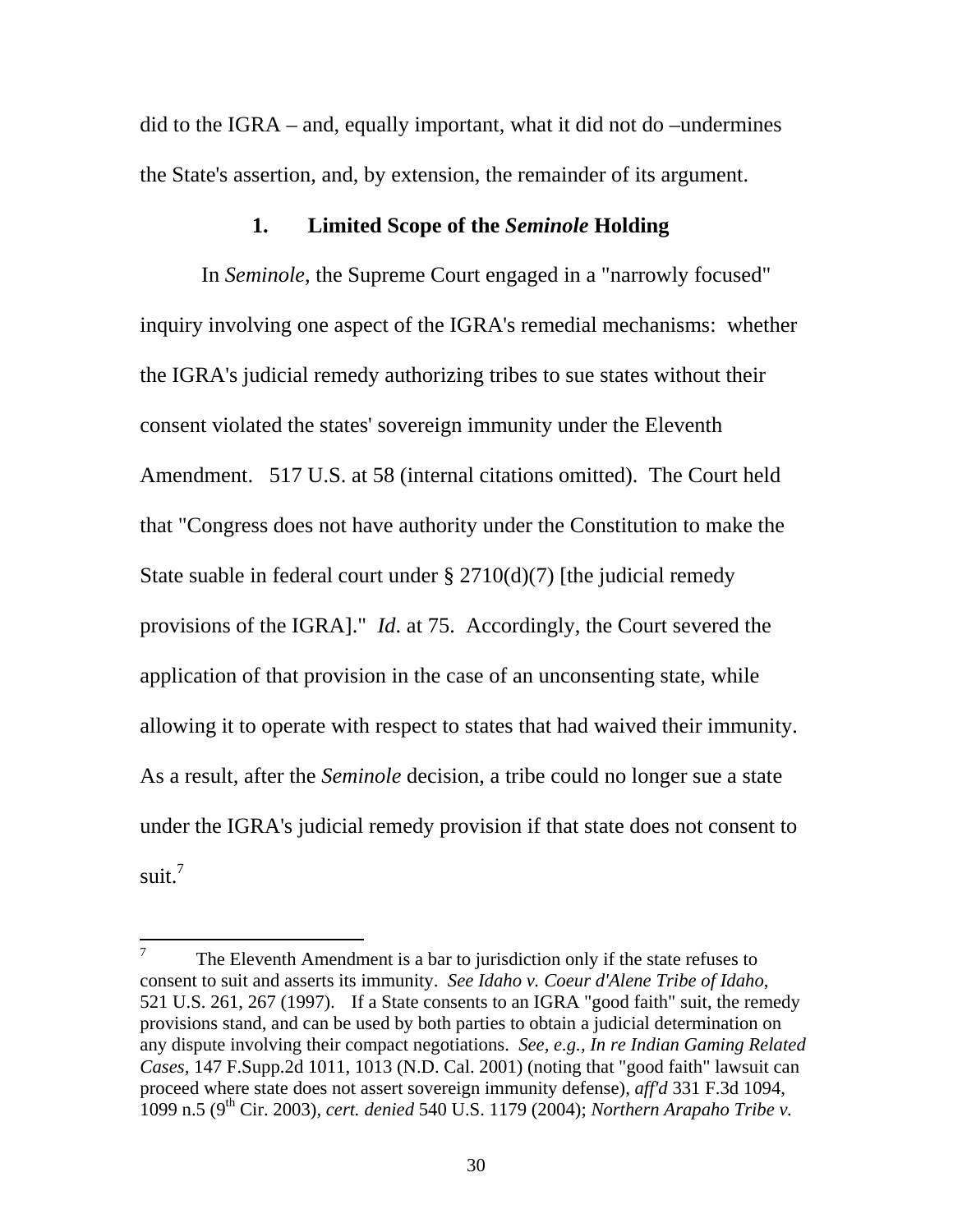*Seminole's* holding did not, as the State appears to assert, declare the entirety of the IGRA's remedial processes invalid, nor did it prohibit the use of the Secretarial procedures remedy in situations where the state has asserted its sovereign immunity. Rather, the Court expressly refused to review this question (which had been addressed by the Eleventh Circuit), noting but stating that it was not ruling on the portion of the Eleventh Circuit's decision that held that the procedures remedy survived severance of the judicial remedy. *Id.* at 76, n. 18. The Court also subsequently denied review of the petition filed by Florida asking the Court specifically to overturn this part of the Eleventh Circuit decision. *Florida v. Seminole Tribe of Florida*, 517 U.S. 1133. In short, the Court deliberately left open the question of how the remaining procedures remedy might work in light of such severance.

#### **2. Well-Established Severance Principles Dictate that the IGRA's Secretarial Procedures Remedy Survives**  *Seminole*

The narrow holding of *Seminole,* as even the State has acknowledged, left a "gap" in the IGRA remedial scheme.<sup>[8](#page-41-0)</sup> According to the State, this gap should be interpreted as requiring a tribe faced with an unconsenting state to

 $\overline{a}$ 

*Wyoming,* 389 F.3d 1308 ( $10^{th}$  Cir. 2004) (State did not assert sovereign immunity, thus allowing "good faith" litigation to proceed to merits).

<span id="page-41-0"></span><sup>8</sup> As the State's counsel asserted at the Preliminary Injunction hearing, the *Seminole*  decision "leaves a gap, if you will, in the wall." (6 ROA at p. 8.)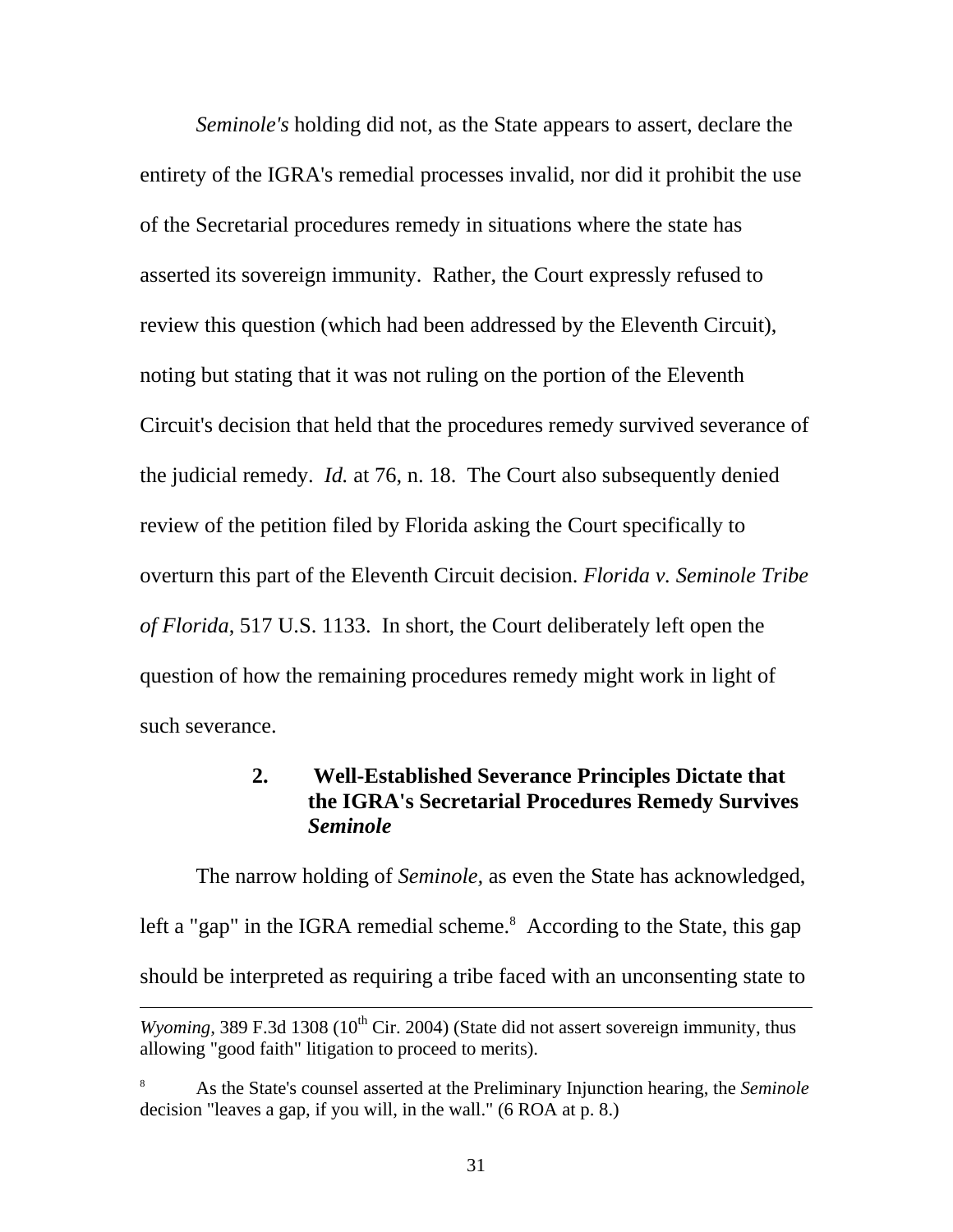do what is legally impossible: obtain a "lack of good faith" determination from a court that has been deprived of jurisdiction to make such a determination – through a state's refusal to consent – as a prerequisite to obtaining the Secretarial procedures remedy. The State is wrong.

Under traditional judicial principles regarding severance, the most relevant inquiry is whether, after severance, "the statute will function in a *manner* consistent with the intent of Congress." *Alaska Airlines*, 480 U.S. at 685 (emphasis in original). The *Alaska Airlines* Court also noted that, in severing a statute, courts should refrain from invalidating more of the statute than is necessary to ensure that the constitutional problem is avoided. 480 U.S. at 684 (internal citations omitted). Following this standard, a court should avoid severing a statute in such a way that would leave the statutory scheme operating in a manner inconsistent with the intent of Congress. Further, this principle of limited severance has been used to sever particular *applications* of a statute. *See, e.g., Tennessee v. Garner*, 471 U.S. 1, 22 (1985) (state statute authorizing police to use all necessary means to effect an arrest was unconstitutional as applied to unarmed, non-dangerous suspects, but otherwise remained in effect in full); *U.S. v. Grace*, 461 U.S. 171, 183-84 (1983) (holding that statute prohibiting display of signs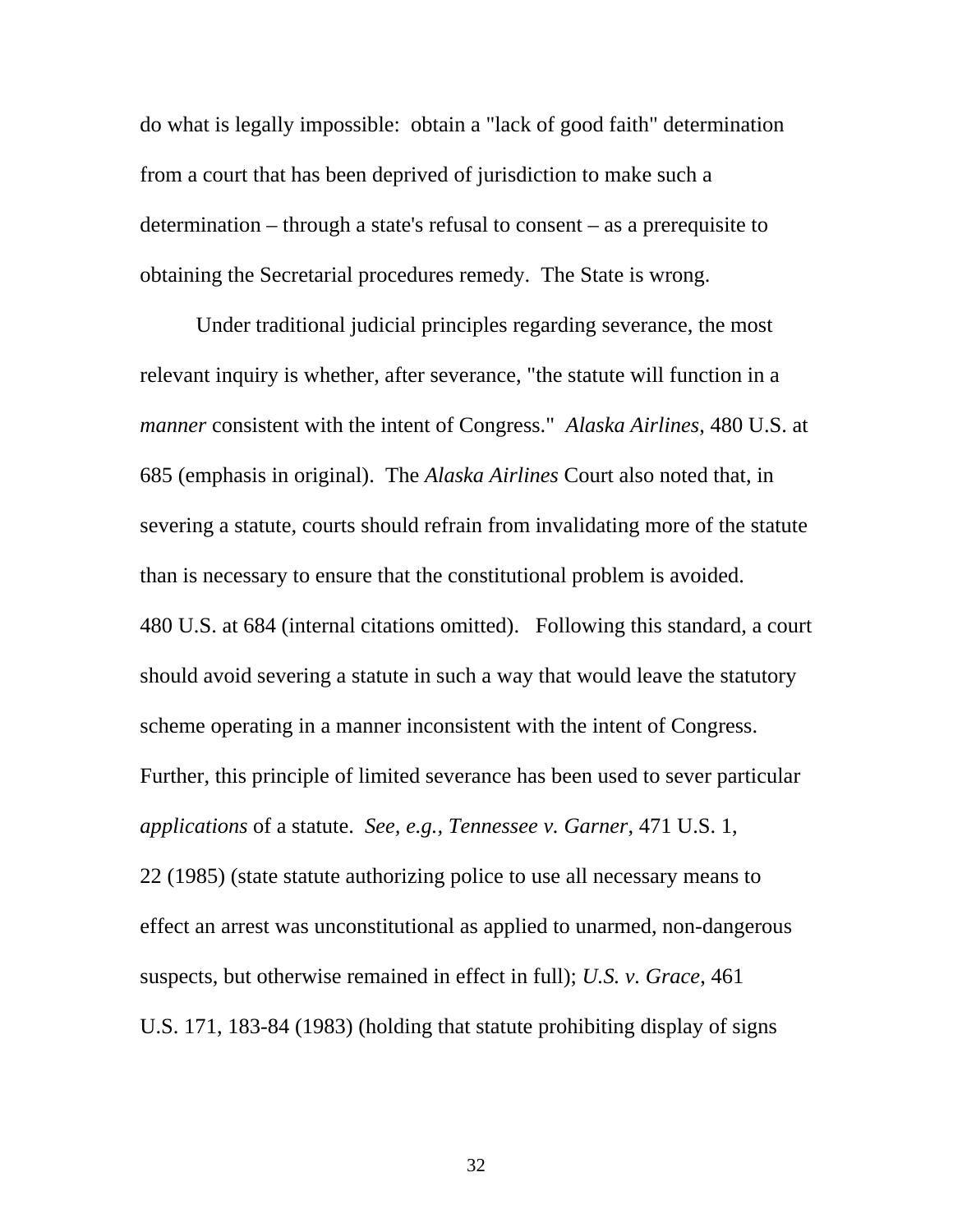and flags at the Supreme Court was unconstitutional when *applied* to demonstrations held on the public sidewalks outside the Court).

Under this traditional severance analysis, preserving some portion of the IGRA's remedial mechanism as applied to a tribe faced with a state that has refused to consent to the judicial remedy process is necessary to preserve the Class III provisions of the IGRA. Every court that has considered this issue has held such a limited severance is required to preserve the statute. The first court to consider the issue, the Eastern District of Washington, in fact held that if a tribe were denied a remedy under the IGRA because a state refused to consent to the judicial remedy, the Class III provisions as a whole must fall, leaving such gaming to be governed under the pre-existing framework affirmed by *Cabazon* (i.e., with no state participation or regulatory authority). *Colville Confederated Tribes of the Colville Reservation v. State of Washington*, No. CS-92-0426, slip op. at 4-5 (E.D. Wash. June 4, 1993); (ROA, Attachments to Document #50, Exh. 11; Tribe's R.E. Tab 6.)

The Eleventh Circuit in the *Seminole* case, and all subsequent courts addressing the issue, took the more limited approach. The Eleventh Circuit's analysis was a response to the Seminole Tribe's argument, following the *Colville* precedent, that where an unconsenting state left a tribe without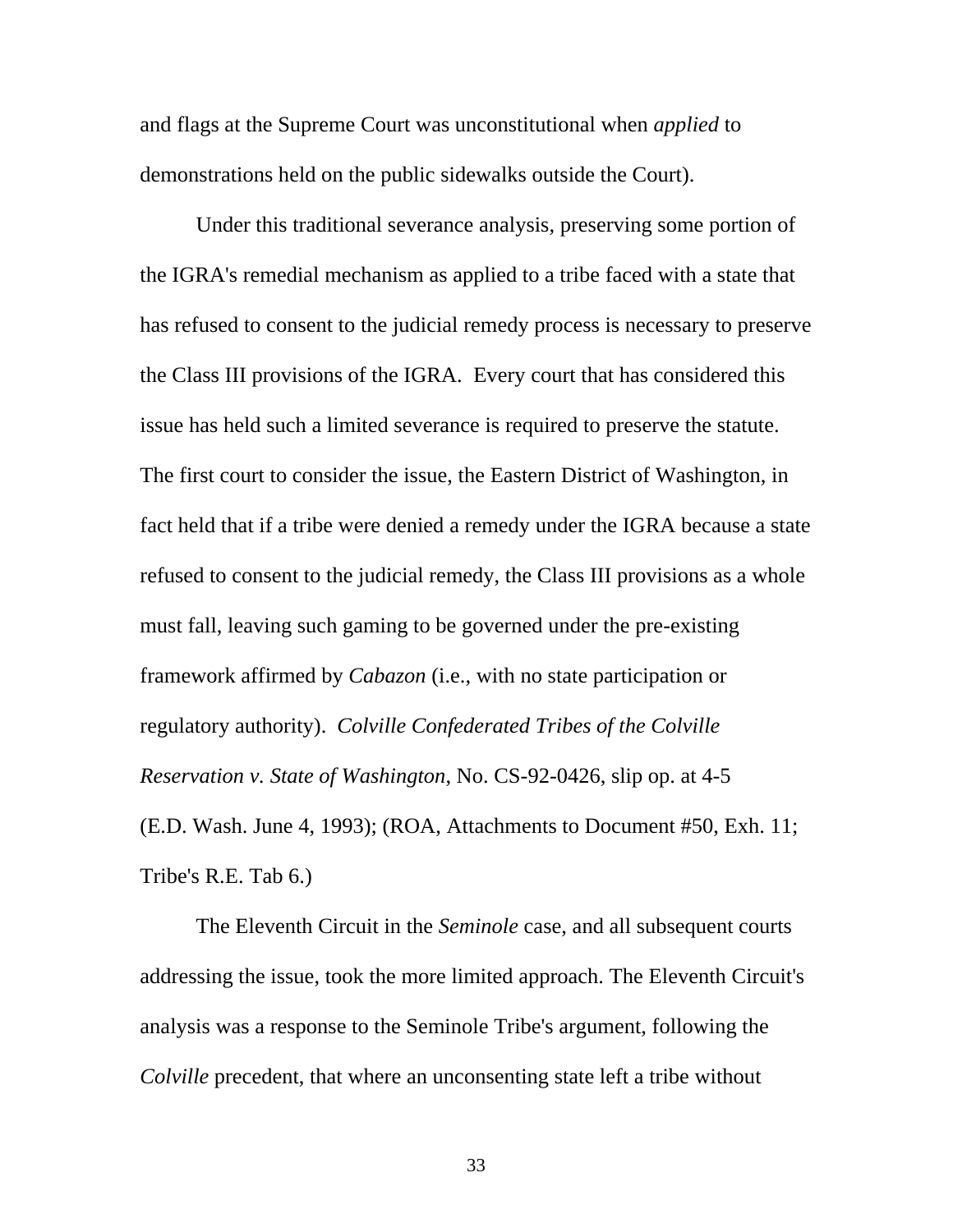access to the IGRA's judicial remedy, all of the Class III provisions of the IGRA must fall. *Seminole*, 11 F.3d at 1029.<sup>9</sup> The Eleventh Circuit held that the Class III provisions of the IGRA could survive severance of the judicial remedy when a tribe is faced with an unconsenting state – so long as the Secretarial procedures remedy remained available. *Id.*

Relying on the Supreme Court's judicial principles regarding

severance, the Court reasoned that a limited severance would preserve

Congressional intent:

If the state pleads an Eleventh Amendment defense [to a tribe's "good faith" lawsuit], the suit is dismissed, and the tribe, pursuant to 25 U.S.C. §  $2710(d)(7)(B)(vii)$ , then may notify the Secretary of the Interior of the tribe's failure to negotiate a compact with the state. The Secretary then may prescribe regulations governing class III gaming on the tribe's lands. This solution conforms with IGRA and serves to achieve Congress' goals, as delineated in §§ 2701-02.

11 F.3d at 1029.

The Eleventh Circuit thus severed the application of the judicial and

mediator process in the IGRA, $^{10}$  when these are rendered inoperative by a

<span id="page-44-0"></span><sup>-&</sup>lt;br>9 The court had the power to sever these provisions, even though the court's jurisdiction over the case was based upon the provisions found to be invalid. *See Northern Pipeline Const. Co. v. Marathon Pipe Line Co.,* 458 U.S. 50 (1982) (plurality decision).

<span id="page-44-1"></span><sup>&</sup>lt;sup>10</sup> Since the mediator provisions of the IGRA are directly dependent upon the availability of the judicial remedy, with appointment of the mediator being made by a federal district court, *see* 25 U.S.C. §§ 2710(d)(7)(A)(i) and 2710(d)(7)(B)(iv)-(vi), these too were severed as applied to unconsenting states by the *Seminole Tribe* decision.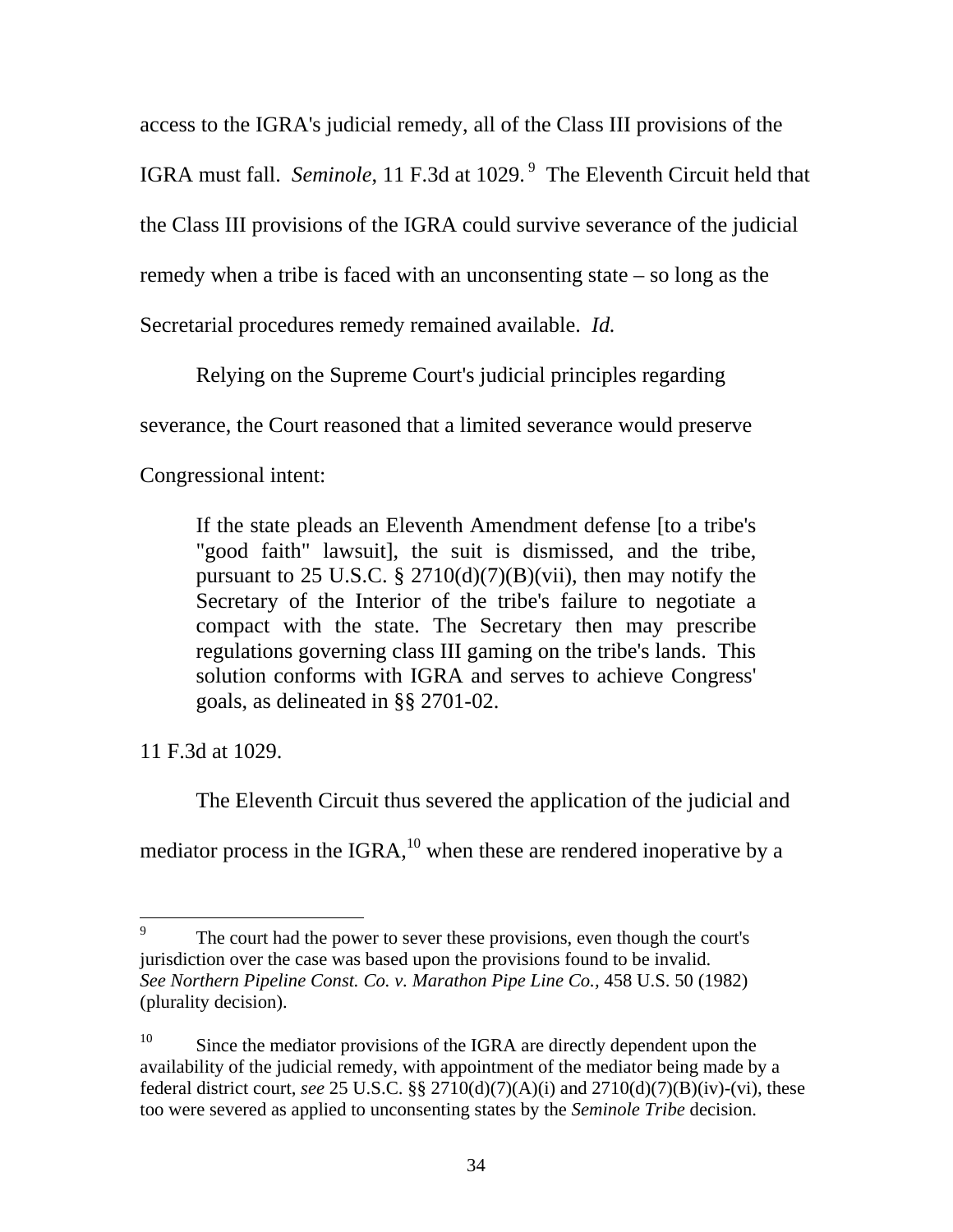state's assertion of the Eleventh Amendment immunity defense, but left intact the Secretary's authority to issue procedures under 25 U.S.C.§ 2710(d)(7)(B)(vii).<sup>11</sup> The Eleventh Circuit's approach was subsequently adopted by the Ninth Circuit Court of Appeals. *Spokane II*, 139 F.3d at 1301-02.

In *Spokane II*, the Ninth Circuit discussed its previous dictum criticizing the Eleventh Circuit's analysis in *Spokane Tribe of Indians v. Washington*, 28 F.3d 991, 997 (9<sup>th</sup> Cir. 1994) ("*Spokane I*"), *vacated and remanded,* 517 U.S. 1129 (1996). Rejecting its initial criticism, the Ninth Circuit stated:

[T]hat was in the context of our (incorrect) assumption that tribes could sue states. We were pointing out that the Eleventh Circuit's suggestion would not be as close to Congress's intent as the scheme Congress in fact passed. True. But the Supreme Court has now told us that Congress's scheme is unconstitutional; *the Eleventh Circuit's suggestion is a lot closer to Congress's intent than mechanically enforcing IGRA against tribes even when states refuse to negotiate*.

139 F.3d at 1301-1302 (emphasis added). *Accord State v. Oneida Indian* 

*Nation of N.Y.*, 78 F.Supp.2d 49 at 56-57 (N.D. N.Y. 1999).

 $\overline{a}$ 

<span id="page-45-0"></span><sup>&</sup>lt;sup>11</sup> As noted above, although invited to do so by the State, the Supreme Court did not address the decision of the Eleventh Circuit on this issue, *Seminole*, 517 U.S. at 76, and denied the State's subsequent petition to review this specific issue. *Seminole*, 517 U.S. at 1133.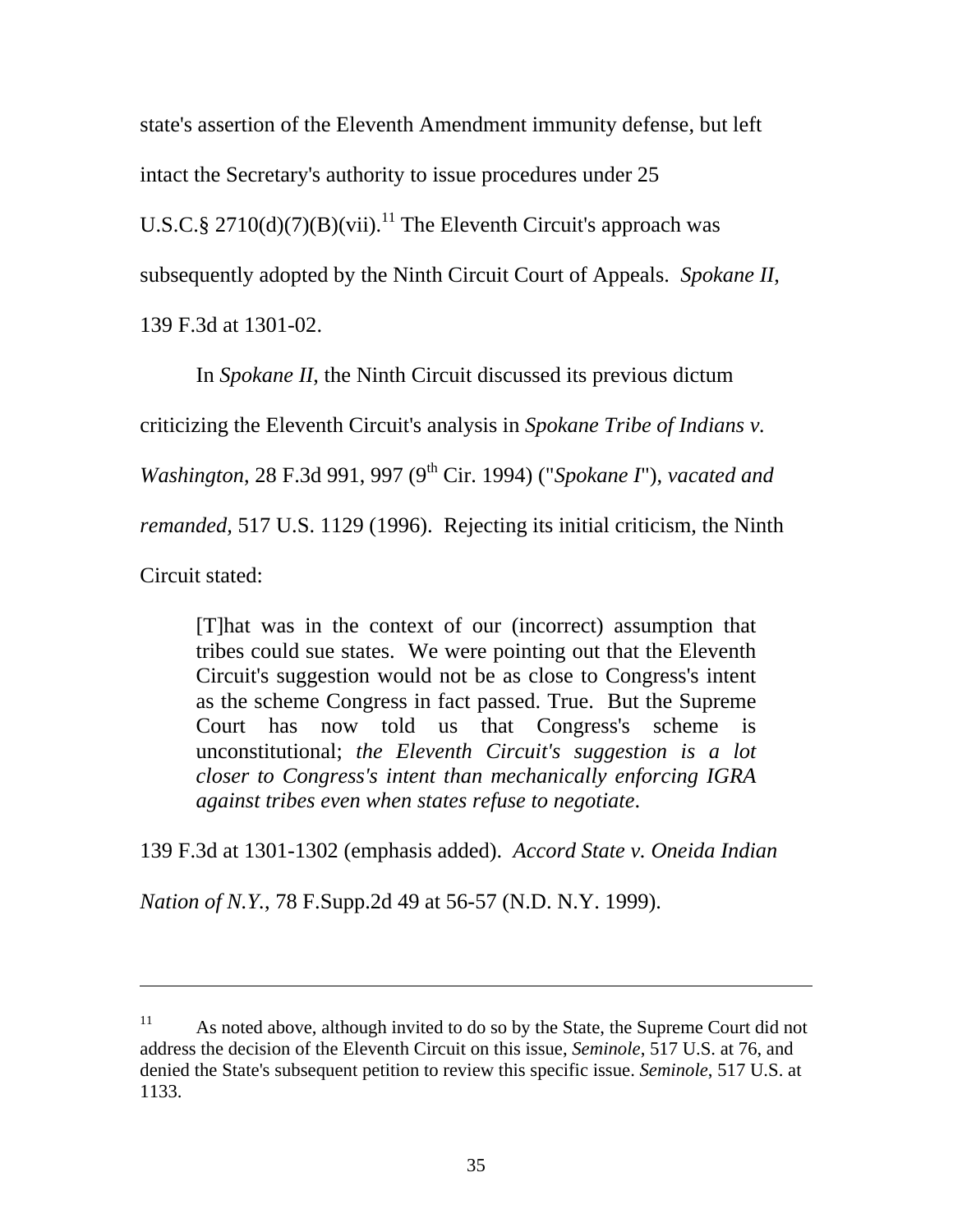The District Court below applied the same traditional approach to this issue, and also held that the Secretarial procedures remedy survived *Seminole's* severance of the application of the judicial remedy to an unconsenting state:

This Court finds that affirming the Secretary's authority to issue these Gaming Procedures, in light of Texas's assertion of its Eleventh Amendment immunity, is the only means of severing IGRA while still allowing it to operate in a manner consistent with the intent of Congress. Congress's intent in enacting IGRA was to develop a regulatory framework that balanced the interest of the states and the tribes. It would appear, therefore, that if the Gaming Procedures could not be applied to an unconsenting state, the outcome would be a state veto over tribal gaming—a result directly at odds with Congress's intent in maintaining a balance of interests.

(Memorandum Opinion at 8 (citations omitted); 5 ROA 00973.) The

District Court's holding in this regard is consistent with well-settled law.

#### **3. The State's Arguments Seek a Radical Rewrite of the IGRA, Which Would Create an Unintended State Veto**

The State's arguments are unsupported by any case authority and in effect ask the Court to engage in a radical rewrite of the IGRA statutory framework and remove its protections for tribal rights. Under *Seminole*, the judicial remedy provision is severed both as to states and as to tribes. When a state asserts its sovereign immunity from suit, the judicial remedy provision cannot be applied to the State. Nor can it be applied to the Tribe, however, as doing so would turn the IGRA's statutory scheme on its head,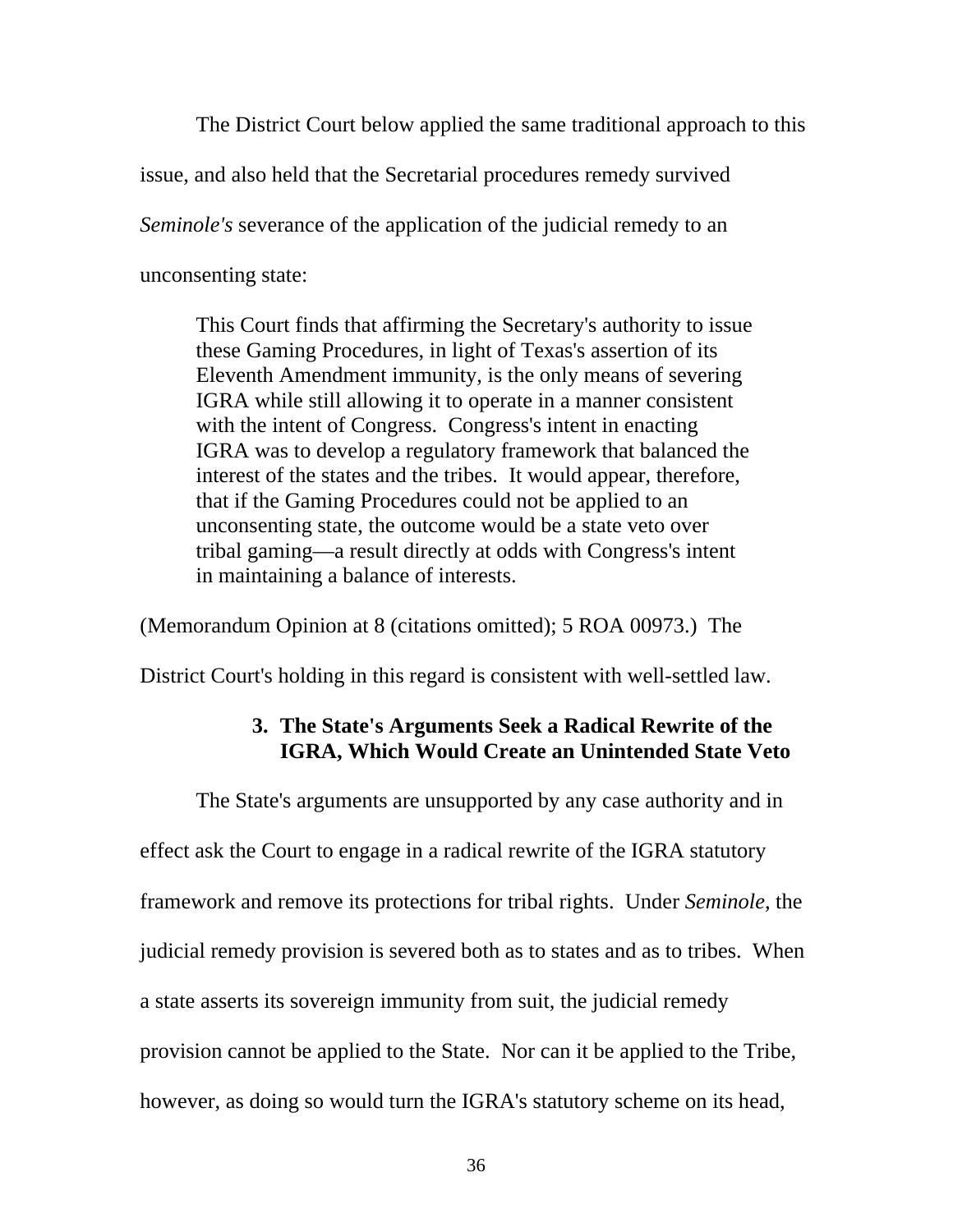requiring the Tribes to obtain the impossible, and would effectively grant the State a veto over Indian gaming, thus destroying the balance between States and Tribes that was the purpose of the Class III provisions enacted by Congress.

The State's reliance on the Supreme Court's statement in *Seminole* in which the Court said it would not "rewrite the statutory scheme" to make it approximate Congress' intent is misplaced. *Seminole*, 517 U.S. at 76 (*quoted* in State's Brief at 25). This statement does not support the State's arguments for several reasons.

The statement only relates to the availability of an *Ex parte Young* remedy against state officials, which – unlike the Secretarial procedures remedy – is not provided for in the statute, 517 U.S. at 73-76, and cannot be made available through a severance analysis. Also, the Supreme Court's statement certainly did not address the continuing availability of Secretarial procedures specifically provided for in the IGRA, 25 U.S.C. § 2710(d)(7)(B)(vii), through a severance analysis, a ruling that the Court expressly noted it took no position on. *Seminole*, 517 U.S. at 76, n. 18.

Of course, whenever a court severs provisions of a statute or its application in order to save the statute from being struck down on Constitutional grounds, a change is necessarily made in the original statutory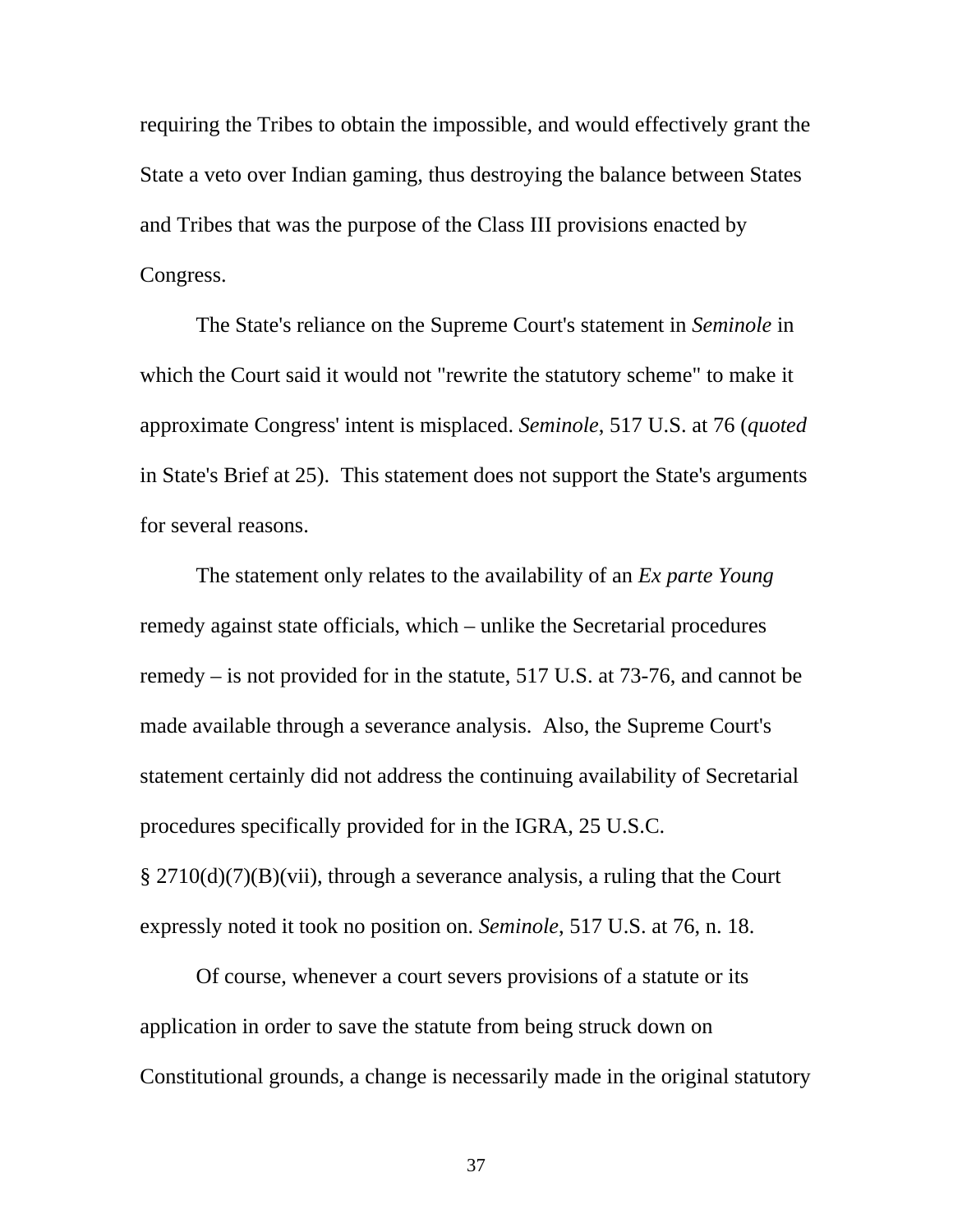scheme. But a severance analysis of the kind done by the Eleventh Circuit in *Seminole* with respect to Secretarial procedures does not "*rewrite* the statutory scheme" any more than that court's severance, affirmed by the Supreme Court, of the application of the IGRA's judicial remedy to any state that has not waived its Eleventh Amendment Immunity.

The State also mischaracterizes the IGRA as containing a "third alternative" in which tribes do not get a compact after a court fails to find a lack of good faith. This characterization is simply incorrect. A finding that the State has negotiated in good faith does not end the compacting process. It simply means that the negotiations resume (unless the tribe chooses not to continue) with a determination that one or more positions taken by the State do not amount to bad faith negotiations. Usually, this means that the parties eventually reach a compact that includes some or all of the language sought by the State. *See, e.g., In re Indian Gaming Related Cases,* 331 F.3d 1094 (9th Cir. 2003), *cert. denied* 540 U.S. 1179 (2004) (Coyote Valley Tribe's loss of "good faith" lawsuit required Tribe to accept conditions and limitations asserted by State in compact negotiations, but did not result in veto of all Tribal Class III gaming). Accordingly, the State's argument that this alternative gives States a "state veto over tribal gaming" simply by negotiating in good faith has no merit.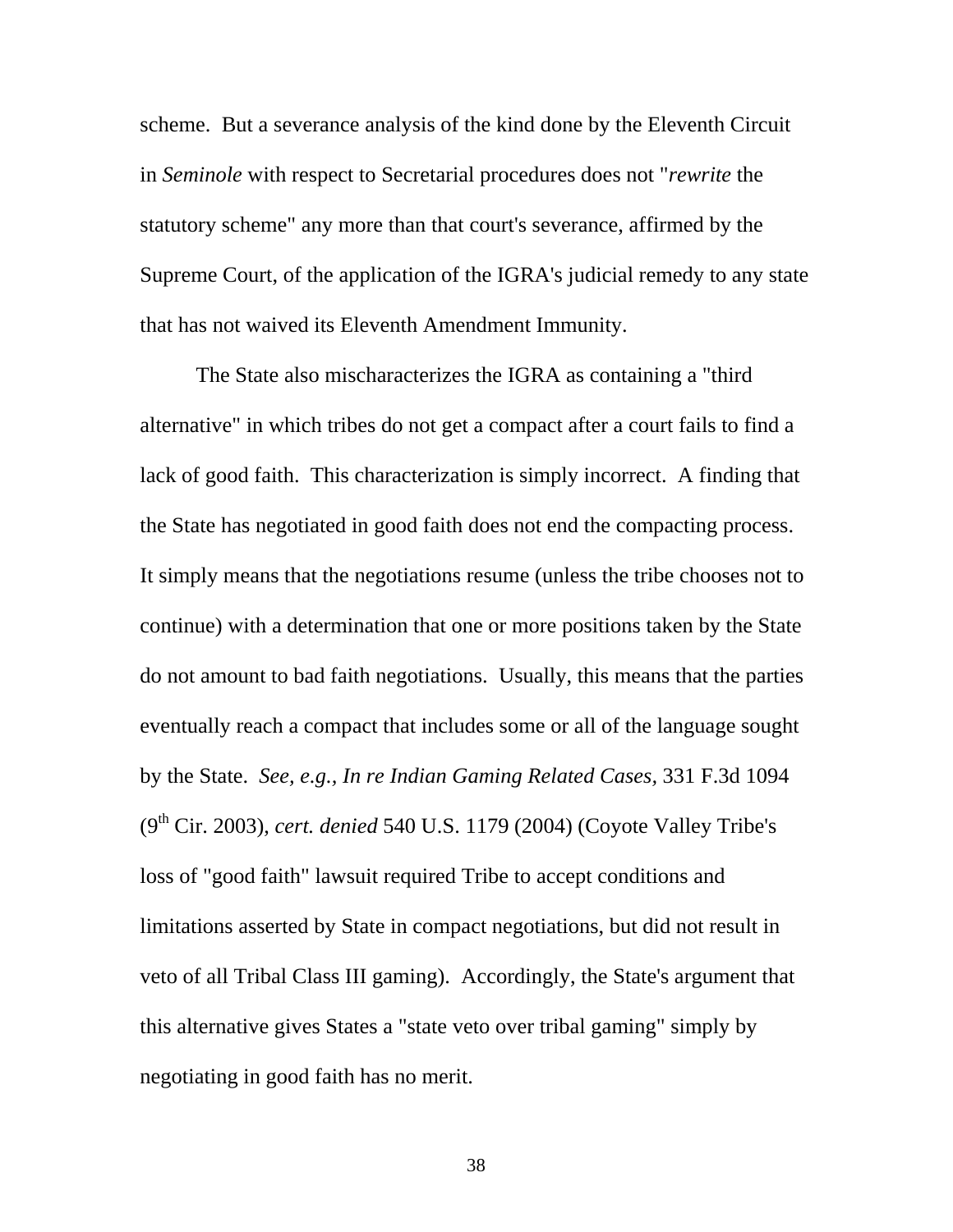## **D. The Secretary Has Appropriately Exercised Her Delegated Authority by Promulgating the Gaming Procedures Regulations**

The State also erroneously argues that the Secretary lacks the appropriately delegated authority to fill the gap in the IGRA created by *Seminole's* limited severance of the judicial remedy by promulgating the Gaming Procedures Regulations. The District Court rejected the State's approach, and applying well-established case law regarding the delegation doctrine and deference to agency decision making, found that the Secretary has the necessary authority to address the ambiguity created by *Seminole's*  severance of the application of the judicial remedy and ensure that the IGRA's compacting and remedy provisions function in a manner consistent with congressional intent.<sup>12</sup>

#### **1. State's Reliance on** *Seminole* **Language Inappropriate**

The State's argument on this point again relies heavily on the quotation from the Supreme Court's decision in *Seminole* about the Court's reluctance to "rewrite the statutory scheme" to make it approximate Congress' intent, and that if this effort should be made, "it should be by Congress and not the federal courts." *Seminole*, 517 U.S. at 76. As

<span id="page-49-0"></span><sup>12</sup> 12 In its Response Brief, the United States addresses in detail the Secretary's authority to promulgate the Gaming Procedures Regulations under the "general authority" statutes, 25 U.S.C. §§ 2, 9, as well as under the *Chevron* doctrine. The Tribe hereby incorporates those arguments by reference so as to avoid unnecessary repetition.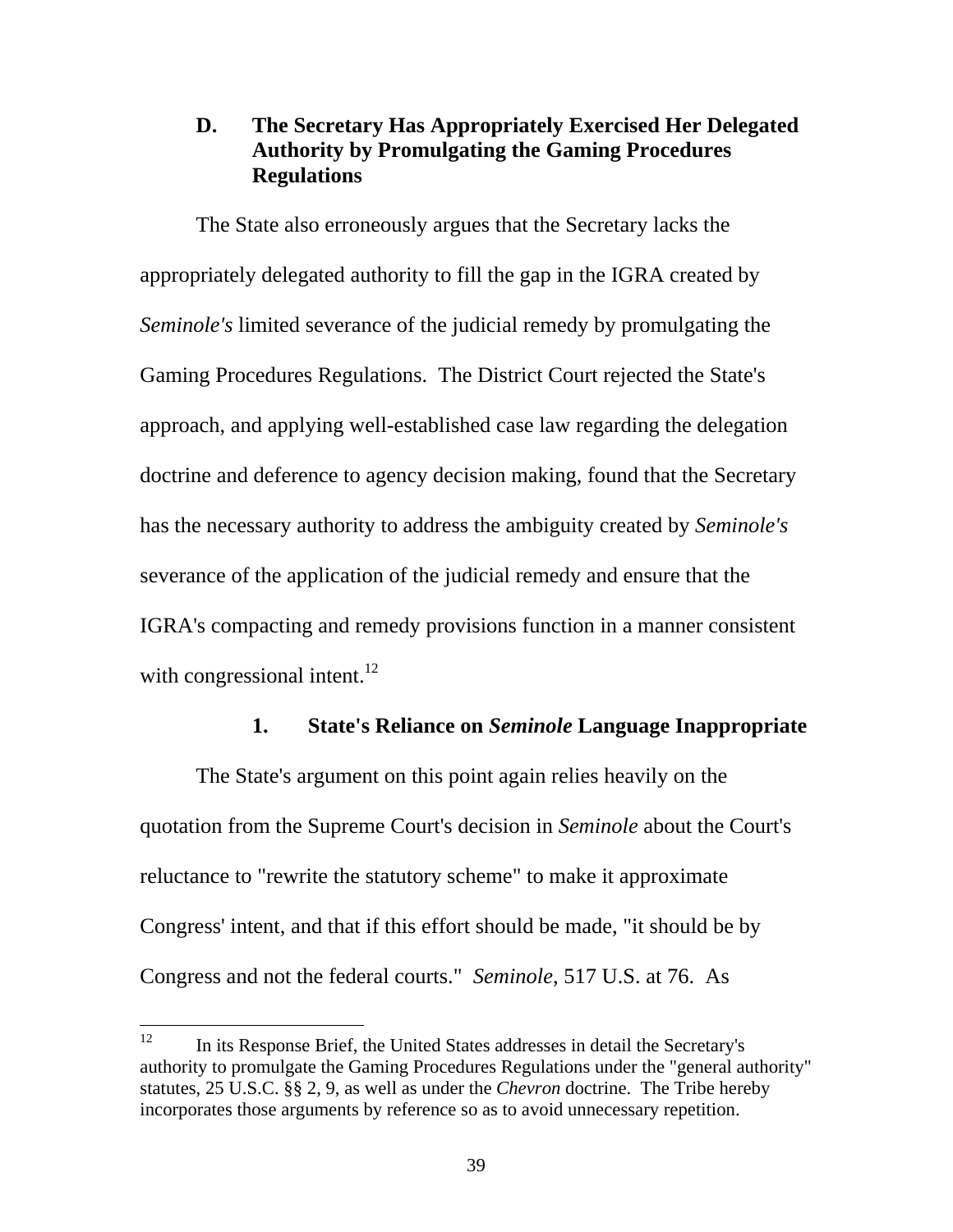discussed in the previous section, the statement is inapposite to the legal question before this court. Further, the statement speaks only to the *Court's* ability to fill a legislative gap – not that of the agency delegated authority to carry out the statute. Under the well-established case law articulating the delegation doctrine and deference to administrative agency decision making, the Secretary has been delegated sufficient and appropriate authority to fill the gap created by the *Seminole* decision, and she has validly exercised that authority.

In light of the *Seminole* decision, particularly the Eleventh Circuit's articulation of the necessity of Secretarial procedures to maintain the ongoing validity of the IGRA's class III provisions, the Secretary had to determine how to implement the mandated saving construction. Rather than simply issue procedures to tribes on an *ad hoc*, case-by-case basis, the Secretary chose to enact the Procedures regulations to provide an orderly process that allowed for further opportunity for state participation in a manner that tracked the IGRA scheme as closely as possible. In doing so, the Secretary did not exceed her statutory authority, but in fact carried out her statutory responsibility to ensure that Congress's intent in adopting the IGRA was implemented.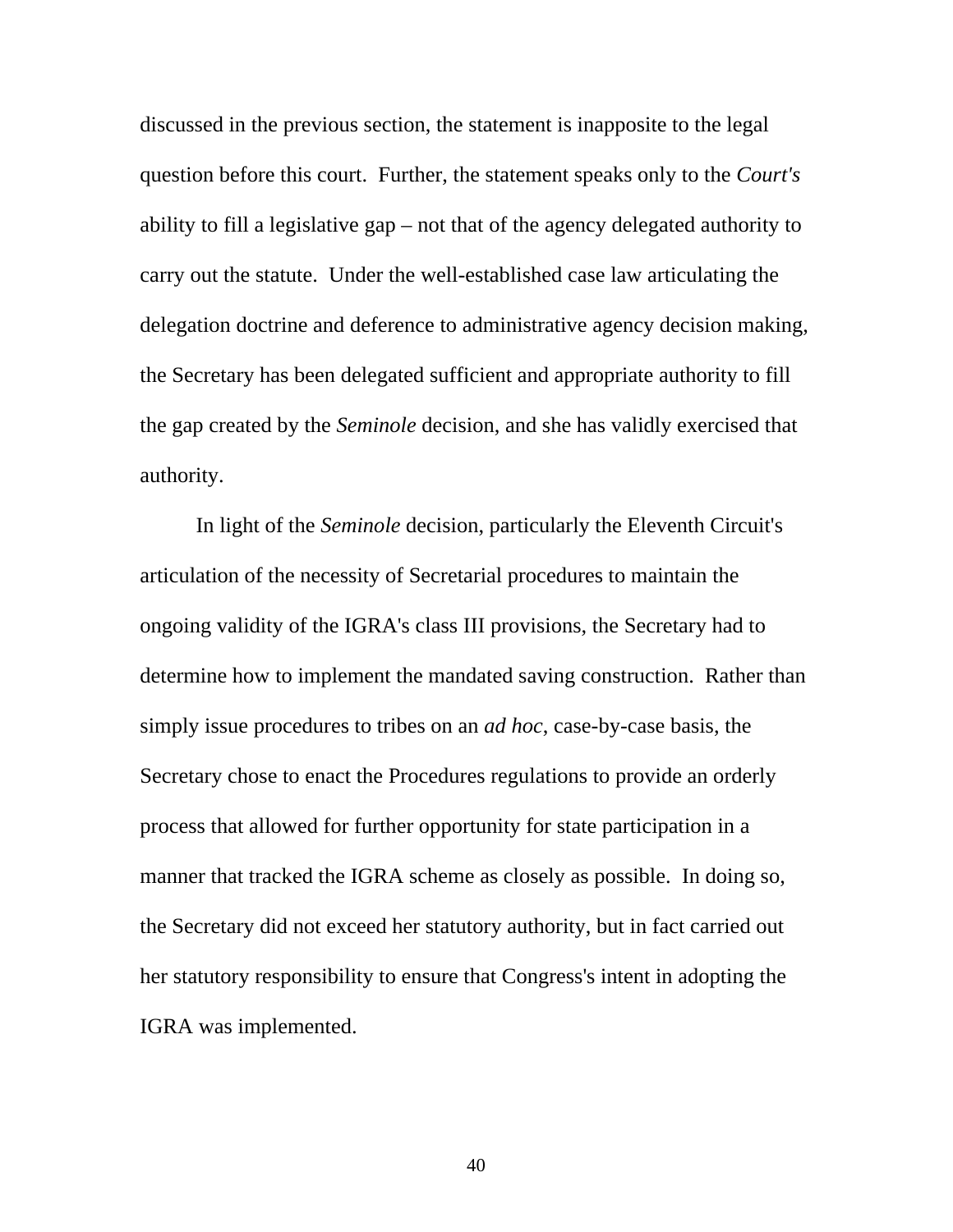#### **2. Secretary Had Implicit Delegated Authority**

Congress did not anticipate *Seminole's* severance of the application of the judicial provisions of the IGRA, and the IGRA is as a result silent on how the Secretary should proceed in light of this ambiguous gap in the statute's remedial provisions. As the District Court correctly noted, "...there is no dispute that Congress has not addressed this issue." (Memorandum Opinion at 9; 5 ROA 00974.)

The Supreme Court has held that where Congress has not directly spoken regarding a statutory issue, but instead has left an "ambiguous" gap, Congress has by implication delegated authority to the agency charged with administering the statute to clarify the ambiguity or fill the gap. *Chevron v. Natural Resources Defense Council,* 467 U.S. 837, 843-46 (1984). This same principle of implicit delegation applies where, as here, the statutory gap has been created by a judicial severance unforeseen by the Congress. The Supreme Court has noted that even where Congress has not "expressly delegated authority or responsibility to implement a particular provision or fill a particular gap," finding an implicit delegation is appropriate when it is "apparent from the agency's generally conferred authority and other statutory circumstances that Congress would expect the agency to be able to speak with the force of law when it addresses ambiguity in the statute or fills a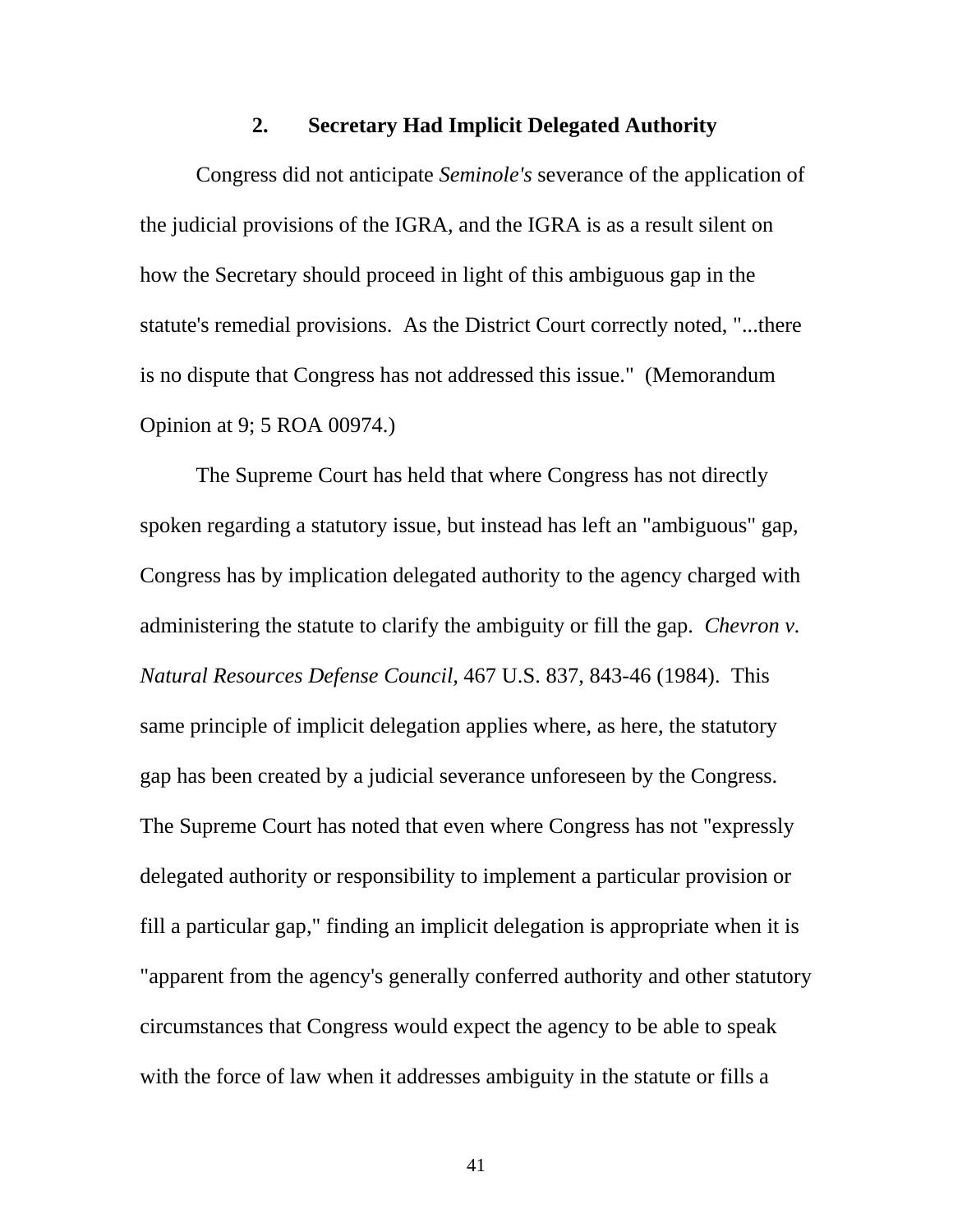space in the enacted law, even one about which 'Congress did not actually have an intent' as to a particular result." *United States v. Mead Corp*., 533 U.S. 218, 229 (2001).

The State's assertion that the Secretary lacks such delegated authority is based on generalized citation to Supreme Court case law on the delegation doctrine. State's Brief at 26-27, *quoting Whitman v. American Trucking Ass'n, Inc.*, 531 U.S. 457, 472 (2001). This case law, however, establishes that so long as Congress has established an "intelligible principle" for the agency to follow, the delegation should be upheld. *Whitman,* 531 U.S. at 472. In fact, in the *Whitman* case the Court noted that it has consistently interpreted the phrase "intelligible principle" broadly. 531 U.S. at 474 ("In the history of the Court we have found the requisite 'intelligible principle' lacking in only two statutes. . ."). Moreover, in each of the delegation cases cited by Plaintiff, the Supreme Court upheld the challenged delegation.<sup>13</sup>

 Under the test articulated by the Supreme Court for determining whether such intelligible principles are present, a delegation of legislative power will be found "constitutionally sufficient if Congress clearly delineates the general policy, the public agency which is to apply it, and the

 $\overline{a}$ 

<span id="page-52-0"></span><sup>13</sup> *Whitman*, 531 U.S. at 474; *Loving v. United States*, 517 U.S. 748, 758 (1996); *Touby v. United States*, 500 U.S. 160, 165 (1991).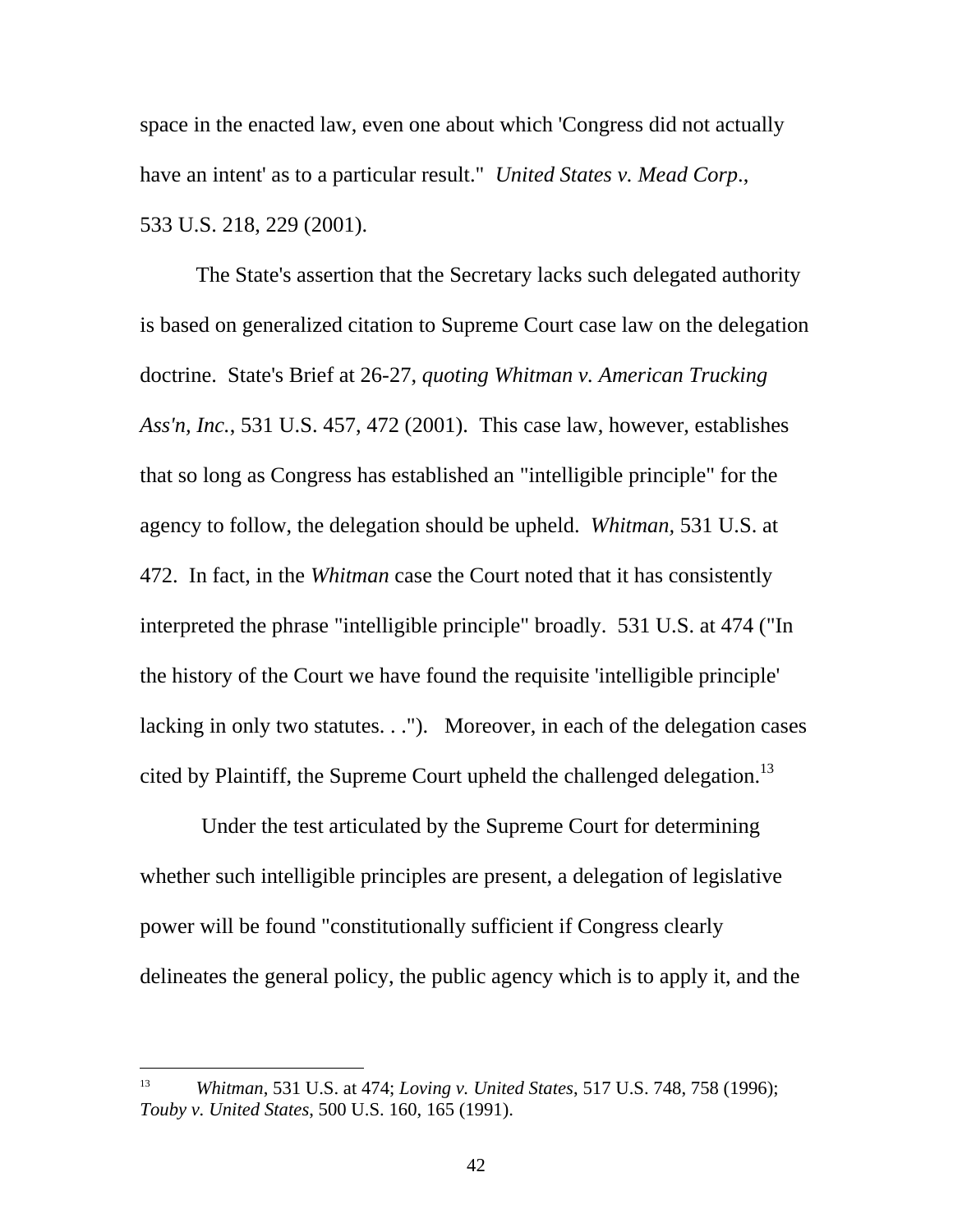boundaries of this delegated authority." *Mistretta v. United States,* 488 U.S. 361, 372-73 (1989). The IGRA's provision regarding Secretarial procedures sets forth sufficiently "intelligible principles" outlining and setting the boundaries of the Congressional conferral of authority upon the Secretary of the Interior to issue such Procedures. Congress has delineated the general policy involved: authorizing tribal Class III gaming on Indian lands within certain parameters that incorporate concern for state public policy. 25 U.S.C. §§ 2702(1) (policy of the IGRA "to provide a statutory basis for the operation of gaming by Indian tribes as a means of promoting tribal economic development, self-sufficiency, and strong tribal governments");  $2710(d)(7)(B)(vii)(I)$  (requiring Procedures to be "consistent with ... the relevant provisions of the laws of the State"). Congress has specified that the Secretary of the Interior has the authority and responsibility to apply the policy. 25 U.S.C. § 2710(d)(7)(B)(vii). Finally, Congress has set out the boundaries of the delegated authority, requiring that the Procedures must be consistent with the relevant provisions of state law and consistent with the remaining provisions of the IGRA. *Id.* Congress has provided the Secretary with standards sufficiently intelligible to meet the Supreme Court's test for delegated authority.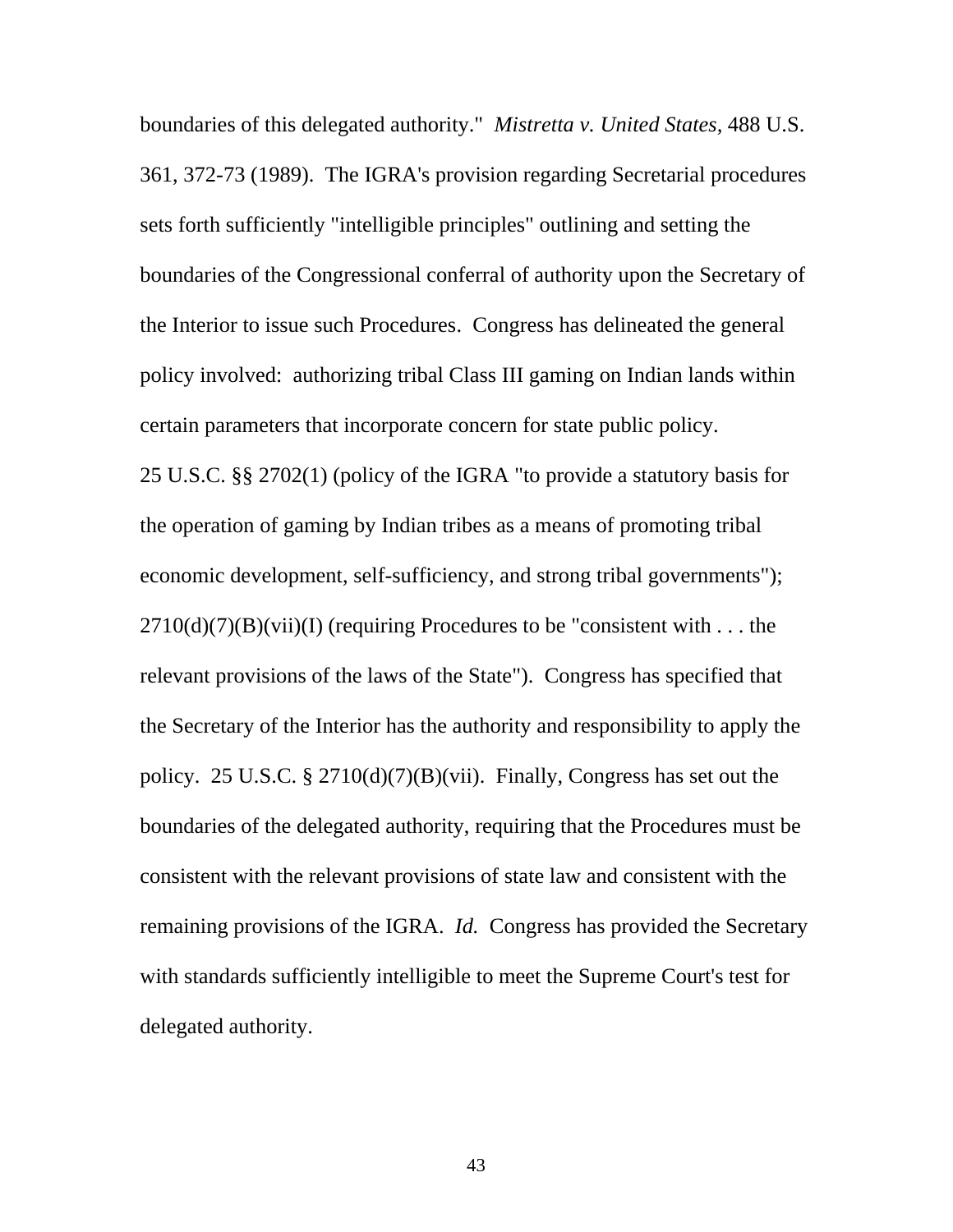### **3.** *Chevron* **Doctrine Supports Secretary's Promulgation of Procedures Regulations**

Finally, the State's assertion misstates the applicability of the doctrine articulated in *Chevron v. Natural Resources Defense Council*, that where there is a gap in a statutory scheme, the regulatory agency charged by Congress to interpret and enforce the statute can fill that gap. 467 U.S. 837, 843-46 (1984). As this Court has recently held, where, as here, an agency fills an implicit gap in a statute that serves to advance the statute's "*remedial* purpose," the agency's construction "must be given considerable weight." *Bellum v. PCE Constructors, Inc., 407 F.3d 734, 740 and n.6 (5<sup>th</sup> Cir. 2005)* (emphasis added).

The *Chevron* case and its progeny affirm that where an agency acts in accordance with its delegated authority to fill a statutory gap, "a court may not substitute its own construction of a statutory provision for a reasonable interpretation made by the administrator of an agency." *See Chevron*, 467 U.S. at 844. *Chevron* noted that the Court has "long recognized that considerable weight should be accorded to an executive department's construction of a statutory scheme it is entrusted to administer." *Id.* (internal citations omitted). *See also Auer v. Robbins*, 519 U.S. 452, 457 (1997) (where "Congress has not 'directly spoken to the precise question at issue'," court should uphold agency regulations so long as they are "'based on a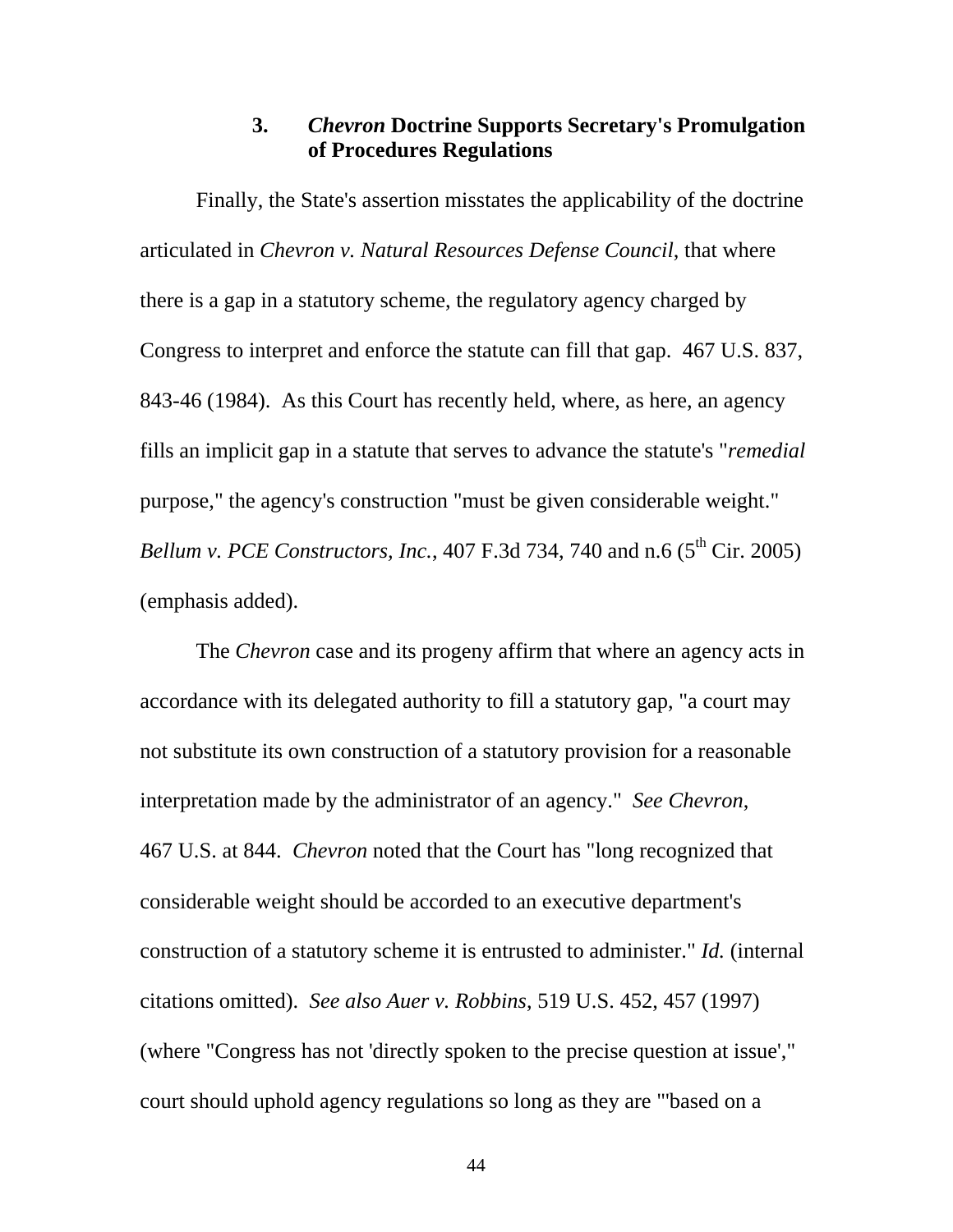permissible construction of the statute.'") (*quoting Chevron*). Moreover, the

Court recently held that agencies are accorded such deference under the

*Chevron* doctrine that their interpretation will even trump a contrary

construction by a court:

A court's prior judicial construction of a statute trumps an agency construction otherwise entitled to *Chevron* deference only if the prior court decision holds that its construction follows from the unambiguous terms of the statute and thus leaves no room for agency discretion ... ... Only a judicial precedent holding that the statute unambiguously forecloses the agency's interpretation, and therefore contains no gap for the agency to fill, displaces a conflicting agency construction.

*See National Cable & Telecommunications Ass'n v. Brand X Internet* 

*Services*, \_\_\_ U.S. \_\_\_, 125 S.Ct. 2688, 2700 (June 27, 2005).

Thus, the Gaming Procedures Regulations, which clarify that the unwillingness of a state to consent to the IGRA process does not void a tribe's right to conduct Class III gaming, constitute a reasonable construction of the statute designed to ensure that the Act is implemented as close as possible to the balanced statutory scheme intended by Congress. The District Court's determination that the promulgation of the Gaming Procedures Regulations was an appropriate exercise of the Secretary's delegated authority was correct and should be affirmed.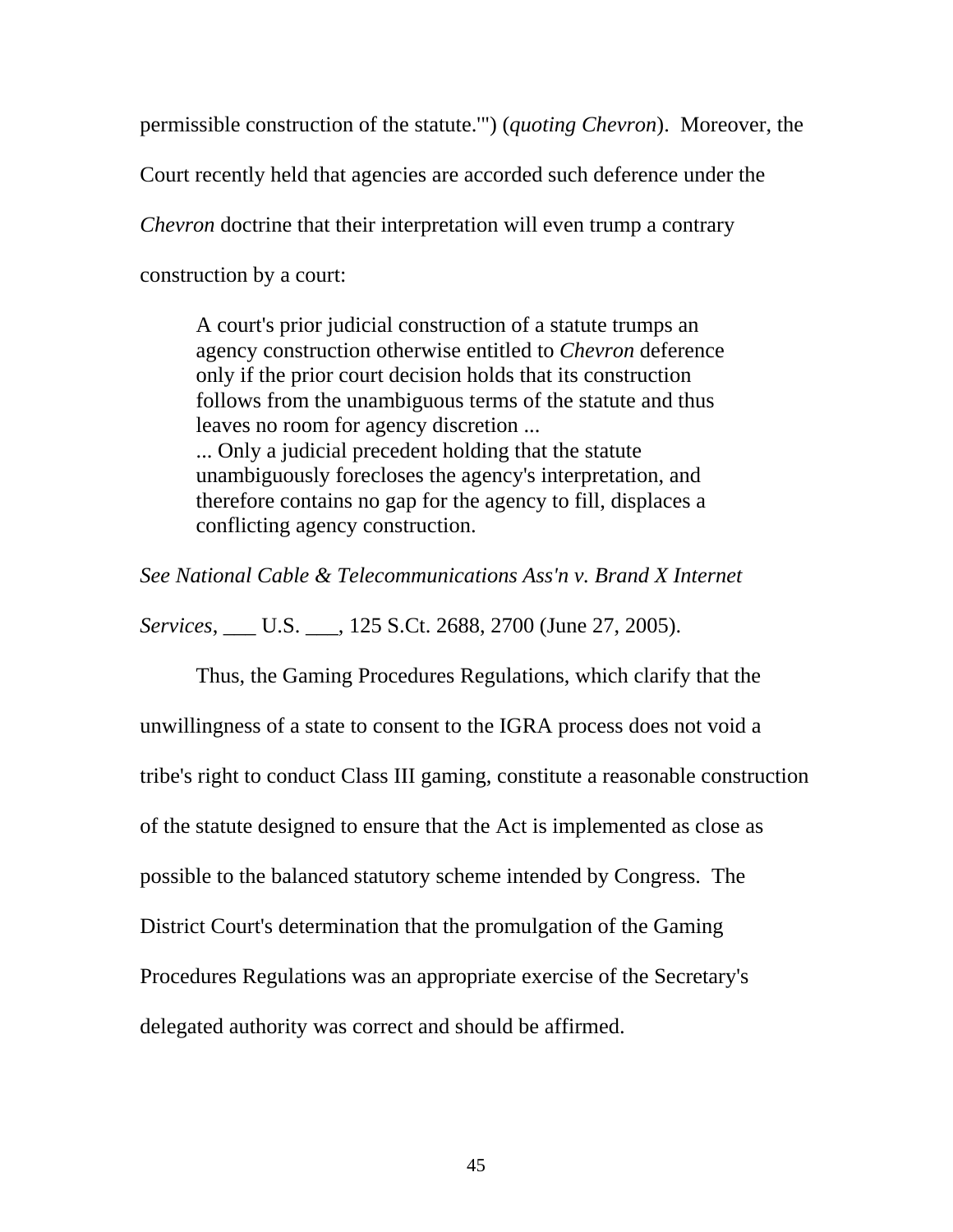#### **E. Without the Gaming Procedures Regulations, All of the Class III Provisions of the IGRA Would Fail as Unconstitutional**

Moreover, even if the Court finds the State's argument about the lack of delegated authority persuasive, the legal conclusion is not that the broken statute remains standing, creating a wholly unintended unilateral state veto power over tribal Class III gaming. Rather, the legal implication of the State's argument that Congress must fix the statute (if, as the State incorrectly asserts, the Secretary cannot fill this gap), is that the IGRA statute, or, at the very least, the entirety of its Class III regulatory scheme, must be declared unconstitutional and sent back to Congress to start over.

While the IGRA has a severability clause (25 U.S.C. § 2721) that clause merely creates a rebuttable presumption against the need to declare the entire statute invalid. *Alaska Airlines*, 480 U.S. at 686. The presumption of severability is overcome where severance would result in a statutory scheme (1) that no longer functions in the manner Congress intended, (2) that bears little resemblance to the scheme enacted by Congress, and (3) that would not be fully operative as a law. *Alaska Airlines*, 480 U.S. at 684-85.

If the IGRA were left without a remedy for tribes – as the State's argument proposes – the presumption of severability would be overcome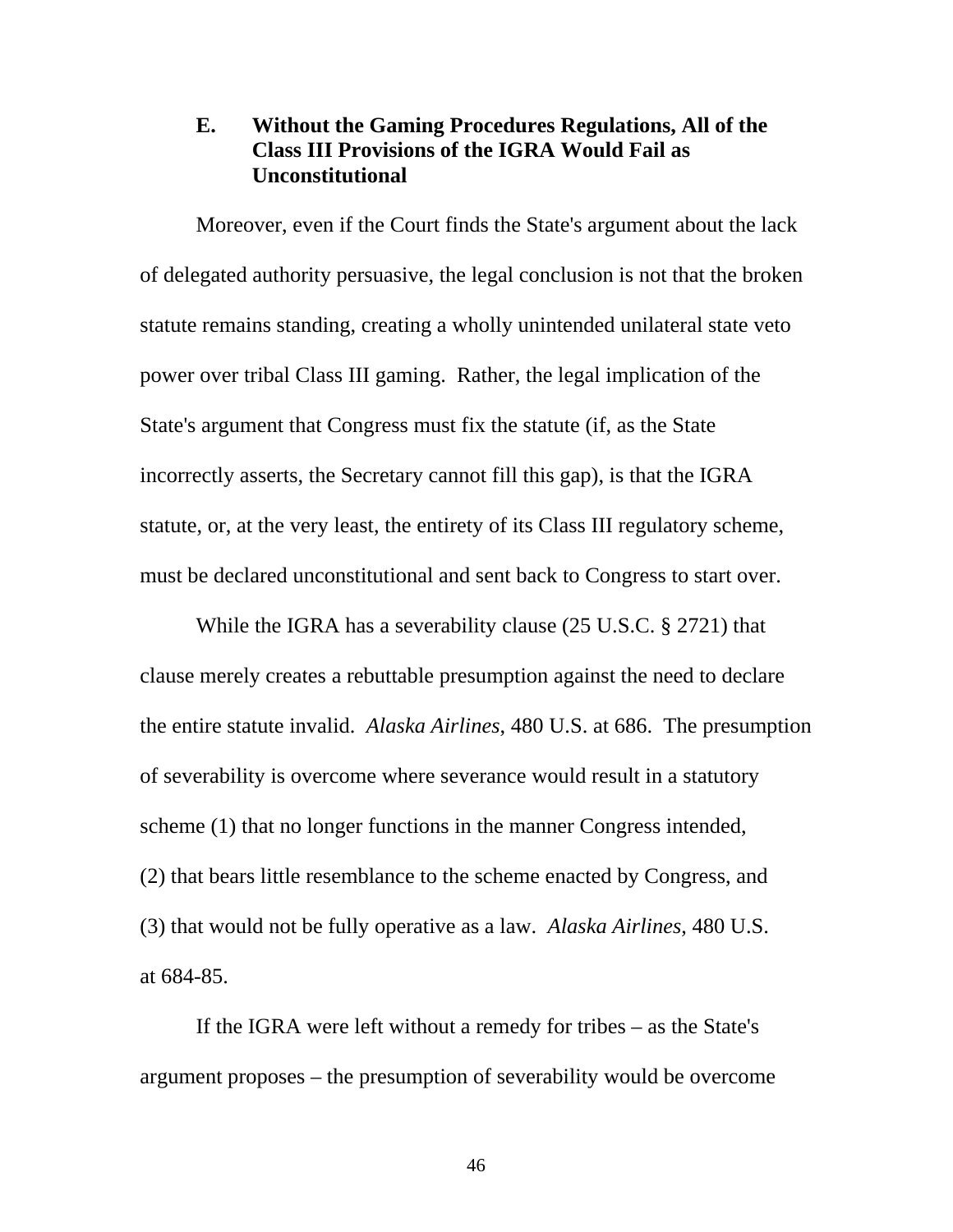and the statute (or at least its Class III provisions) would fall, since these three conditions would be met. *See Colville,* No. CS-92-0426, slip op. at 4-5 (E.D. Wash. June 4, 1993); (ROA, Attachments to Doc. #50, Exh. 11; Tribe's R.E. 6 (striking down IGRA Class III provisions in absence of remedy for tribes)).

 First, severing the entire remedial scheme would result in a statute that did not function in the manner Congress intended. *See Alaska*, 480 U.S. at 685 (most relevant inquiry in evaluating severability is "whether the statute will function in a manner consistent with the intent of Congress"). The final compromise resulting in the IGRA granted States a previously unavailable opportunity to participate in the regulation of Indian gaming. Given the strong opposition of tribes, however, to even a limited delegation to states of negotiated jurisdiction, and the strong support for the tribal position that existed prior to the passage of the Act, $^{14}$  the IGRA would not

<span id="page-57-0"></span> $14$ 14 *See* S. REP. NO. 100-446, at 33-36; (4 ROA 00761-00764; Tribe's R.E. Tab 2.) (Additional Views of Senator McCain of Arizona, Co-Chairman of the Senate Select Committee on Indian Affairs and Senator Evans of Washington, a member of that Committee, indicating their great concern that the procedures adopted for compacting did not go far enough to protect Indian interest.)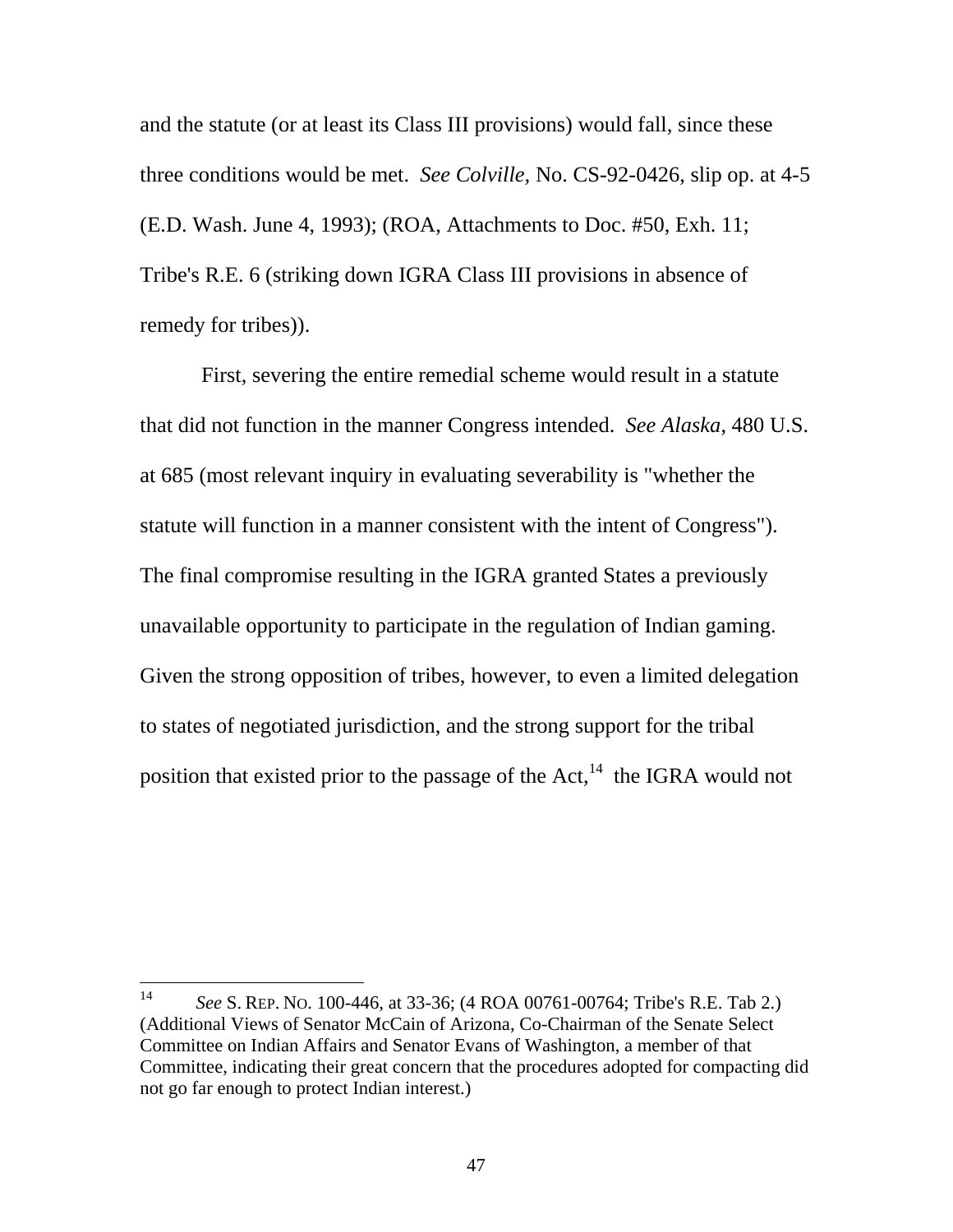have been passed unless it gave tribes a remedy when faced with an intransigent state.[15](#page-58-0) As summarized by the Ninth Circuit in *Spokane*:

IGRA as passed thus struck a finely-tuned balance between the interests of the states and the tribes. Most likely it would not have been enacted if that balance had tipped conclusively in favor of the states, and without IGRA the states would have no say whatever over Indian gaming.

*Spokane II*, 139 F.3d at 1301.

Without any tribal remedy, states would not be required to give

consideration, good faith or otherwise, to tribal requests to engage in Class

III gaming, even if the kind of gaming involved, as is the case here, is

eligible for inclusion in a compact.<sup>16</sup> Removing all remedies would leave a

statute that did not function in the manner intended by Congress.

Second, severing the remedial framework would leave a statute with

"little resemblance" to that intended by the legislature. *Thornburgh v.* 

*American Coll. of Obstetricians and Gynecologists*, 476 U.S. 747, 764-765

(1986), *overruled in part on separate issue by Planned Parenthood of* 

<span id="page-58-0"></span><sup>15</sup> 15 *Spokane*, 139 F.3d at 1300 (quoting Senator Daniel K. Inouye to explain that Congress would not have passed the IGRA in the form it did had it known that tribes would not have a remedy).

<span id="page-58-1"></span><sup>16</sup> *See Ysleta Del Sur Pueblo v. State of Texas* 852 F. Supp. at 595-596 (holding that the casino games requested by the Tribe [Black Jack, Roulette, Baccarat, Craps (Dice) and "Slot" machines including electronic and electromechanical games of chance] should be included in the negotiations of a Tribal-State Compact under the IGRA since the state permits casino gambling by some persons and individuals under the carnival exception in the Texas statutes and based on the definition of "lottery" in the Texas Lottery Act). *See* Memorandum Opinion at 12, n. 8; (5 ROA 00977.)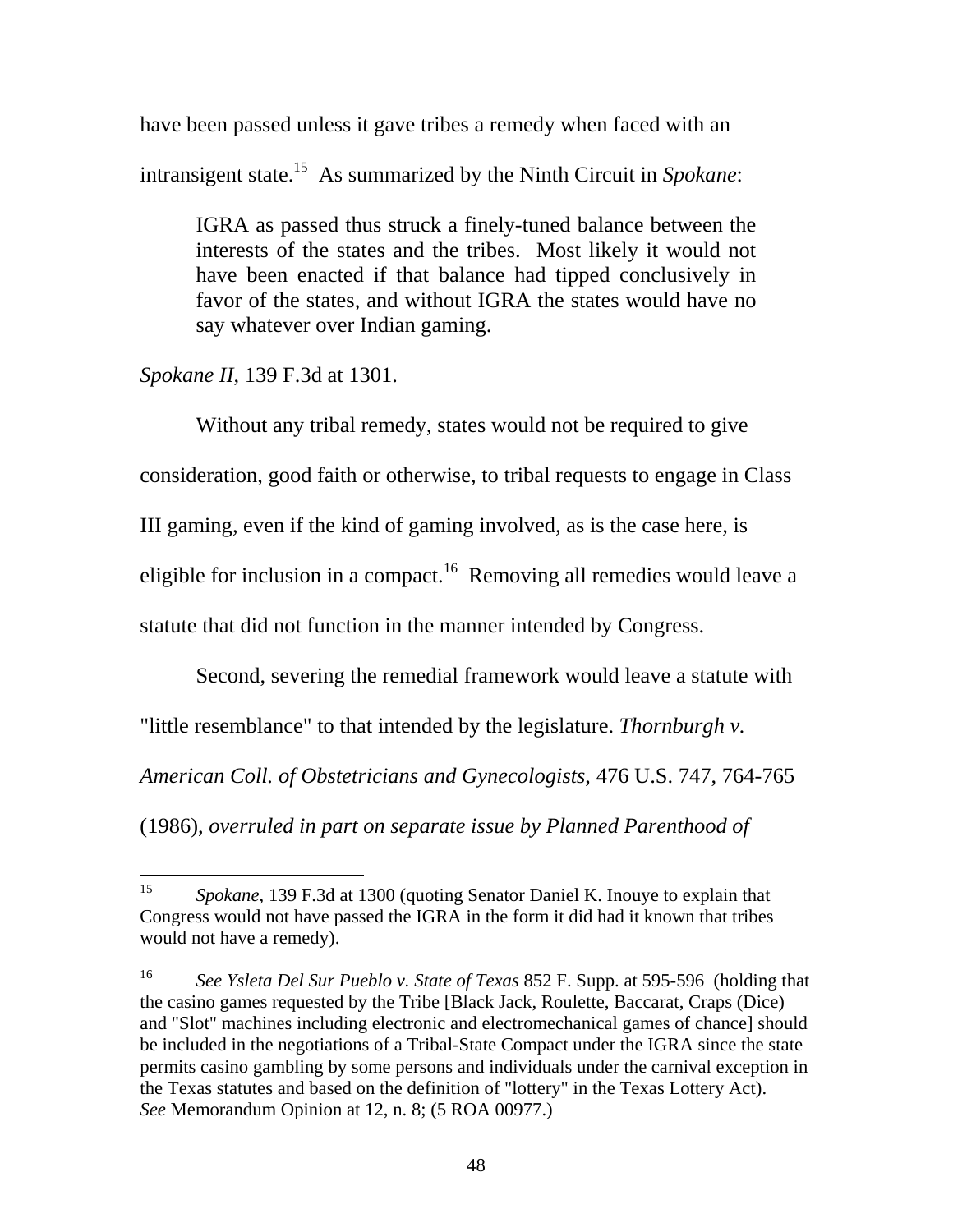*Southeastern Pennsylvania v. Casey*, 505 U.S. 833 (1992). The State's position would turn the careful compromise of the IGRA on its head: imposing all of the IGRA's requirements and burdens on tribes, but without providing any remedy against unconsenting states. States would be able to dictate terms to tribes or, as with Texas here, simply refuse to negotiate and thereby exercise an absolute veto. Removing all remedies would result in a statutory scheme that bears little resemblance to the intended Congressional scheme of give and take negotiations. S. REP. No. 100-446, at 5-6; (4 ROA 00733-00734; Tribe's R.E., Tab 1.)

Finally, removing the remedial framework would render the IGRA not "fully operative." *Alaska Airlines*, 480 U.S. at 684. The State here claims that the Secretary may not issue procedures unless the Tribe successfully obtains a "lack of good faith" determination by the court – which is an impossible feat if the state asserts the Eleventh Amendment in response to such suit. The IGRA's remedial scheme would not be "fully operative" if it put tribes in the position of having to obtain a result that is legally impossible.

The result would be a partially operative statutory scheme that profoundly alters the balance of power struck by Congress between tribal and state governments, which would defeat the Act's stated policy to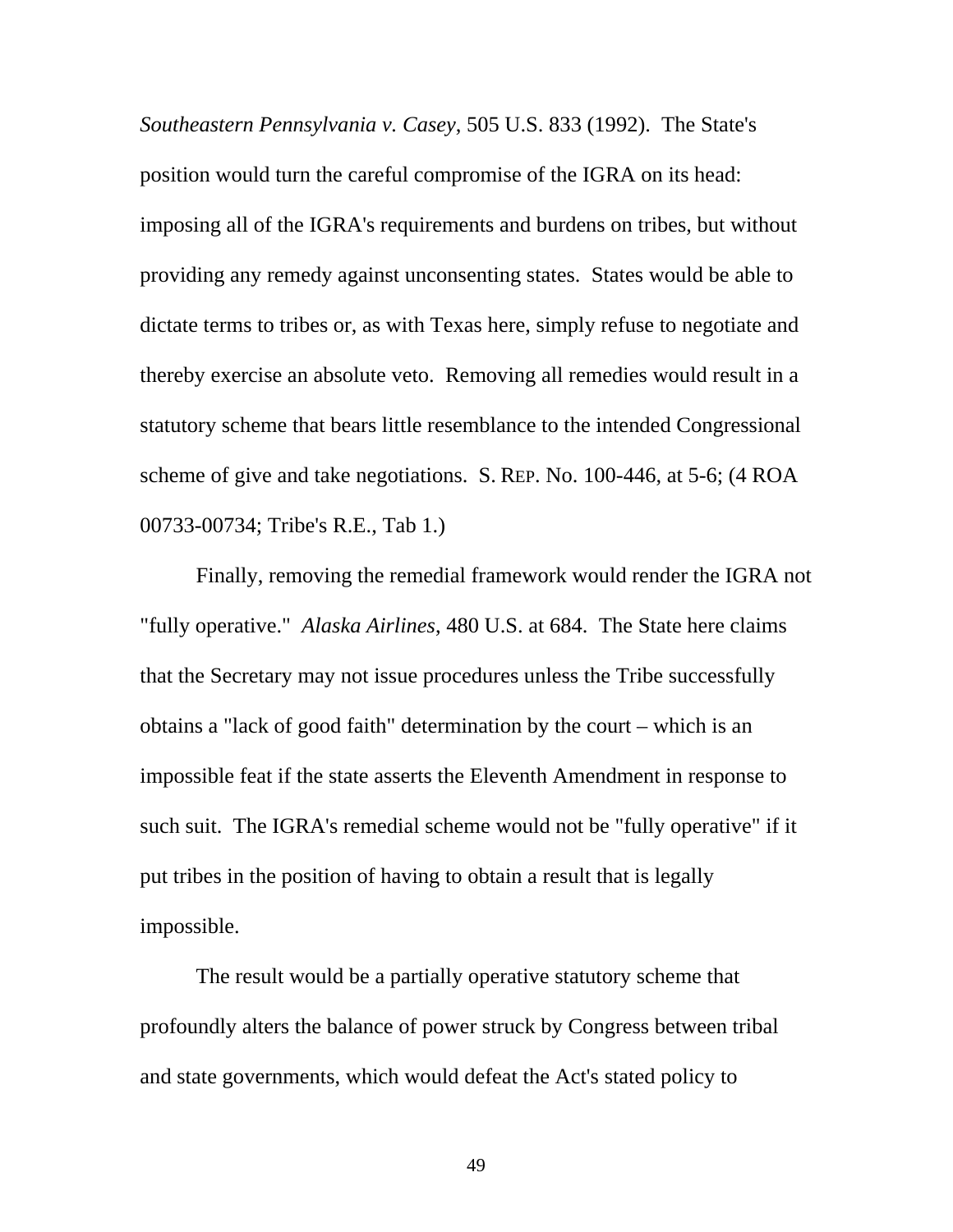"promote tribal economic development, tribal self-sufficiency, and strong tribal government." 25 U.S.C. § 2701(4). The opportunity for Secretarial procedures and the remaining provisions are so dependent upon each other that removal of the affected provisions would defeat the essential purposes of the Act. *See Carter v. Carter Coal Company*, 298 U.S. 238, 313 (1936) (if both the constitutional and unconstitutional provisions are so dependent upon each other that one cannot stand without the other, then despite the presence of a severability clause, both must fall).

After *Seminole*, the Gaming Procedures Regulations are the only thread holding the IGRA together when a state refuses to negotiate and refuses to consent to a tribe's suit. Removing this remedy would completely frustrate the Congressional scheme, and therefore the remedy cannot be removed from the statute without the whole statute (or at the very least its Class III provisions) being held invalid. *Alaska Airlines,* 480 U.S. at 684; *Seminole*, 11 F.3d at 1029. Therefore, if the Gaming Procedures Regulations are found unconstitutional, the IGRA in its entirety, or at the very least its Class III provisions, must be struck as unconstitutional.

#### **CONCLUSION**

The State's suit is not ripe and should be dismissed. Further, the State is essentially asking this Court to rewrite the IGRA to incorporate a de facto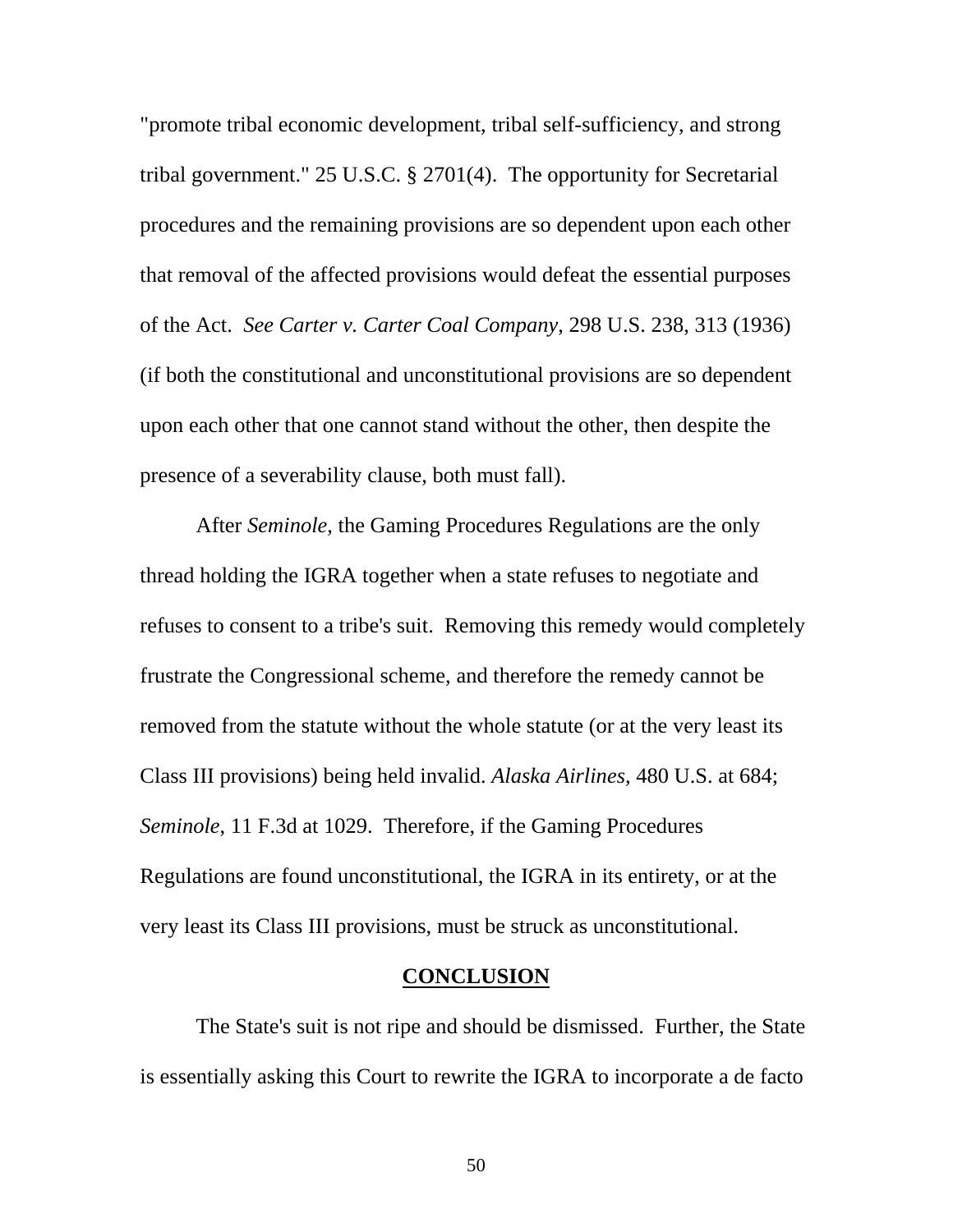state veto over tribal Class III gaming, a result wholly at odds with Congressional intent. The District Court's decision properly recognized the implicit authority delegated to the Secretary to fill the gap in the IGRA's remedial scheme created by Seminole. The Secretary appropriately exercised that delegated authority in promulgating the Gaming Procedures Regulations. The Tribe respectfully requests that the Court affirm the decision below.

Respectfully Submitted,

 Jennifer P. Hughes D.C. Bar No. 458321 Edmund Clay Goodman Oregon Bar No. 89250 Joseph H. Webster D. C. Bar No. 449458 M. Frances Ayer D.C. Bar. No. 137513 HOBBS, STRAUS, DEAN & WALKER 2120 L Street, NW, Suite 700 Washington, D.C. 20037 Telephone: (202) 822-8282 Facsimile: (202) 296-8834

August 23, 2005 By: /s Jennifer P. Hughes JENNIFER P. HUGHES

> ATTORNEYS FOR INTERVENOR-DEFENDANT-APPELLEE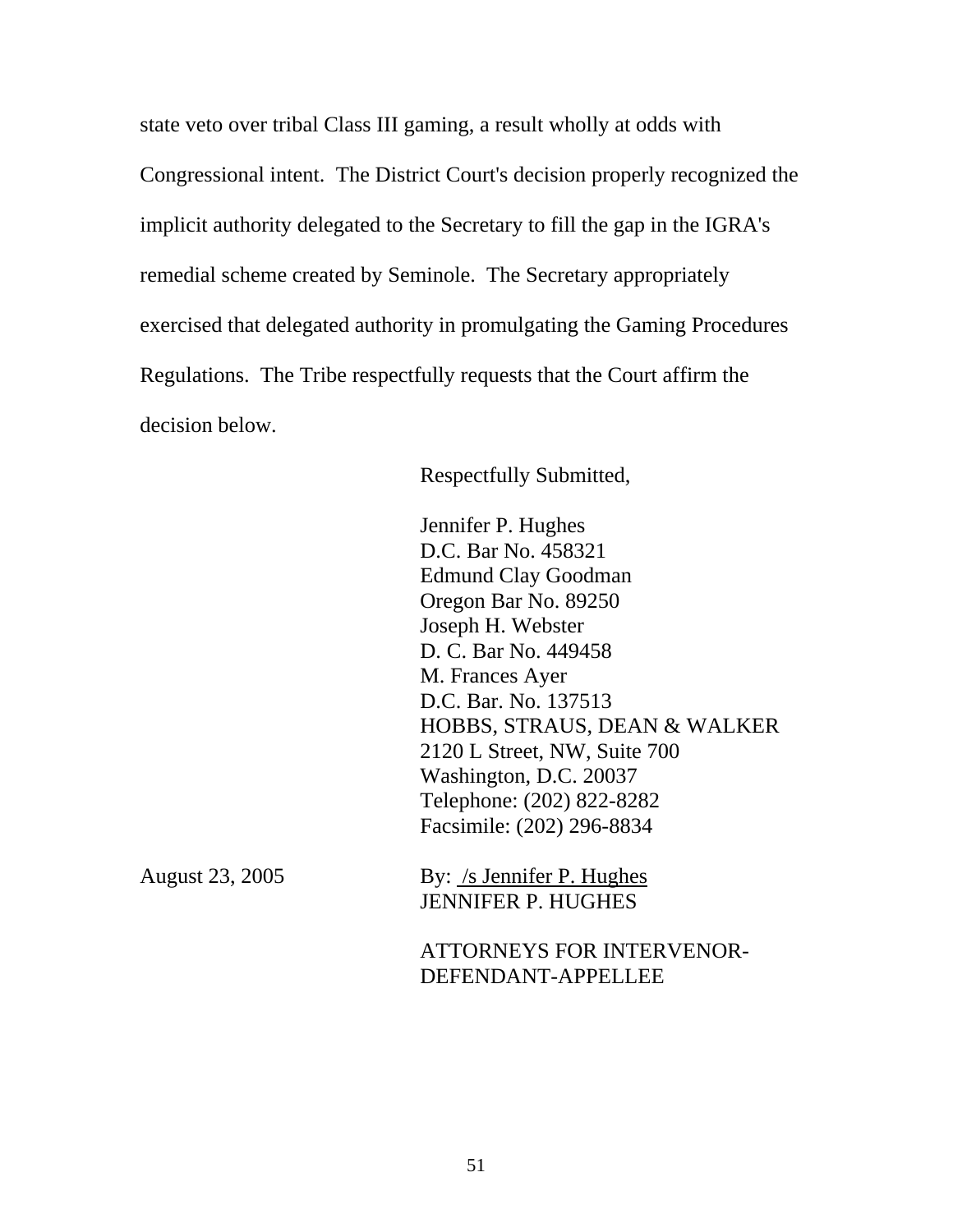#### **CERTIFICATE OF SERVICE**

I hereby certify that two true and correct paper copies and one electronic copy in Adobe.pdf format on a 3.5" diskette of the foregoing Brief have been sent via certified mail, return receipt requested, to the following parties on this the 23rd day of August, 2005.

Greg Abbott, Attorney General of Texas William Deane, Assistant Attorney General General Litigation Division State of Texas P.O. Box 12548, Capitol Station Austin, TX 78711 (512) 425-4054

Lane McFadden United States Department of Justice Environment and Natural Resources Division P.O. Box 23795, L'Enfant Plaza Station Washington, DC 20026 (202) 353-9022

Gale A. Norton, Secretary of the Interior Bridget Garcia, Office of the Solicitor Division of Indian Affairs United States Department of the Interior 1849 C Street, NW, MS-4040 Washington, DC 20240 (202) 208-3401

Johnny Sutton, United States Attorney Daniel Castillo, Assistant United States Attorney c/o Civil Process Clerk Western District of Texas 816 Congress Avenue, Ste. 1000 Austin, TX 78701 (512) 916-5858

> /s Jennifer P. Hughes Jennifer P. Hughes Counsel, Kickapoo Traditional Tribe of Texas